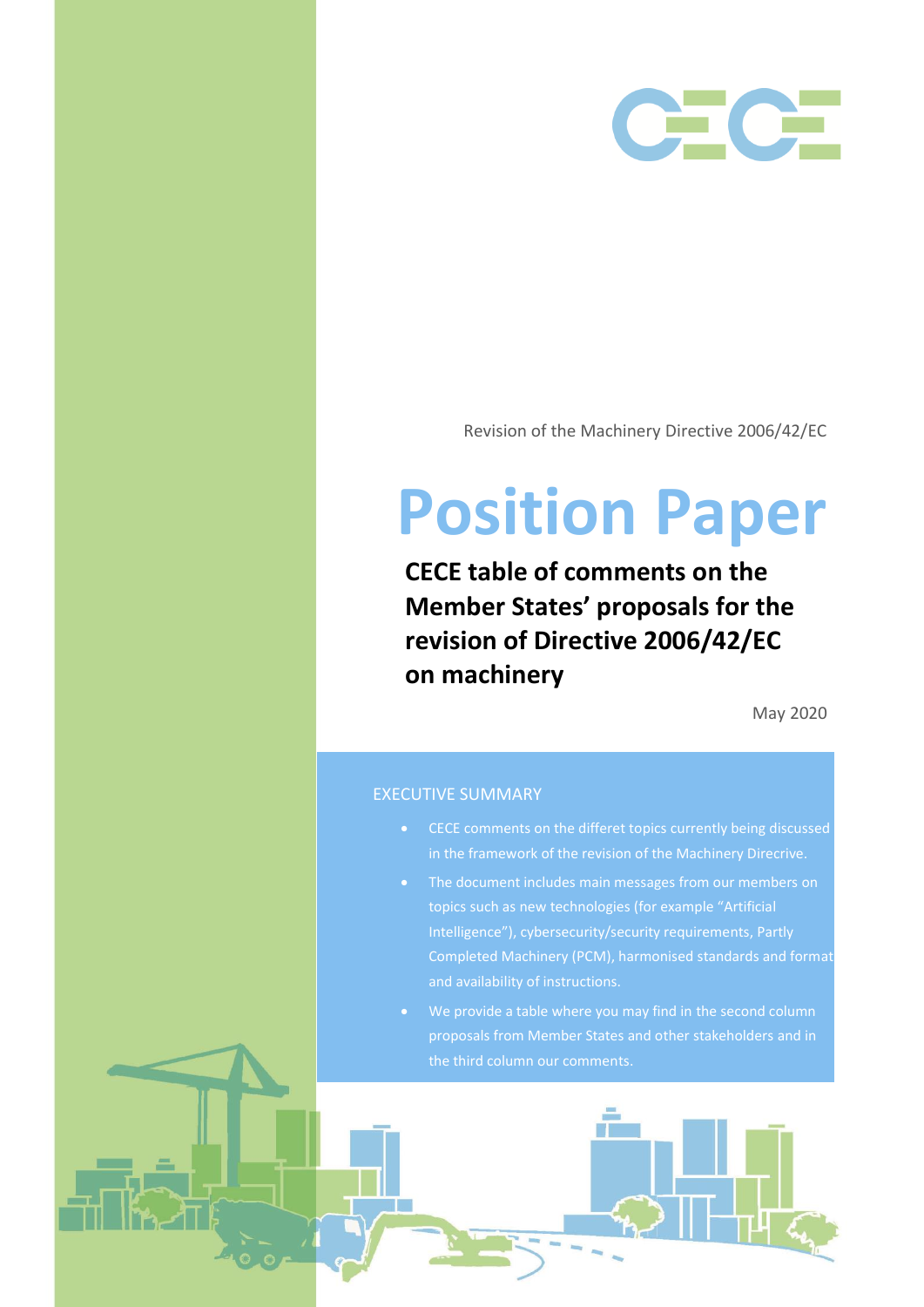

## **Introduction**

CECE, the Committee of European Construction Equipment, is the recognised organisation representing the European construction equipment manufacturers and related industries. CECE is a European network consisting of national associations in 13 different European countries and the industry behind CECE comprises 1,200 companies.

We welcome the opportunity to provide comments and react to the Member States' and other stakeholders' proposals to the revision of the Machinery Directive.

Our main messages include:

- **A machinery does what the designer has programmed the machine to do,** by using software, automation and eventually Artificial Intelligence. The type of AI being used and developed today constitutes what is known as narrow AI, whereby a machine can only perform an action assigned from the outset by human – whether a designer, computer specialist or manufacturer.
- **The Machinery Directive covers safety aspects and should remain as such**. Cyberattacks are not considered a foreseeable misuse but a malicious use of the product. Any future cybersecurity/security requirements have to be considered under a separate horizontal legislation and not under the Machinery Directive.
- **Stakeholders should better understand the reality of the industries in the scope of the Machinery Directive.** For example, CECE considers that the concept of Partly Completed Machinery (PCM) is well understood and provides an important role for our industry in setting out fundamental procedures for supply of products that will undergo further interventions before a completed Machinery can be placed on the market or put into service.
- **The Machinery Directive Guidelines should be adapted whenever necessary**. We remain open to further discuss any Member States' proposals in the framework of the update of the Machinery Directive Guidelines. We believe this would solve any potential point of concern quicker without having to wait for a new Machinery Directive.
- **Some proposals should be discussed in the framework of the development to harmonised standards under the Machinery Directive**. Our impression is that some proposals question the available "state of the art" technology or would end up imposing a specific technology to the Machinery Directive. The participation of stakeholders in the standardisation process is the most effective way to address such issues.
- **Format and availability of instructions should allow for flexibility.** Each manufacturer has the responsibility to choose which format of instructions is better for the machines they are placing on the market. Level of knowledge and accessibility of users with the format(s) shall be taken into account.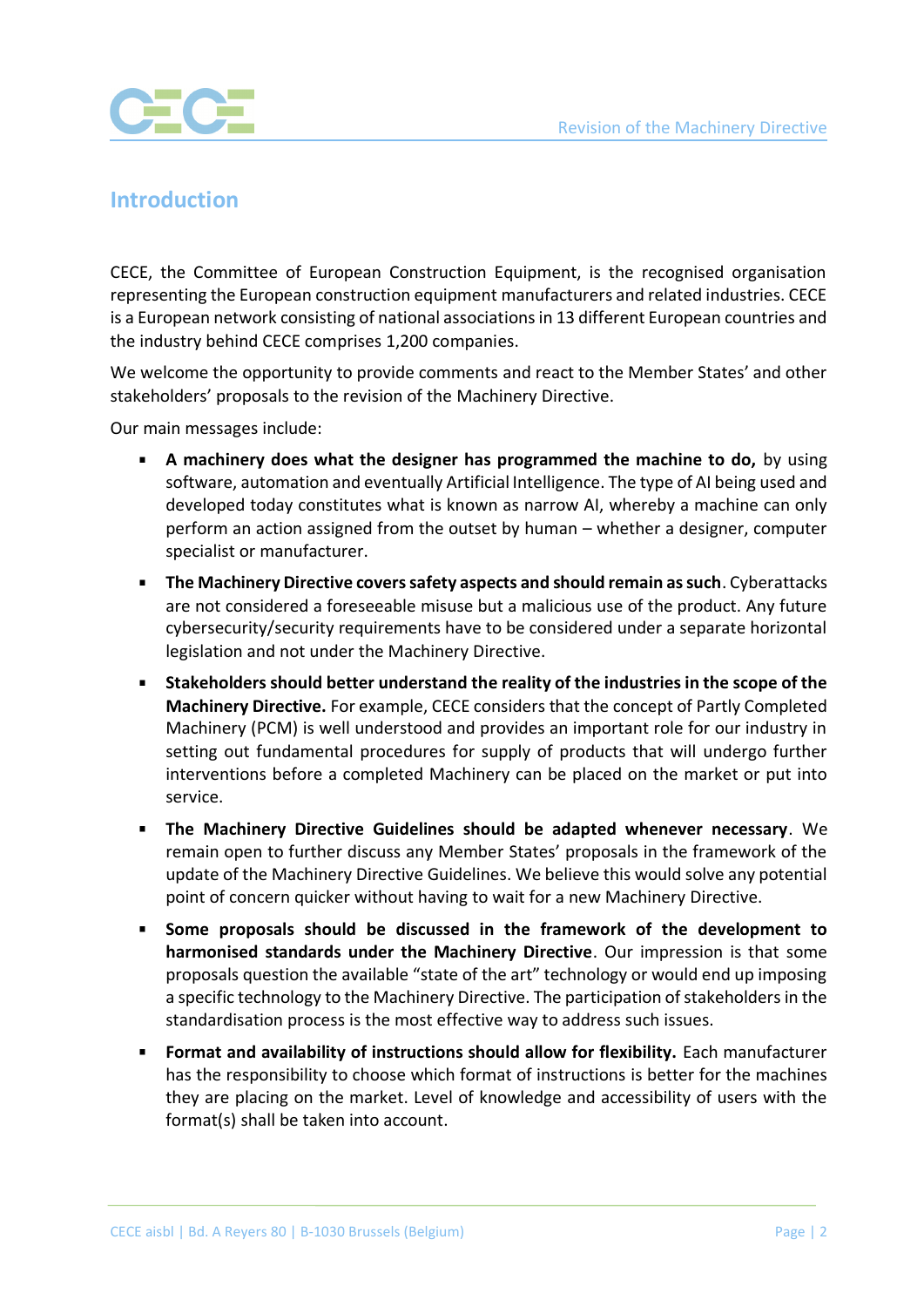

Furthermore, we ask the European Commission to carefully analyse the social and economic impacts of any future changes in the Machinery Directive taking into consideration the consequences of the COVID-19 crisis and the economic recovery of the construction equipment sector.

We provide a table in this document where you may find our detailed comments. In the first column the slide number in the European Commission's presentation<sup>1</sup>, in the second column you have the proposals from Member States and other stakeholders and in the third column our comments.

<sup>1</sup> Document reference on CIRCAC WG-2020.03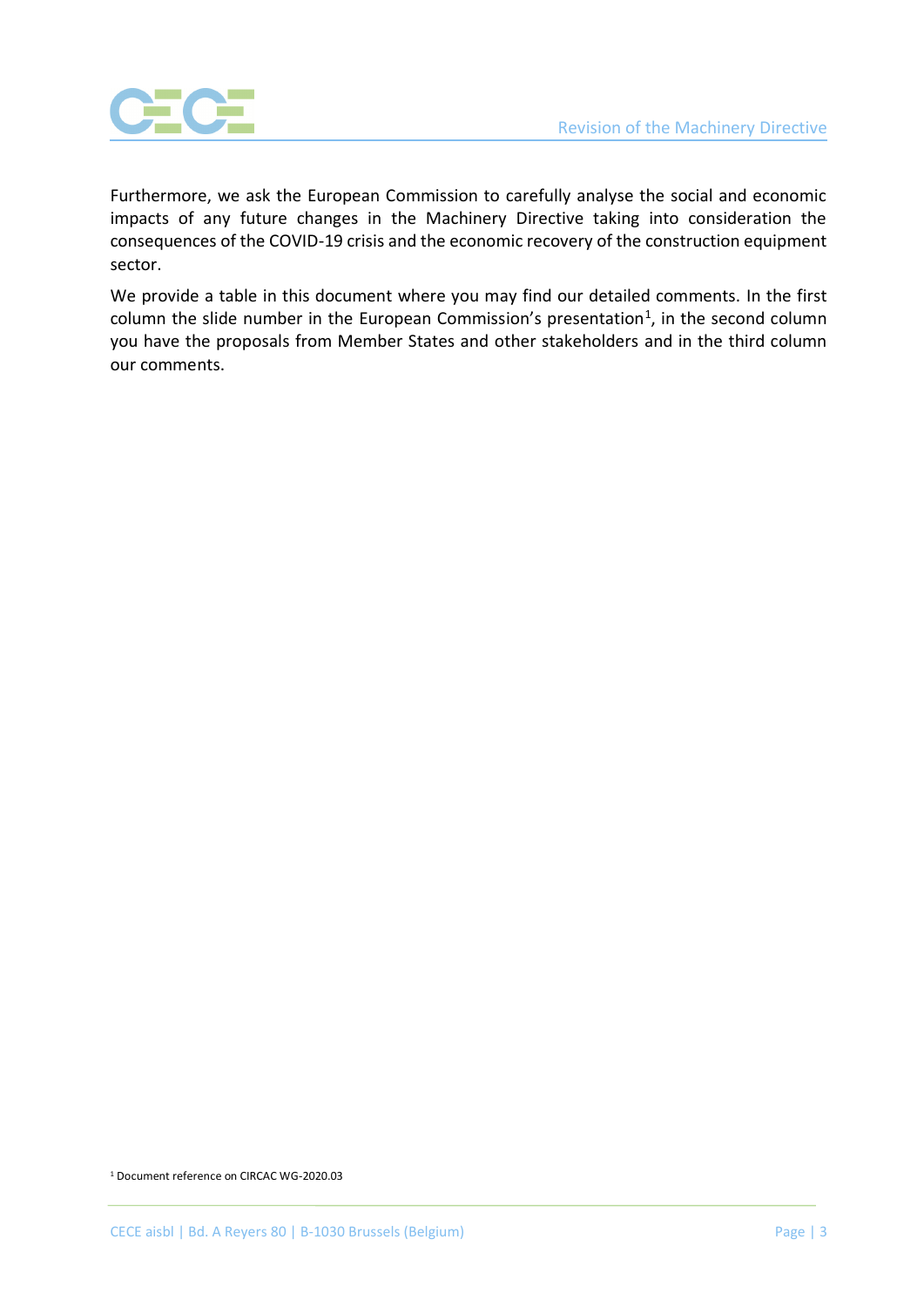

| Slide          | WG-2020.03 - Proposals for the revision of the MD rev2                                                                                                                                                                                                                                                                                                                                                              | <b>CECE comments</b>                                                                                                                                                                                                                                                                                                                                                                                                                                                                                                                                                                                                                                                                                                                                                                                                                                                                                                                                                                                                                                                                                                                                                                                                                                                                                                                                                         |
|----------------|---------------------------------------------------------------------------------------------------------------------------------------------------------------------------------------------------------------------------------------------------------------------------------------------------------------------------------------------------------------------------------------------------------------------|------------------------------------------------------------------------------------------------------------------------------------------------------------------------------------------------------------------------------------------------------------------------------------------------------------------------------------------------------------------------------------------------------------------------------------------------------------------------------------------------------------------------------------------------------------------------------------------------------------------------------------------------------------------------------------------------------------------------------------------------------------------------------------------------------------------------------------------------------------------------------------------------------------------------------------------------------------------------------------------------------------------------------------------------------------------------------------------------------------------------------------------------------------------------------------------------------------------------------------------------------------------------------------------------------------------------------------------------------------------------------|
| $\overline{4}$ | Annex I - 1.1.1. Definitions and 1.1.6. Ergonomics                                                                                                                                                                                                                                                                                                                                                                  |                                                                                                                                                                                                                                                                                                                                                                                                                                                                                                                                                                                                                                                                                                                                                                                                                                                                                                                                                                                                                                                                                                                                                                                                                                                                                                                                                                              |
|                | Proposal 1<br>France: Add a definition in point 1.1.1 relating to different work                                                                                                                                                                                                                                                                                                                                    | CECE considers the definitions of Machinery quite clear both in the<br>legal text and in the Machinery Guidelines                                                                                                                                                                                                                                                                                                                                                                                                                                                                                                                                                                                                                                                                                                                                                                                                                                                                                                                                                                                                                                                                                                                                                                                                                                                            |
|                | situations implementing a robotic application, specifying that the<br>preventive measures must be adapted to the different situations,<br>avoiding any dangerous contact EHSR 1.3.7 Risks related to<br>moving parts:<br>- Situation of human-robot coexistence in a shared space without<br>direct collaboration,<br>- Work situation in human-robot interaction (simultaneous or<br>alternating work on a piece). | Proposal 1<br>CECE disagrees with this amendment proposal from France for the<br>following reasons:<br>1. This is not the purpose of the Machinery Directive to list all<br>possible work configurations. Those work configurations are part of<br>the information needed to make the risk assessment. In a general<br>way, the work configurations are machine type oriented, that is<br>why they are taken into account when drafting EN standards<br>dealing with the safety of a specific machine family.<br>2. In addition, in terms of consistency, why such specific<br>amendment proposal should be only focused on EHSR 1.3.7?<br>Such work configurations have also to be taken into account during<br>the risk assessment for all other relevant EHSR (e.g. EHSR related<br>to ergonomics, ejection of pieces, contact with thermal parts, etc.).<br>Consequently, if we start drafting work configurations in the legal<br>text, we will increase a lot the content of the legal act without<br>adding any value.<br>3. We believe there is no reason to focus on human-robot<br>coexistence in a shared space without direct collaboration for EHSR<br>related to moving parts, while in a more general way, there are<br>work configurations of operator-machine coexistence in a shared<br>space without direct collaboration (e.g. operators on a jobsite in |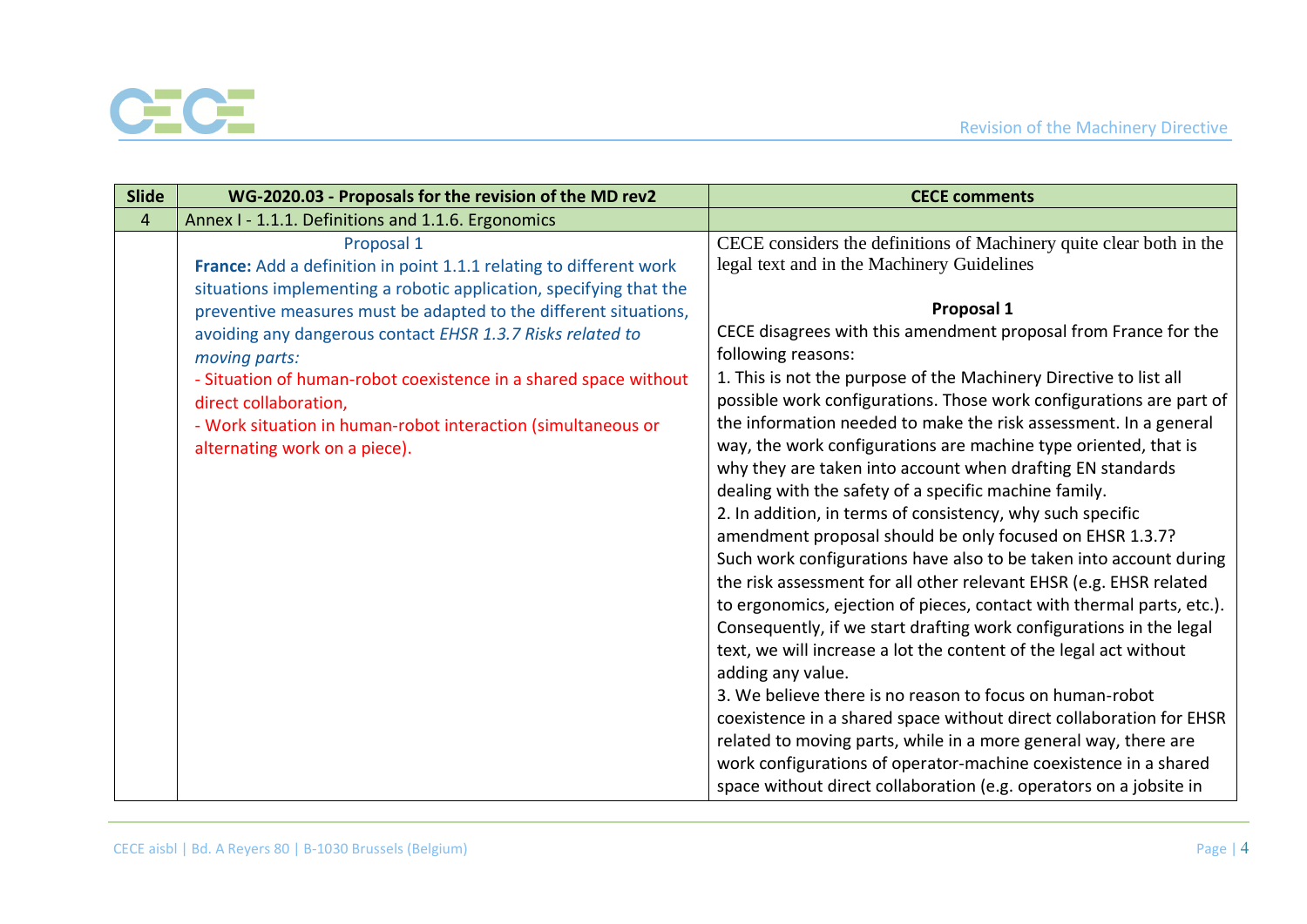

|                |                                                                                                                                                                                                                                                                                                                                                                                                                                                                                                                                    | the vicinity of mobile machinery). Regarding work situation in<br>human-robot interaction, there are some standardisation works in<br>order to address the relevant EHSR for such situations (e.g.<br>requirements dealing with the maximum forces and frequencies of<br>contact between an operator and a collaborative robot).<br>Any further clarification may be included in the revision of the<br>current Machinery Directive Guidelines.                                                |
|----------------|------------------------------------------------------------------------------------------------------------------------------------------------------------------------------------------------------------------------------------------------------------------------------------------------------------------------------------------------------------------------------------------------------------------------------------------------------------------------------------------------------------------------------------|------------------------------------------------------------------------------------------------------------------------------------------------------------------------------------------------------------------------------------------------------------------------------------------------------------------------------------------------------------------------------------------------------------------------------------------------------------------------------------------------|
|                | Proposal 2<br>Netherlands (TNO Report): Add new EHSRs for control system<br>ergonomics to be included in the Machinery Directive<br>(supplementary to Section 1.1.6, Annex I MD):<br>Machines equipped with machine learning technology must be<br>$a_{\cdot}$<br>able to respond to people adequately and appropriately.<br>Machines equipped with machine learning technology must<br>b.<br>indicate which actions they are about to perform and must<br>provide details of the information on which these actions are<br>based. | <b>Proposal 2</b><br>CECE disagrees with this amendment proposal from Netherlands<br>because the machine learning in itself does not create new risks.<br>For machines with specific functions (e.g. mobility, lifting of<br>persons), it is relevant to have a set of EHSR in order to address the<br>relevant safety issues for the risks related to these functions.<br>Machine learning is not a function, but a technology and the<br>Machinery Directive must remain technology neutral. |
| 5 <sup>1</sup> | Annex I-1.1.2. Principles of safety integration                                                                                                                                                                                                                                                                                                                                                                                                                                                                                    |                                                                                                                                                                                                                                                                                                                                                                                                                                                                                                |
|                | Proposal-France<br>New EHSR or addition in Guide as follows:<br>1.1.2 Principles of safety integration (continued)<br>(e) Machinery must be supplied with all the special equipment and                                                                                                                                                                                                                                                                                                                                            | CECE disagrees. The maintenance phase is already well taken into<br>consideration in the MD, through specific EHSRs in clause 1.6 and<br>through the chapter "content of instructions", especially in sub-<br>clauses 1.7.4.2.e), r) or s)<br>Those EHSR already require providing information and instructions.                                                                                                                                                                               |
|                | accessories essential to enable it to be adjusted, maintained and                                                                                                                                                                                                                                                                                                                                                                                                                                                                  |                                                                                                                                                                                                                                                                                                                                                                                                                                                                                                |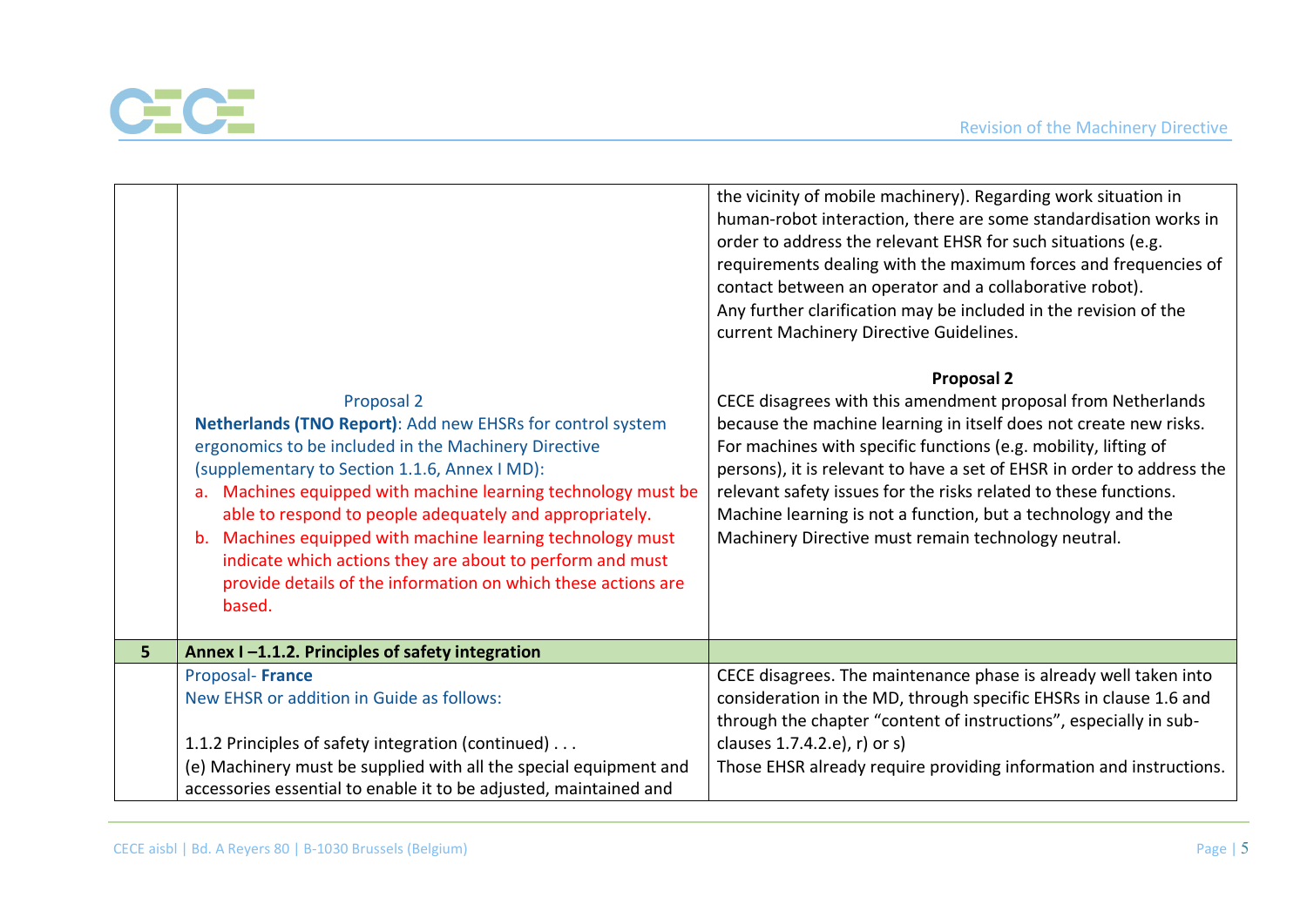

|   | used safely. The manufacturer shall provide test procedures and /<br>or test devices for the maintenance and adjustment of machinery<br>using Al. | Besides, AI is not a function, but a technology and it is important to<br>remind that the Machinery Directive is technology neutral. |
|---|---------------------------------------------------------------------------------------------------------------------------------------------------|--------------------------------------------------------------------------------------------------------------------------------------|
| 6 | Annex I-1.2.1. Safety and reliability of control systems                                                                                          |                                                                                                                                      |
|   | <b>Proposal 1 - the Netherlands</b>                                                                                                               | CECE disagrees with the introduction of "undesirable". This term is                                                                  |
|   | 1.2.1. Safety and reliability of control systems                                                                                                  | too much subjective and the new formulation could be interpreted                                                                     |
|   | Control systems must be designed and constructed in such a way as                                                                                 | in different ways.                                                                                                                   |
|   | to prevent hazardous situations from arising. Above all, they must                                                                                | We also assume that this new formulation could justify that                                                                          |
|   | be designed and constructed in such a way that: $-$ they can                                                                                      | cyberattacks are risks covered by the MD, while this is not the case                                                                 |
|   | withstand the intended operating stresses and undesirable external                                                                                | and must remain out of the MD scope.                                                                                                 |
|   | influences,                                                                                                                                       | Cybersecurity requirements cannot be under the MD because the                                                                        |
|   | $-$ a fault in the hardware or the software of the control system                                                                                 | MD is a safety directive while Cybersecurity/security has to be                                                                      |
|   | does not lead to hazardous situations,                                                                                                            | considered under a separate horizontal legislation covering                                                                          |
|   | - errors in the control system logic do not lead to hazardous<br>situations,                                                                      | malicious use.                                                                                                                       |
|   | - reasonably foreseeable human error during operation does not                                                                                    |                                                                                                                                      |
|   | lead to hazardous situations,                                                                                                                     |                                                                                                                                      |
|   | - if any errors or unforeseen conditions should occur in the                                                                                      |                                                                                                                                      |
|   | control system, the machine should immediately revert to a safe                                                                                   |                                                                                                                                      |
|   | state                                                                                                                                             | We do not see the value of adding the paragraph below:                                                                               |
|   | ()                                                                                                                                                | $-$ if any errors or unforeseen conditions should occur in the control                                                               |
|   | For cable-less control, an automatic stop must be activated when                                                                                  | system, the machine should immediately revert to a safe state                                                                        |
|   | correct control signals are not received, including loss of                                                                                       | We believe that the existing two EHSRs just above achieve the                                                                        |
|   | communication.                                                                                                                                    | same result:                                                                                                                         |
|   |                                                                                                                                                   | $-$ a fault in the hardware or the software of the control system                                                                    |
|   | With regard to the safety and reliability of the control systems:                                                                                 | does not lead to hazardous situations,                                                                                               |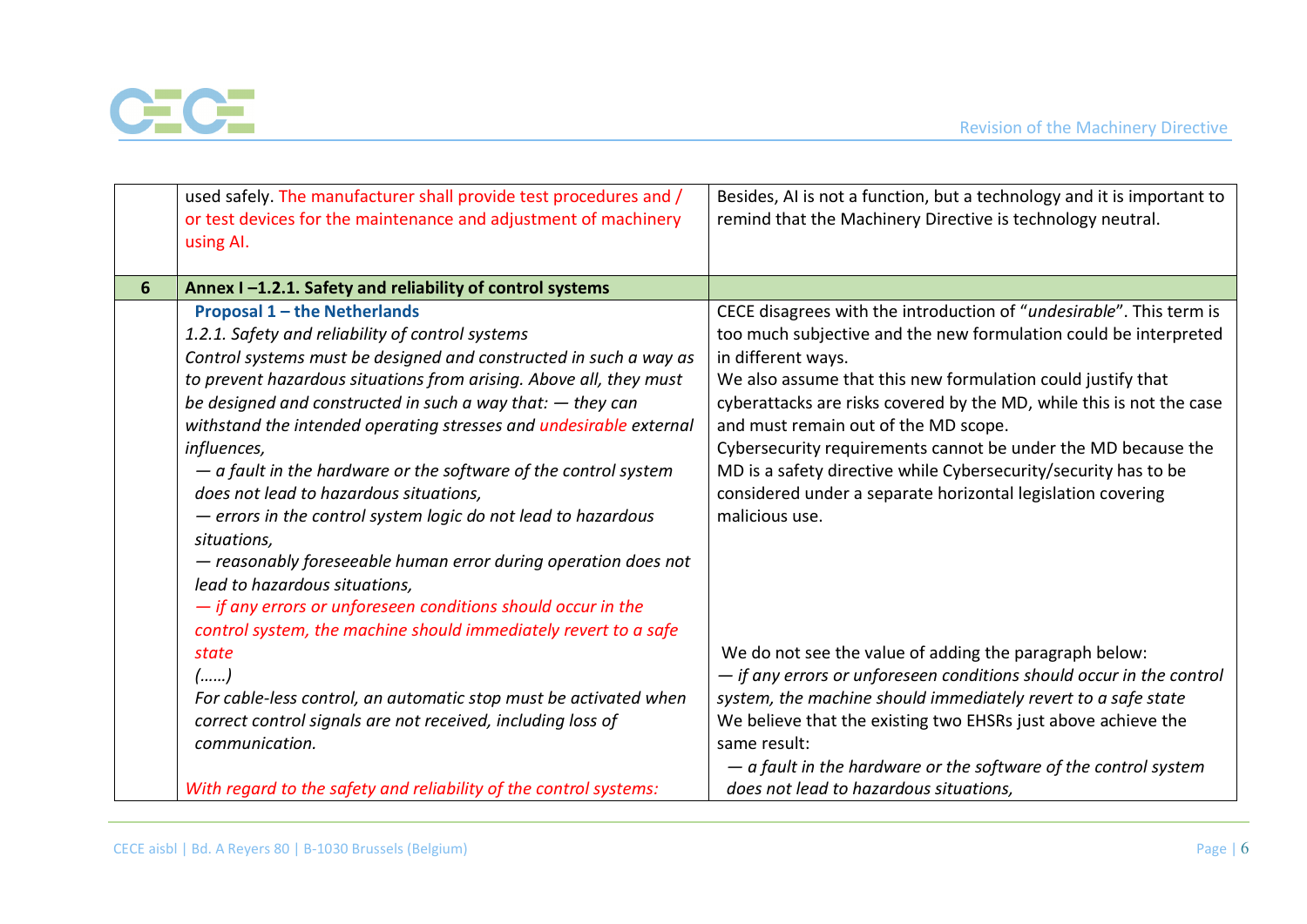

| $\overline{7}$ | Annex I-1.2.1. Safety and reliability of control systems                                                                                                                                                                                                                                                                                                                                                                                                                                                                                                                                                                                                                                                                                                                                                                                                                                                                                                         |                                                                                                                                                                                                                                                                                                                                                                                                                                                                                                                                                                                                                                                                                                                                                                                                                                                                                                                                                                                                                                                                              |
|----------------|------------------------------------------------------------------------------------------------------------------------------------------------------------------------------------------------------------------------------------------------------------------------------------------------------------------------------------------------------------------------------------------------------------------------------------------------------------------------------------------------------------------------------------------------------------------------------------------------------------------------------------------------------------------------------------------------------------------------------------------------------------------------------------------------------------------------------------------------------------------------------------------------------------------------------------------------------------------|------------------------------------------------------------------------------------------------------------------------------------------------------------------------------------------------------------------------------------------------------------------------------------------------------------------------------------------------------------------------------------------------------------------------------------------------------------------------------------------------------------------------------------------------------------------------------------------------------------------------------------------------------------------------------------------------------------------------------------------------------------------------------------------------------------------------------------------------------------------------------------------------------------------------------------------------------------------------------------------------------------------------------------------------------------------------------|
|                | damage to the surroundings,<br>- Machine learning must not cause the machine to exhibit new<br>actions that exceed its defined task and movement space,<br>- If they take incorrect decisions, machines equipped with<br>machine learning technology must be retrospectively correctable,<br>to prevent any future recurrences of that particular error,<br>- The actions of a machine equipped with machine learning<br>technology must be traceable in advance and retrospectively,<br>based on transparency of the datasets used, as well as of the test<br>environments and of the decision frameworks or assessment<br>criteria for algorithm-based decisions,<br>- The decision-making process of a machine equipped with<br>machine learning technology must be logged and retained in such a<br>way that this information remains available for a minimum period<br>of time and can then be checked, for instance during audits or<br>incident analyses. | CECE disagrees with the new clause, because a machinery cannot<br>make any decision outside the boundaries previously set by the<br>original manufacturer. The type of AI being used and developed<br>today constitutes what is known as narrow AI, whereby a machine<br>can only perform an action assigned from the outset by human -<br>whether a designer, computer specialist or manufacturer.<br>A machinery does what the designer has programmed the machine<br>to do, by using software, automation and eventually AI. Moreover,<br>AI module is not necessarily safety related. There may have AI<br>modules only designed to adapt the task intended to be done by<br>the machine.<br>In any case, a machine with AI still works under the limits of a<br>"safety envelope" which has been developed at the design stage by<br>the OEM. This "safety envelope" takes into consideration all<br>relevant risks of that machine and the environment (outdoor,<br>indoor, with/without operators in the vicinity, etc.) where the<br>machine is intended to be used. |
|                | - Machines equipped with machine learning are not permitted to<br>make decisions or assessments in relation to injury to people or                                                                                                                                                                                                                                                                                                                                                                                                                                                                                                                                                                                                                                                                                                                                                                                                                               | - errors in the control system logic do not lead to hazardous<br>situations,                                                                                                                                                                                                                                                                                                                                                                                                                                                                                                                                                                                                                                                                                                                                                                                                                                                                                                                                                                                                 |
|                |                                                                                                                                                                                                                                                                                                                                                                                                                                                                                                                                                                                                                                                                                                                                                                                                                                                                                                                                                                  |                                                                                                                                                                                                                                                                                                                                                                                                                                                                                                                                                                                                                                                                                                                                                                                                                                                                                                                                                                                                                                                                              |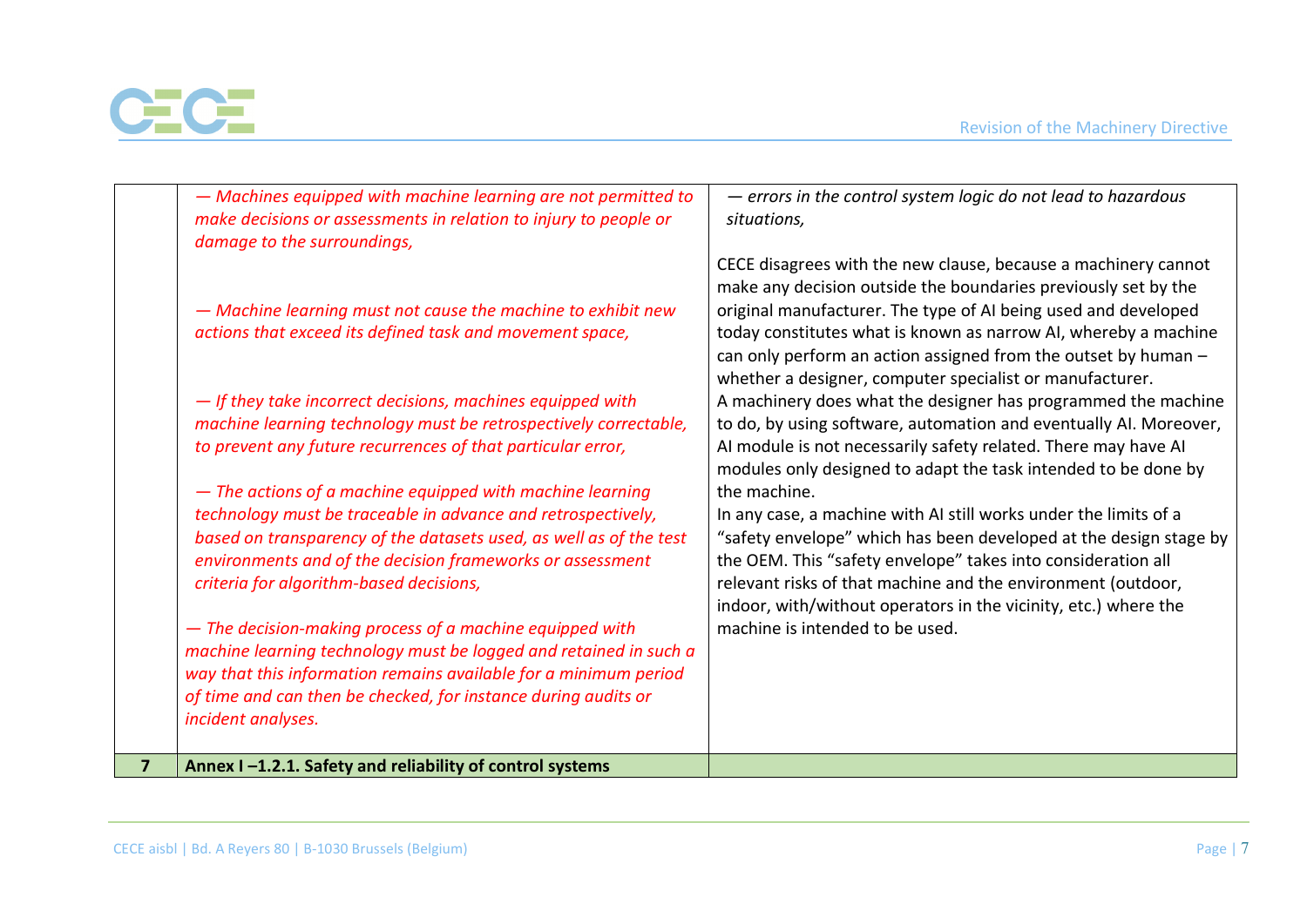

| Proposal 2 - France<br>2.a - Control systems must be designed and constructed in such a<br>way as to prevent hazardous situations from arising. Above all, they<br>must be designed and constructed in such a way that:<br>- they can withstand the intended operating stresses and external<br>influences,<br>- a fault in the hardware or the <b>software-logic</b> of the control<br>system does not lead to hazardous situations,<br>- errors in the control system logic do not lead to hazardous<br>situations, reasonably foreseeable human error during operation<br>does not lead to hazardous situations,<br>- The safety functions cannot change outside the limits of the<br>manufacturer's defined scope. This scope is validated and<br>guaranteed by the machine manufacturer, regardless of any<br>modifications to the settings or rules generated either by artificial<br>intelligence or by operators in charge of the learning phases. | CECE believes the Machinery Directive already covers the risk of<br>the changing of safety functions. Those can be found in the Annex I<br>- Essential Health and Safety Requirements under General<br>principles 1 <sub>st</sub> indent, below:<br>By the iterative process of risk assessment and risk<br>reduction referred to above, the manufacturer or his<br>authorised representative shall:<br>— determine the limits of the machinery, which include the<br>intended use and any reasonably foreseeable misuse thereof, |
|------------------------------------------------------------------------------------------------------------------------------------------------------------------------------------------------------------------------------------------------------------------------------------------------------------------------------------------------------------------------------------------------------------------------------------------------------------------------------------------------------------------------------------------------------------------------------------------------------------------------------------------------------------------------------------------------------------------------------------------------------------------------------------------------------------------------------------------------------------------------------------------------------------------------------------------------------------|-----------------------------------------------------------------------------------------------------------------------------------------------------------------------------------------------------------------------------------------------------------------------------------------------------------------------------------------------------------------------------------------------------------------------------------------------------------------------------------------------------------------------------------|
| OR 2.b - Update Chapter 86 of the Guide<br>The machinery may need to be tested as part of the installation and<br>commissioning process for a short and limited period under the full<br>control of the manufacturer, which includes the control of the<br>persons involved in the testing.<br>The learning phase which is essential to the machinery using AI to<br>be useable must be carried out, under the responsibility of the<br>manufacturer, before the machine is placed on the market and the                                                                                                                                                                                                                                                                                                                                                                                                                                                   | Generally, CECE agrees with the adaptation of the Machinery<br>Directive Guidelines. We remain open to further discuss this<br>proposal in the framework of the update of the Machinery<br>Directive Guidelines.                                                                                                                                                                                                                                                                                                                  |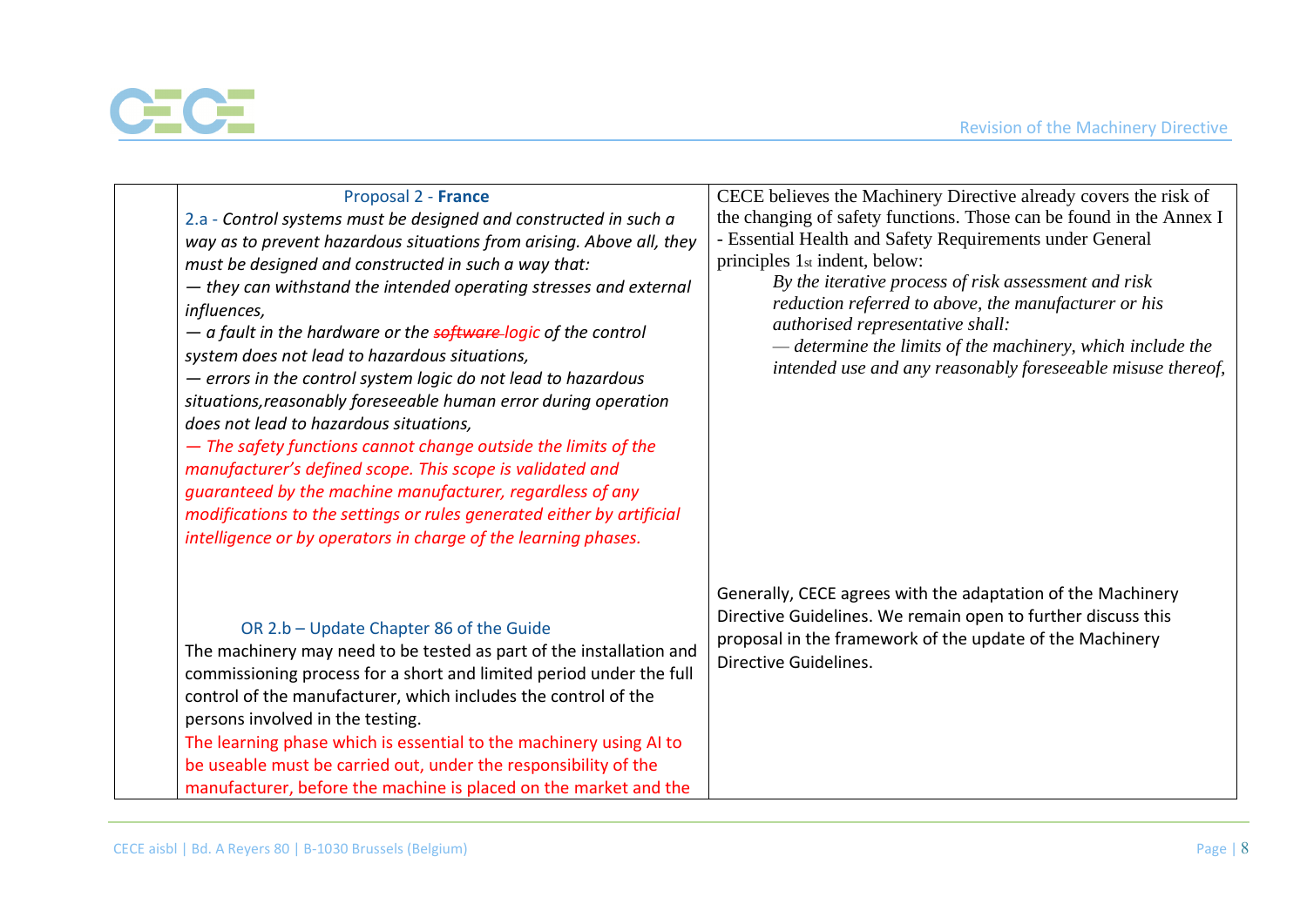

|   | EU declaration of conformity is issued. This learning phase must be                                                                                                                                                                                                                                                                                                                                                                                                                                                                                                                                                                                                                 |                                                                                                        |
|---|-------------------------------------------------------------------------------------------------------------------------------------------------------------------------------------------------------------------------------------------------------------------------------------------------------------------------------------------------------------------------------------------------------------------------------------------------------------------------------------------------------------------------------------------------------------------------------------------------------------------------------------------------------------------------------------|--------------------------------------------------------------------------------------------------------|
|   | carried out without generating risks.                                                                                                                                                                                                                                                                                                                                                                                                                                                                                                                                                                                                                                               |                                                                                                        |
|   | <b>AND</b><br>(!) Terms and notions used in MD should be updated. Notion of<br>Control systems (EHSR 1.2) used in the MD as means for risk<br>reduction will not be useable if a machinery is using vocal detection<br>device and/or visual detection device and/or non-physical device<br>(e.g. neural piloting of the machinery). How to ensure the same<br>level of safety with those new technologic means in the MD?<br>(!) There are no Specific requirement for mobile machinery which<br>are not driven by a human operator in EHSR 3. It is typically<br>necessary to have those kind of requirement for outdoor activities<br>(e.g Agriculture machinery used in fields). |                                                                                                        |
| 8 | Annex I - 1.2.3. Starting -& 1.2.4.3. Emergency stop                                                                                                                                                                                                                                                                                                                                                                                                                                                                                                                                                                                                                                |                                                                                                        |
|   | <b>Proposal - Robotics Association</b>                                                                                                                                                                                                                                                                                                                                                                                                                                                                                                                                                                                                                                              |                                                                                                        |
|   | Define 'automatic' and autonomy' in: 1.2.3. Starting<br>                                                                                                                                                                                                                                                                                                                                                                                                                                                                                                                                                                                                                            | CECE disagrees because the proposal is not clear enough and for<br>sure, not relevant in this section. |
|   | For machinery functioning in automatic mode, the starting of the<br>machinery, restarting after a stoppage, or a change in operating                                                                                                                                                                                                                                                                                                                                                                                                                                                                                                                                                |                                                                                                        |
|   | conditions may be possible without intervention, provided this does                                                                                                                                                                                                                                                                                                                                                                                                                                                                                                                                                                                                                 |                                                                                                        |
|   | not lead to a hazardous situation.                                                                                                                                                                                                                                                                                                                                                                                                                                                                                                                                                                                                                                                  |                                                                                                        |
|   | Reasoning: The text make reference to 'automatic' mode' without                                                                                                                                                                                                                                                                                                                                                                                                                                                                                                                                                                                                                     |                                                                                                        |
|   | defining 'automatic'. When developing robotics solutions and                                                                                                                                                                                                                                                                                                                                                                                                                                                                                                                                                                                                                        |                                                                                                        |
|   | autonomous machines, it is more convenient to use 'autonomy' to                                                                                                                                                                                                                                                                                                                                                                                                                                                                                                                                                                                                                     |                                                                                                        |
|   | describe the ability of the machine to take decisions in order to                                                                                                                                                                                                                                                                                                                                                                                                                                                                                                                                                                                                                   |                                                                                                        |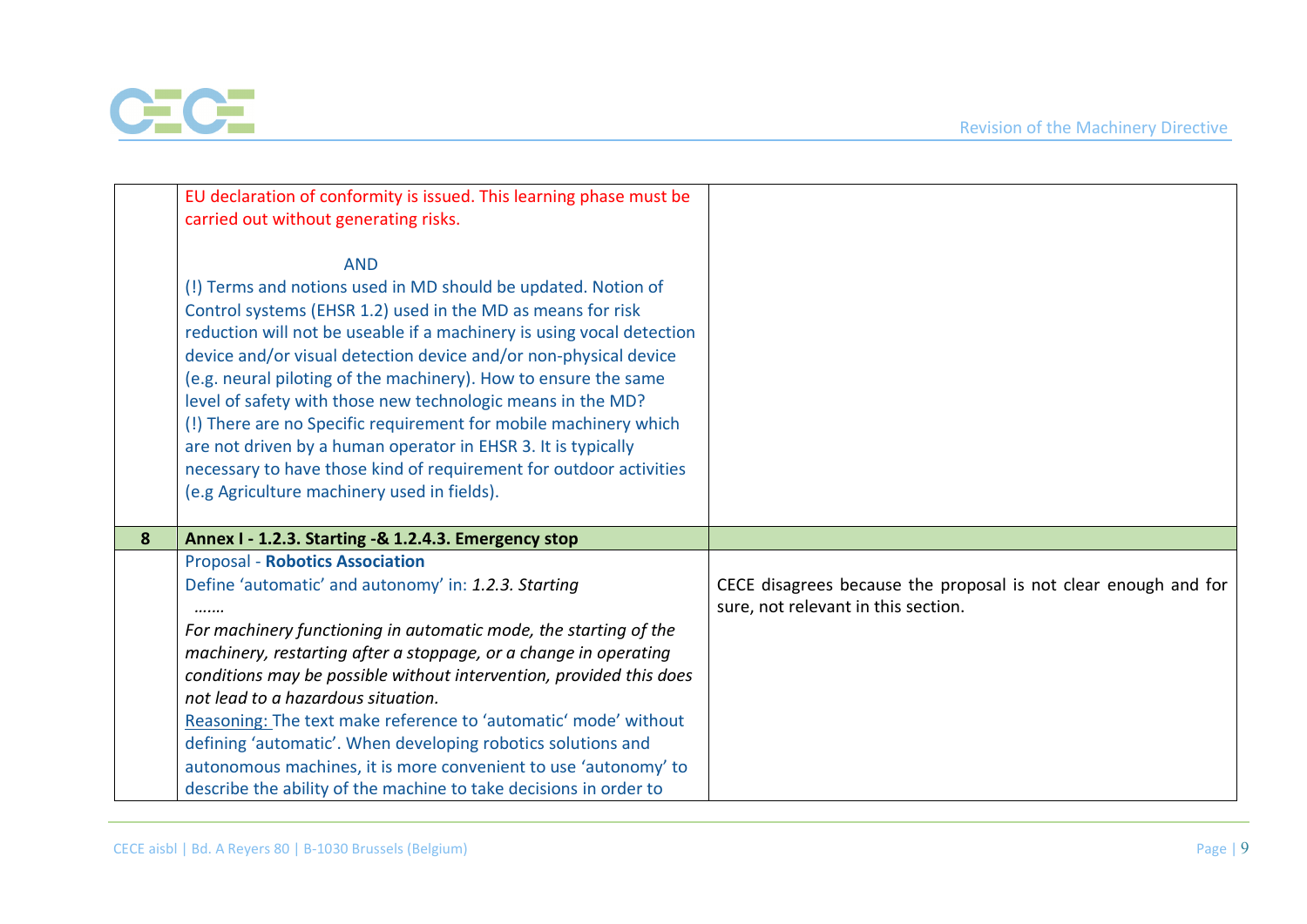

|   | adapt its motion for achieving its goal. Defining both terms could  |                                                                   |
|---|---------------------------------------------------------------------|-------------------------------------------------------------------|
|   | provide a better guidance for standard writing and risk assessment. | The definition of "emergency stop" is that it must not introduce  |
|   |                                                                     | new hazards in its activation. The machine operation is already   |
|   |                                                                     | considered when designing the emergency stop.                     |
|   | Add an additional exception for situations where machinery is       |                                                                   |
|   | doing its job autonomously and the human supervisor (especially in  |                                                                   |
|   | remote situations) may have only partial contextual data, which are |                                                                   |
|   | not suited for a proper evaluation of hazard occurrence:            |                                                                   |
|   |                                                                     |                                                                   |
|   | 1.2.4.3. Emergency stop                                             |                                                                   |
|   | Machinery must be fitted with one or more emergency stop devices    |                                                                   |
|   | to enable actual or impending danger to be averted.                 |                                                                   |
|   | The following exceptions apply:                                     |                                                                   |
|   | - machinery in which an emergency stop device would not lessen      |                                                                   |
|   | the risk, either because it would not reduce the stopping time or   |                                                                   |
|   | because it would not enable the special measures required to deal   |                                                                   |
|   | with the risk to be taken,                                          |                                                                   |
|   | - portable hand-held and/or hand-guided machinery.                  |                                                                   |
|   | Reasoning: The emergency stop for a remote supervisory station -    |                                                                   |
|   | when the operator does not have the direct command of the           |                                                                   |
|   | actuators – does not seem suited and could lead to additional       |                                                                   |
|   | hazards.                                                            |                                                                   |
| 9 | Annex I - 3.1.1. Definitions & 3.2.1 Driving position               |                                                                   |
|   | <b>Proposal - Robotics Association:</b>                             | CECE disagrees with the changes of the definition of "driver" nor |
|   | Clarify the notion of 'driver' with a more appropriate wording for  | extend it. This should be addressed in a separate part of the     |
|   | robotics solutions, such as replacing it with 'supervisor':         | definitions.                                                      |
|   |                                                                     |                                                                   |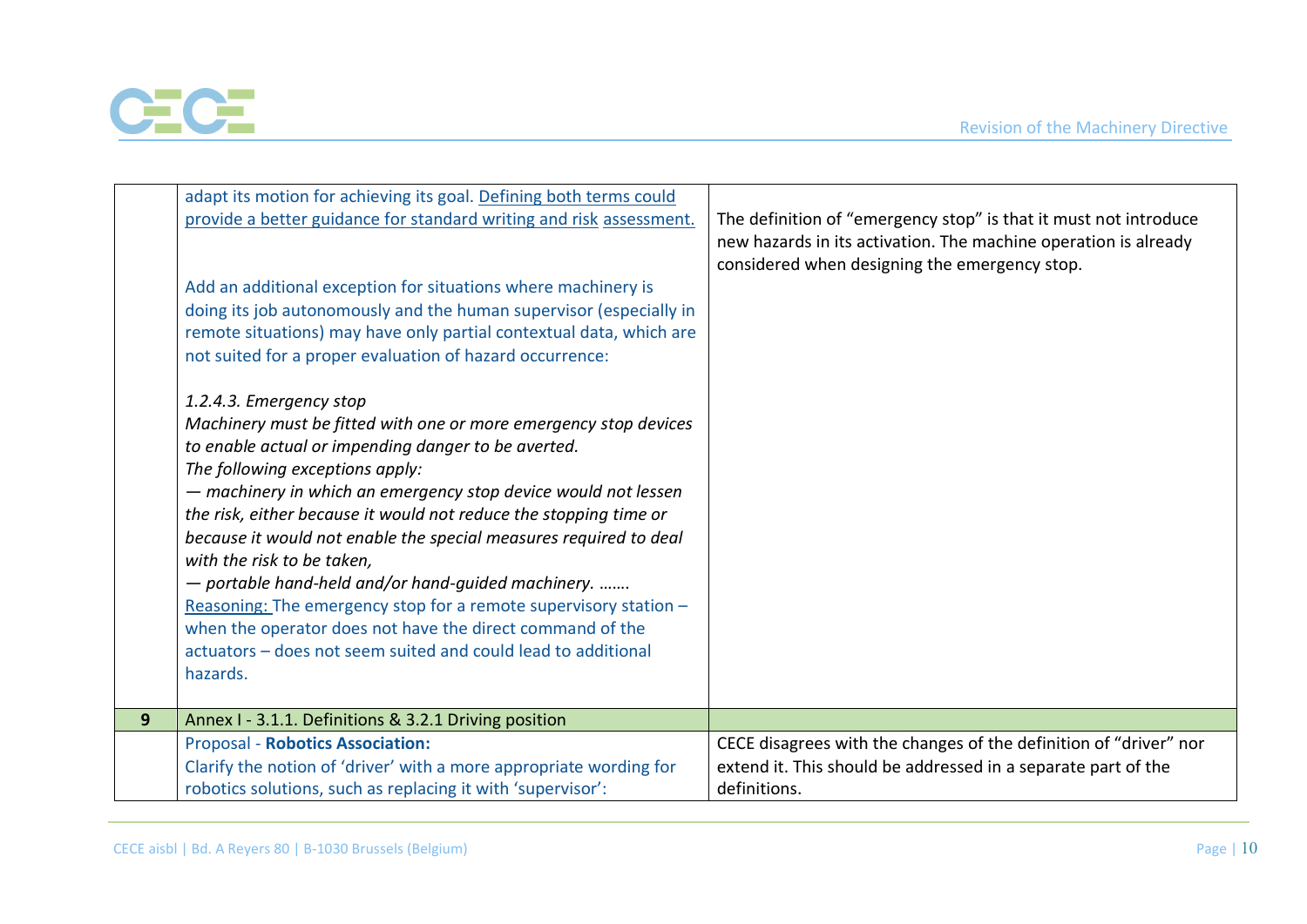

| 3.1.1. Definitions                                                     |  |
|------------------------------------------------------------------------|--|
| (b) 'Driver' means an operator responsible for the movement of a       |  |
| machine. The driver may be transported by the machinery or may         |  |
|                                                                        |  |
| be on foot, accompanying the machinery, or may guide the               |  |
| machinery by remote control.                                           |  |
| Reasoning: The driver is defined as an operator responsible for the    |  |
|                                                                        |  |
| movement. For autonomous work, a natural person is still               |  |
| responsible for the autonomous operation to be safely done, but        |  |
| the notion of 'driver' may not be the most accurate way to describe    |  |
| his function.                                                          |  |
| In relation to the proposal above, to define 'supervisory station',    |  |
| either as a part of the driving station or as a whole new position:    |  |
| 3.2.1. Driving position                                                |  |
| Visibility from the driving position must be such that the driver can, |  |
| in complete safety for himself and the exposed persons, operate the    |  |
| machinery and its tools in their foreseeable conditions of use.        |  |
| Where necessary, appropriate devices must be provided to remedy        |  |
| hazards due to inadequate direct vision.                               |  |
| Machinery on which the driver is transported must be designed and      |  |
| constructed in such a way that, from the driving positions, there is   |  |
| no risk to the driver from inadvertent contact with the wheels and     |  |
| tracks.                                                                |  |
| The driving position of ride-on drivers must be designed and           |  |
| constructed in such a way that a driver's cab may be fitted, provided  |  |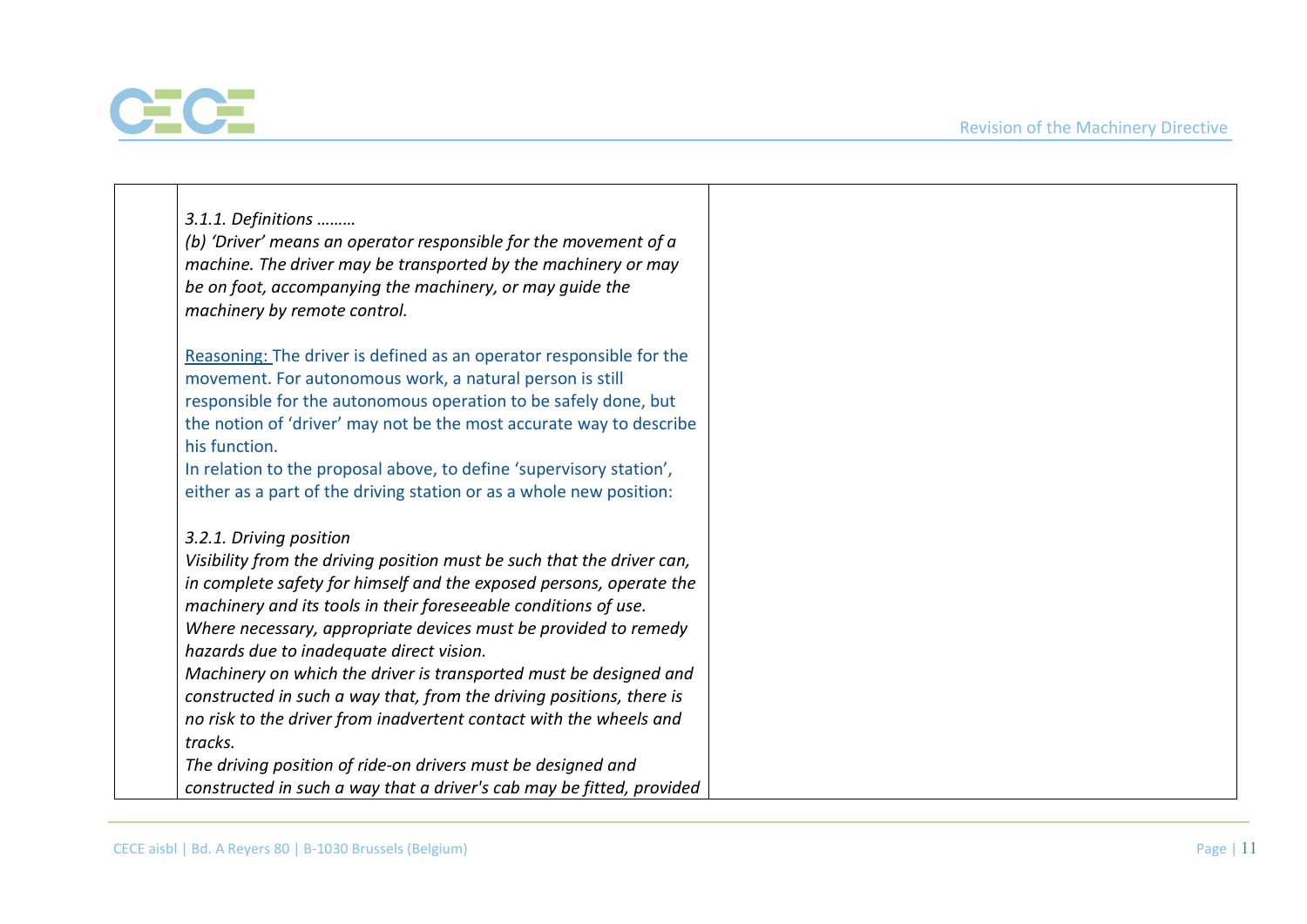

|    | this does not increase the risk and there is room for it. The cab must<br>incorporate a place for the instructions needed for the driver.<br>Reasoning: The driving position is clearly defined. For autonomous<br>machinery, the driver could manually operate the machine through<br>control or launch autonomous work. The supervised task could be<br>resumed by a start/stop device to authorize or terminate the<br>autonomous work.                                                                                                                                                                                                                                                                                                                                                                                                                                         |                                                                                                                                                                                                                                                                                                                                                                                                             |
|----|------------------------------------------------------------------------------------------------------------------------------------------------------------------------------------------------------------------------------------------------------------------------------------------------------------------------------------------------------------------------------------------------------------------------------------------------------------------------------------------------------------------------------------------------------------------------------------------------------------------------------------------------------------------------------------------------------------------------------------------------------------------------------------------------------------------------------------------------------------------------------------|-------------------------------------------------------------------------------------------------------------------------------------------------------------------------------------------------------------------------------------------------------------------------------------------------------------------------------------------------------------------------------------------------------------|
| 10 | <b>Annexes IV &amp; V (software)</b><br>Proposal - France<br>When the component using AI to provide a safety function (and<br>integrated into the machinery) has been placed independently on<br>the market, then components using this kind of AI should be<br>considered as "safety component under Annex V"<br>When the component using AI to provide a safety function (and<br>integrated into the machinery) has not been placed independently<br>on the market, i.e. the component is directly designed by the<br>machinery manufacturer, then the assessment of the overall<br>machinery provided in Article 12 point(3) of the Directive is<br>necessary (list of machines in Annex IV), and an item 24 should be<br>added to the list of Annex IV: 24) machinery using AI which<br>manages a safety function(s) when the AI is not integrated into a<br>safety component. | CECE does not support the proposal. We believe that such type of<br>software is already included under the Machinery Directive Annex<br>$V - 4 -$ Logic units to ensure safety functions.<br>By definition AI is coded software where requirements are laid<br>down in the Machinery Directive. If AI interacts with safety<br>function, it needs to adhere to requirements for safety-related<br>software. |
|    | Reasoning: AI replacing conventional systems that perform a safety<br>function (whether they are safety components independently                                                                                                                                                                                                                                                                                                                                                                                                                                                                                                                                                                                                                                                                                                                                                   |                                                                                                                                                                                                                                                                                                                                                                                                             |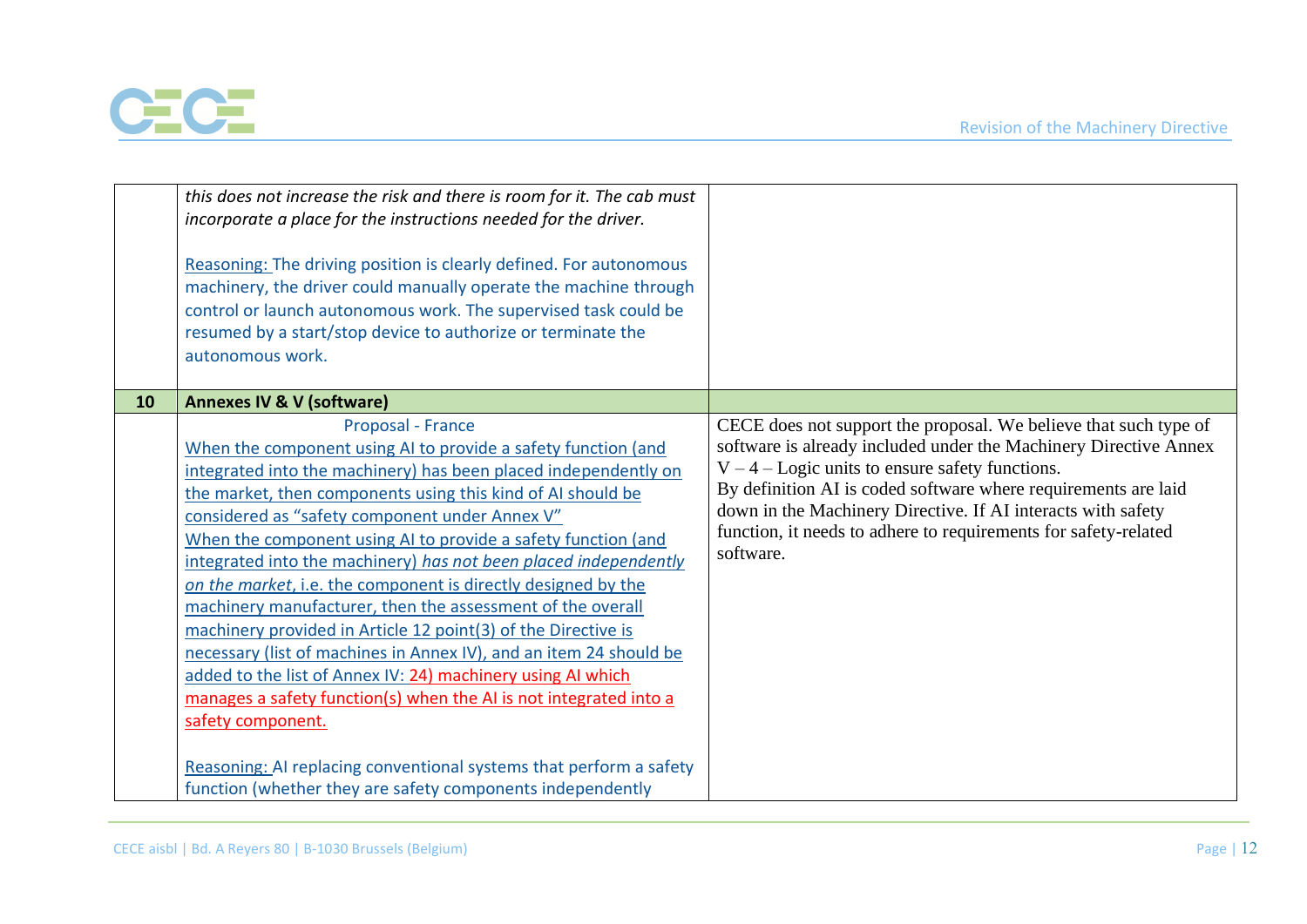

|    | placed on the market or devices directly designed by the machinery<br>manufacturer) cannot be yet assessed. Conventional programming<br>evaluation tools are not useable for AI technology, hence<br>explicability of AI algorithms not yet possible<br>Those solutions will emerge in future, so they have to be taken into<br>account in MD.                                                                                                                                                                                                         |                                                                                                                                                                                                                                                                                                                                                                                                                                                                                                                                                                                                                                                                                                                                                                                                                                                                                                                                                                                                                                         |
|----|--------------------------------------------------------------------------------------------------------------------------------------------------------------------------------------------------------------------------------------------------------------------------------------------------------------------------------------------------------------------------------------------------------------------------------------------------------------------------------------------------------------------------------------------------------|-----------------------------------------------------------------------------------------------------------------------------------------------------------------------------------------------------------------------------------------------------------------------------------------------------------------------------------------------------------------------------------------------------------------------------------------------------------------------------------------------------------------------------------------------------------------------------------------------------------------------------------------------------------------------------------------------------------------------------------------------------------------------------------------------------------------------------------------------------------------------------------------------------------------------------------------------------------------------------------------------------------------------------------------|
| 12 | New Article - Removal of PED exclusion on Cat. I machinery                                                                                                                                                                                                                                                                                                                                                                                                                                                                                             |                                                                                                                                                                                                                                                                                                                                                                                                                                                                                                                                                                                                                                                                                                                                                                                                                                                                                                                                                                                                                                         |
|    | Proposal<br>Addition of a NEW article in MD to amend PED in order to<br>eliminate the below exclusion: DIRECTIVE 2014/68/EU on the<br>harmonisation of the laws of the Member States relating to the<br>making available on the market of pressure equipment.<br>Article 1 Scope<br>2. This Directive shall not apply to:<br>(f) equipment classified as no higher than category I under Article<br>13 of this Directive and covered by one of the following Directives:<br>(i) Directive 2006/42/EC of the European Parliament and of the<br>Council: | CECE does not support this proposal. This does not bring any<br>improvement regarding to safety: we are talking here about<br>components or sub-assemblies that will be integrated in a bigger<br>assembly. Machinery manufacturers always carry out a conformity<br>assessment procedure according to Article 5(1) of the Machinery<br>Directive for the entire machine. This includes a risk assessment<br>which takes into account the elements that work under pressure.<br>Based on the final destination and integration of this equipment (or<br>sub-assembly), the machinery manufacturer shall define the<br>appropriate protective means in order to address any risk that could<br>occur in case of failure of the pressure equipment.<br>The protective means will depend on the way such equipment is<br>integrated in a machine and the relevant risk to be addressed (e.g.<br>enclosing the pressure equipment, fitting a safety valve,).<br>Up to the knowledge of CECE, there is no significance concerning<br>safety. |
| 14 | Article 1.2 (c) nuclear purposes                                                                                                                                                                                                                                                                                                                                                                                                                                                                                                                       |                                                                                                                                                                                                                                                                                                                                                                                                                                                                                                                                                                                                                                                                                                                                                                                                                                                                                                                                                                                                                                         |
|    | Proposals                                                                                                                                                                                                                                                                                                                                                                                                                                                                                                                                              | CECE agrees with the principle to not make any exclusion but this<br>new proposal is not clear enough. Proposal suggested:                                                                                                                                                                                                                                                                                                                                                                                                                                                                                                                                                                                                                                                                                                                                                                                                                                                                                                              |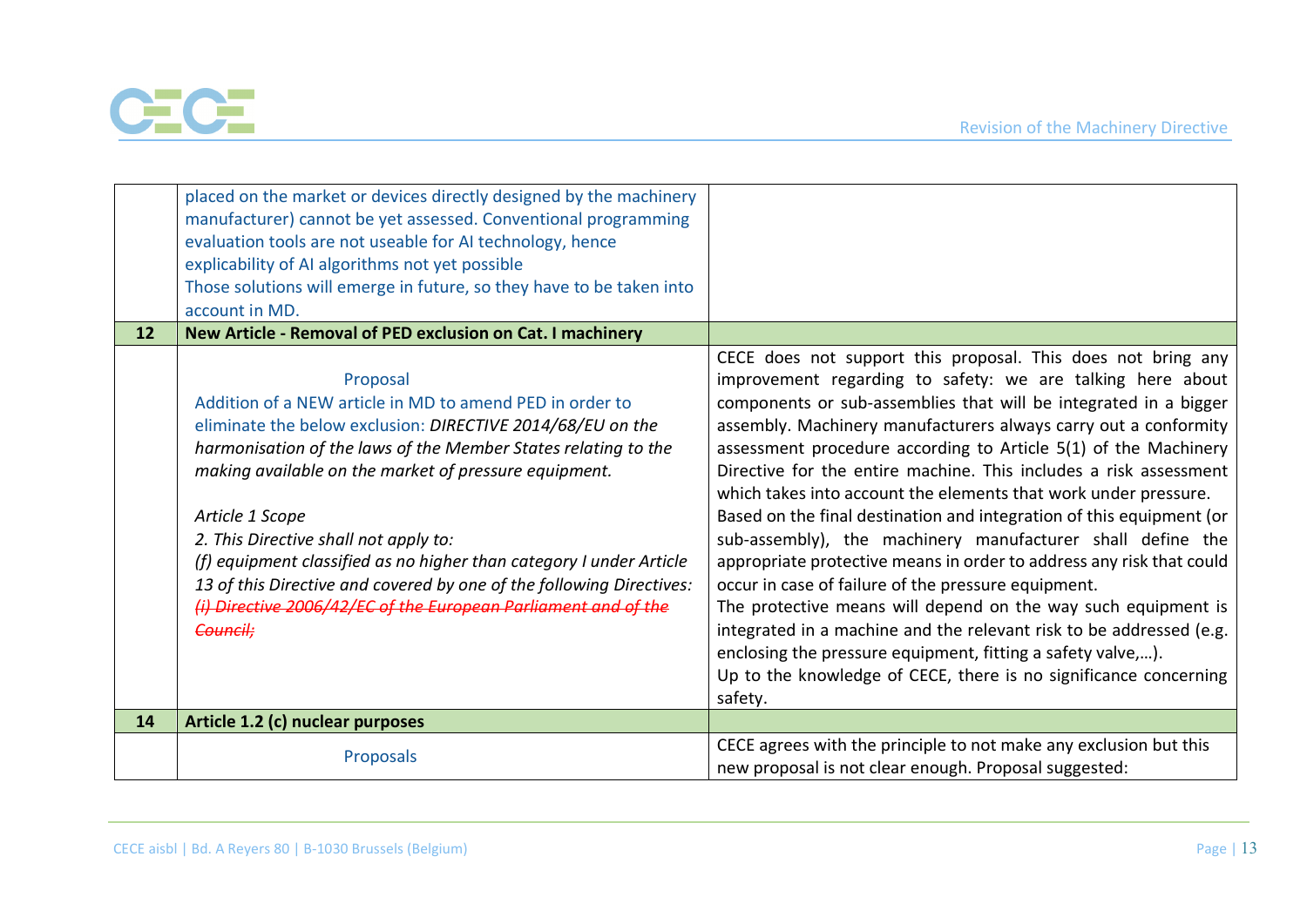

|    | Article 1.2 The following are excluded from the scope of this<br>Directive:<br>(c) machinery specially designed or put into service for nuclear<br>purposes which, in the event of failure, may result in an emission<br>of radioactivity;<br>to be reworded as:<br>Option 1 [France]: Art 1.2(c) machinery specially designed for use<br>within or used in a nuclear installation and whose conformity with<br>the Machinery Directive may affect (undermining) nuclear safety<br>Reasoning: Replace the notion of "nuclear use" with that of<br>"nuclear installation" which is the one used by Directive 2013/59/<br>Euratom; and use the notion of "undermining" also derived from<br>the Euratom Directive.<br>Option 2 [COM]: Art 1.2(c) 'machinery specially designed for use<br>within or used in a nuclear installation, which, in the event of<br>failure, may affect (undermining) nuclear safety;<br>Reasoning: Art 1.2.(h) of PED matches the current text in MD: This<br>Directive shall not apply to: items specifically designed for nuclear | Art 1.2(c) machinery specially designed or put into service for<br>nuclear purposes which, in the event of failure, may result in a<br>direct emission of radioactivity |
|----|--------------------------------------------------------------------------------------------------------------------------------------------------------------------------------------------------------------------------------------------------------------------------------------------------------------------------------------------------------------------------------------------------------------------------------------------------------------------------------------------------------------------------------------------------------------------------------------------------------------------------------------------------------------------------------------------------------------------------------------------------------------------------------------------------------------------------------------------------------------------------------------------------------------------------------------------------------------------------------------------------------------------------------------------------------------|-------------------------------------------------------------------------------------------------------------------------------------------------------------------------|
|    | use, failure of which may cause an emission of radioactivity;                                                                                                                                                                                                                                                                                                                                                                                                                                                                                                                                                                                                                                                                                                                                                                                                                                                                                                                                                                                                |                                                                                                                                                                         |
| 19 | <b>Article 2 Definitions - Machinery</b>                                                                                                                                                                                                                                                                                                                                                                                                                                                                                                                                                                                                                                                                                                                                                                                                                                                                                                                                                                                                                     |                                                                                                                                                                         |
|    | Proposal - France<br>Current definition: 'machinery' means<br>- an assembly, fitted with or intended to be fitted with a drive<br>system other than directly applied human or animal effort,                                                                                                                                                                                                                                                                                                                                                                                                                                                                                                                                                                                                                                                                                                                                                                                                                                                                 | We believe the addition of the sentence regarding energy storage<br>adds no clarity and creates confusion.                                                              |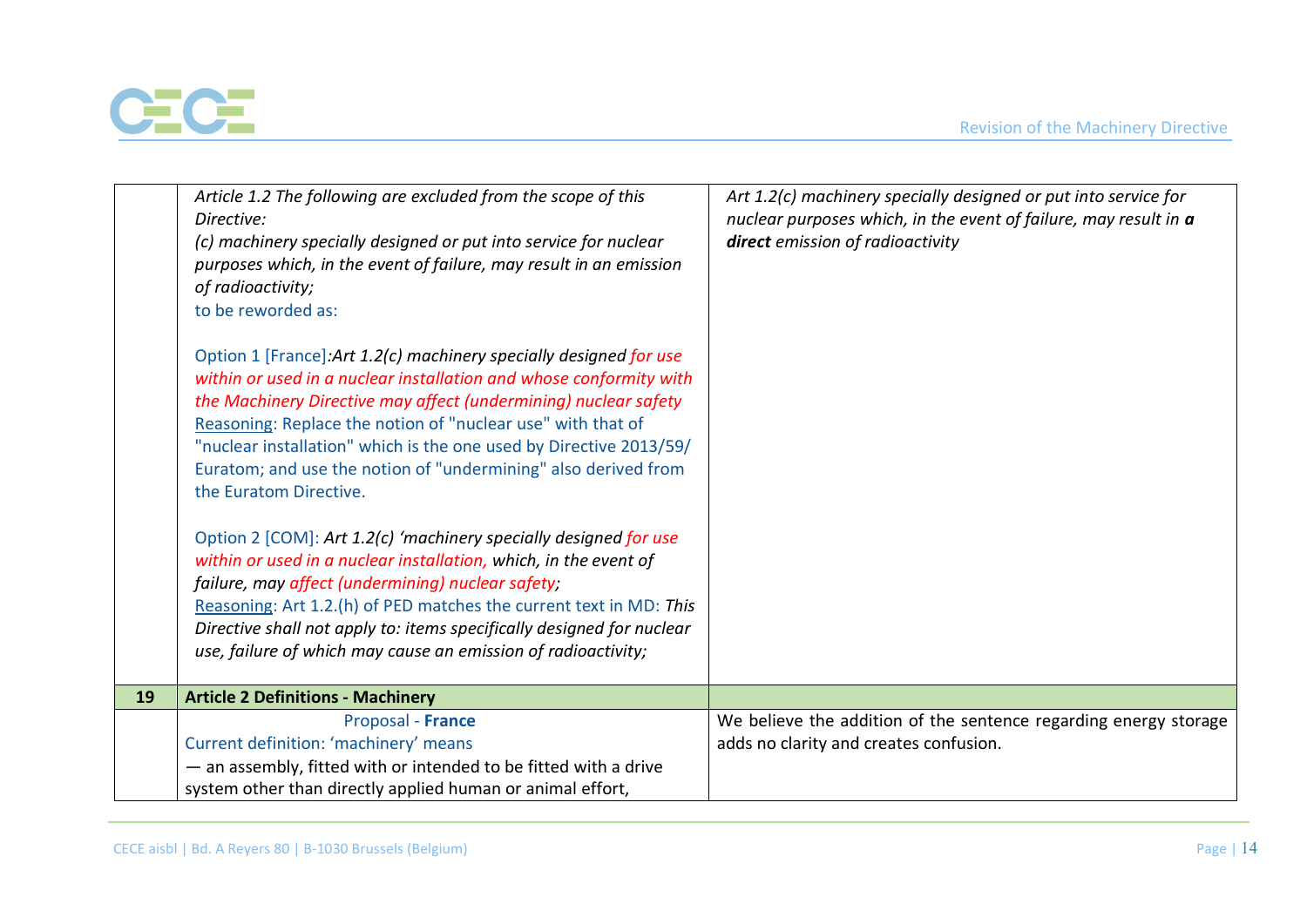

| consisting of linked parts or components, at least one of which                                                               | Both proposals 19 and 20 are intended to address what is                                                                        |
|-------------------------------------------------------------------------------------------------------------------------------|---------------------------------------------------------------------------------------------------------------------------------|
| moves, and which are joined together for a specific application.                                                              | considered to be an ambiguity regarding the relationship between<br>Machinery and PCM.                                          |
| France: $4$ an assembly, fitted with or intended to be fitted with a                                                          |                                                                                                                                 |
| drive system other than directly applied human or animal effort,                                                              | CECE considers that the concept of PCM is well understood and                                                                   |
| consisting of linked parts or components, at least one of which                                                               | provides an important role for our industry in setting out                                                                      |
| moves, and which are joined together for a specific application and                                                           | fundamental procedures for supply of products that will undergo                                                                 |
| for a use as defined by the manufacturer. The energy stored in the                                                            | further interventions before a completed Machinery can be placed                                                                |
| equipment must be greater than the energy generated by a single<br>human or animal action for it to be considered machinery.' | on the market or put into service.                                                                                              |
|                                                                                                                               | Where clarification is necessary it is already adequately provided for                                                          |
| Reasoning: according to exiting definition the notion of machinery                                                            | in the MD Guidance e.g.                                                                                                         |
| and PCM overlaps; If the specific application is deemed to be the                                                             |                                                                                                                                 |
| basic function of machinery, there are very few items of partly                                                               | §35 The basic definition                                                                                                        |
| completed machinery. Regarding the notion of specific application                                                             | Machinery must be useable for a specific application as applying to                                                             |
| in the updated Guide, version 2.1 of July 2017 Machinery must be                                                              | the complete machine and its intended use. Typical machinery                                                                    |
| useable for a specific application as applying to the complete                                                                | specific applications include, for example, the processing, treatment,                                                          |
| machine and its intended use.                                                                                                 | or packaging of materials, or the moving of materials                                                                           |
|                                                                                                                               | this links the concept of a Specific Application with that of the<br>Intended use and provides examples thereof. The concept of |
|                                                                                                                               | Intended use is unambiguous it appears in the text of the Directive                                                             |
|                                                                                                                               | as early as the General Principles and is the subject of an explicit                                                            |
|                                                                                                                               | definition;                                                                                                                     |
|                                                                                                                               |                                                                                                                                 |
|                                                                                                                               | 1.1.1 Definitions (continued)                                                                                                   |
|                                                                                                                               | $\cdots$                                                                                                                        |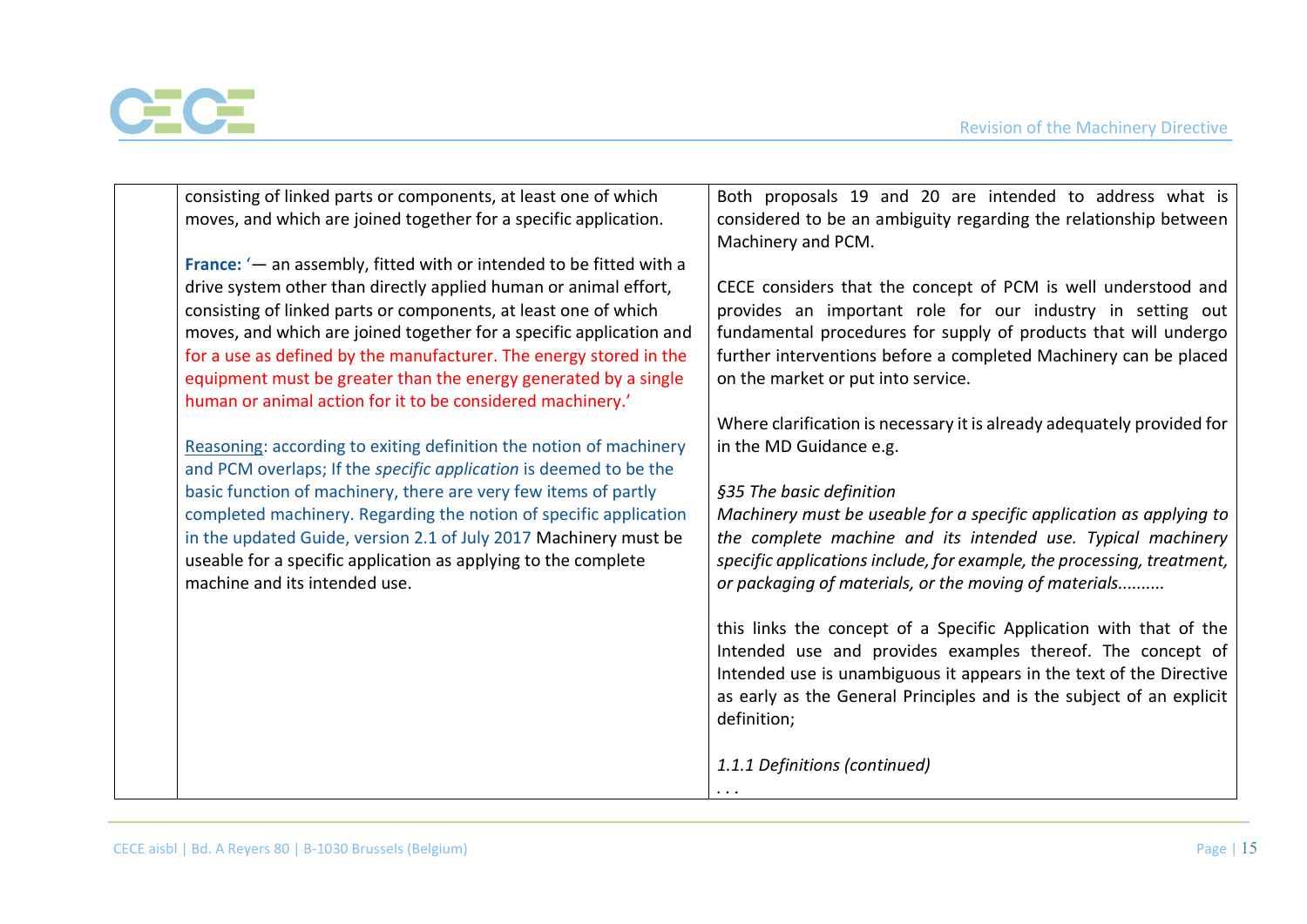

|    |                                                                      | (h) 'intended use' means the use of machinery in accordance with                                                                                                                                                                                                                                                                                                                                |
|----|----------------------------------------------------------------------|-------------------------------------------------------------------------------------------------------------------------------------------------------------------------------------------------------------------------------------------------------------------------------------------------------------------------------------------------------------------------------------------------|
|    |                                                                      | the information provided in the instructions for use;                                                                                                                                                                                                                                                                                                                                           |
|    |                                                                      | $\cdots$                                                                                                                                                                                                                                                                                                                                                                                        |
|    |                                                                      | As result the manufacturer who must consider the intended use as<br>a core principle of the risk assessment can easily recognise where<br>the requested delivery conditions of his product would prevent it<br>from being considered as a Machinery.<br>Furthermore, the person completing the PCM and hence conferring<br>the possibility to carry out the intended use can be clear regarding |
|    |                                                                      | their obligations before placing on the market of a finished Machine.                                                                                                                                                                                                                                                                                                                           |
|    |                                                                      | Despite finding no practical problems with the current legal text                                                                                                                                                                                                                                                                                                                               |
|    |                                                                      | CECE would be open to assist in providing further expansion or                                                                                                                                                                                                                                                                                                                                  |
|    |                                                                      | examples for a future iteration of the guidance.                                                                                                                                                                                                                                                                                                                                                |
| 20 | <b>Article 2 Definitions - PCM Proposal</b>                          |                                                                                                                                                                                                                                                                                                                                                                                                 |
|    | <b>Current definition:</b>                                           | Please refer to CECE comment under point 19                                                                                                                                                                                                                                                                                                                                                     |
|    | 'Partly completed machinery' means an assembly which is almost       |                                                                                                                                                                                                                                                                                                                                                                                                 |
|    | machinery but which cannot in itself perform a specific application. |                                                                                                                                                                                                                                                                                                                                                                                                 |
|    | Proposal 1                                                           |                                                                                                                                                                                                                                                                                                                                                                                                 |
|    | <b>Removal of PCM</b>                                                |                                                                                                                                                                                                                                                                                                                                                                                                 |
|    | Proposal 2                                                           |                                                                                                                                                                                                                                                                                                                                                                                                 |
|    | <b>Clarification of PCM - France: 2 alternatives:</b>                |                                                                                                                                                                                                                                                                                                                                                                                                 |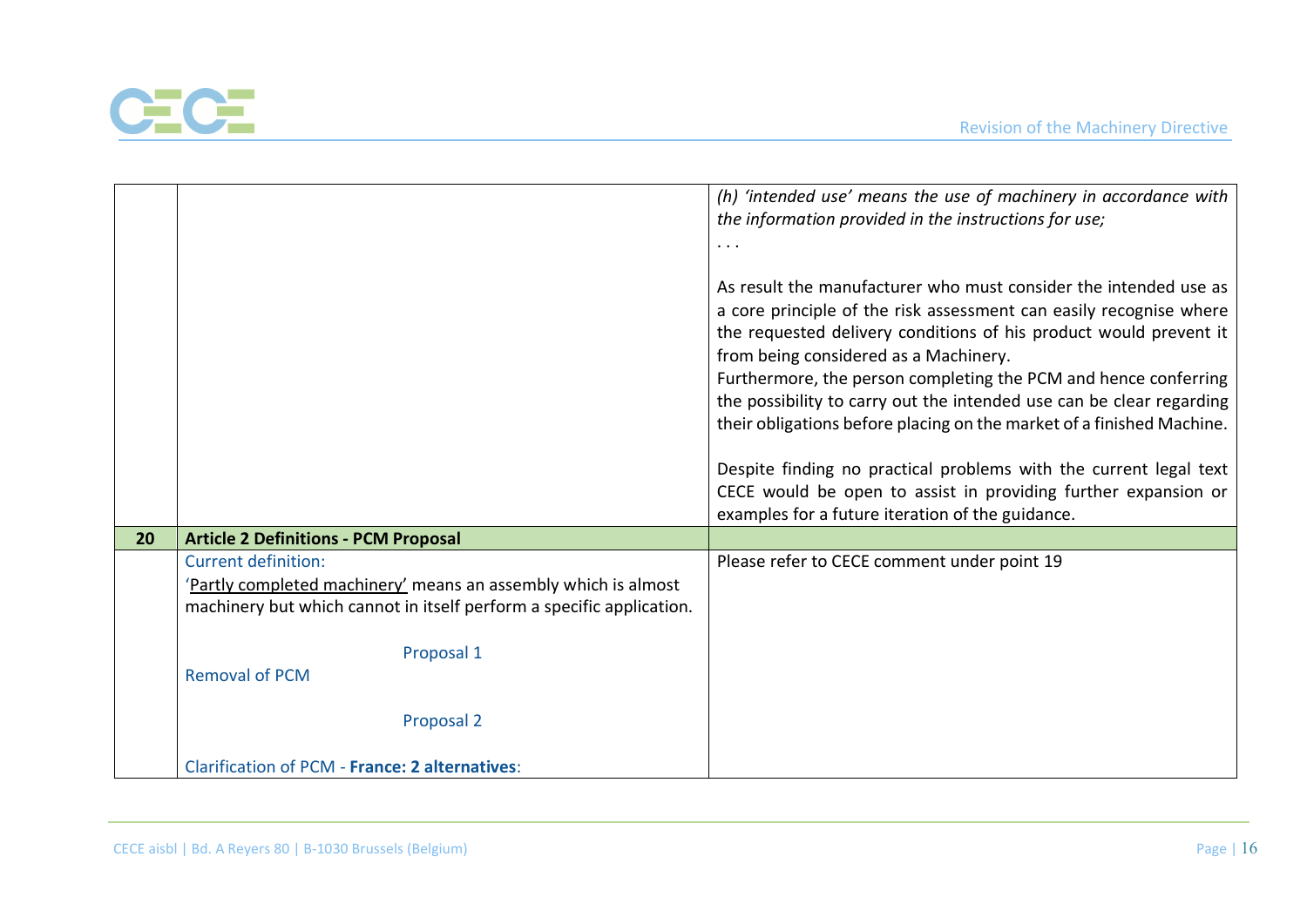

|    | clarify by introducing the relative differences between PCMs<br>1)<br>and interchangeable equipment: 'an assembly which is almost<br>machinery but which cannot in itself perform a specific<br>application. Any device installed after the machinery on which<br>it is assembled has been put into service is not deemed partly<br>completed machinery.<br>2) in an Annex or in the Guide, define a restrictive list of |                                                                                                                                                                                                                                                                                                                                                       |
|----|--------------------------------------------------------------------------------------------------------------------------------------------------------------------------------------------------------------------------------------------------------------------------------------------------------------------------------------------------------------------------------------------------------------------------|-------------------------------------------------------------------------------------------------------------------------------------------------------------------------------------------------------------------------------------------------------------------------------------------------------------------------------------------------------|
|    | equipment that may be deemed partly completed machinery.                                                                                                                                                                                                                                                                                                                                                                 |                                                                                                                                                                                                                                                                                                                                                       |
| 21 | Annex II Declarations - PCM in connection to Proposal 2                                                                                                                                                                                                                                                                                                                                                                  |                                                                                                                                                                                                                                                                                                                                                       |
|    | France: Annex II B. DECLARATION OF INCORPORATION OF PARTLY<br>COMPLETED MACHINERY This declaration and translations thereof<br>must be drawn up under the same conditions as the instructions<br>(see Annex 1, section 1.7.4.1(a) and (b)), and must be typewritten<br>or else handwritten in capital letters.<br>The declaration of incorporation must contain the following                                            | CECE fully disagrees because a PCM is only intended to be<br>integrated into a machinery or an assembly of machinery. This is<br>the reason why the fulfilment of an EHSR at the PCM stage does<br>not necessarily presuppose fulfilment of that requirement at<br>machine level.<br>This specific legal status in the MD has been created for partly |
|    | particulars:<br>4. a sentence declaring which essential requirements of this<br>Directive are applied and fulfilled and that the relevant technical<br>documentation is compiled in accordance with part B of Annex VII,                                                                                                                                                                                                 | completed machinery because PCM have no specific application<br>while it is not the case of a machinery. PCM are only intended to be<br>incorporated into a machinery or an assembly of machinery, so a<br>PCM cannot be considered like machinery.                                                                                                   |
|    | and, where appropriate, a sentence declaring the conformity of the<br>partly completed machinery with other relevant Directives. These<br>references must be those of the texts published in the Official<br>Journal of the European Union. Partly completed machinery cannot                                                                                                                                            | It makes no sense to ask a manufacturer of partly completed<br>machinery to apply the whole Annex 1 because this partly<br>completed machinery is intended to be integrated into machinery<br>for which there will be an overall risk analysis.                                                                                                       |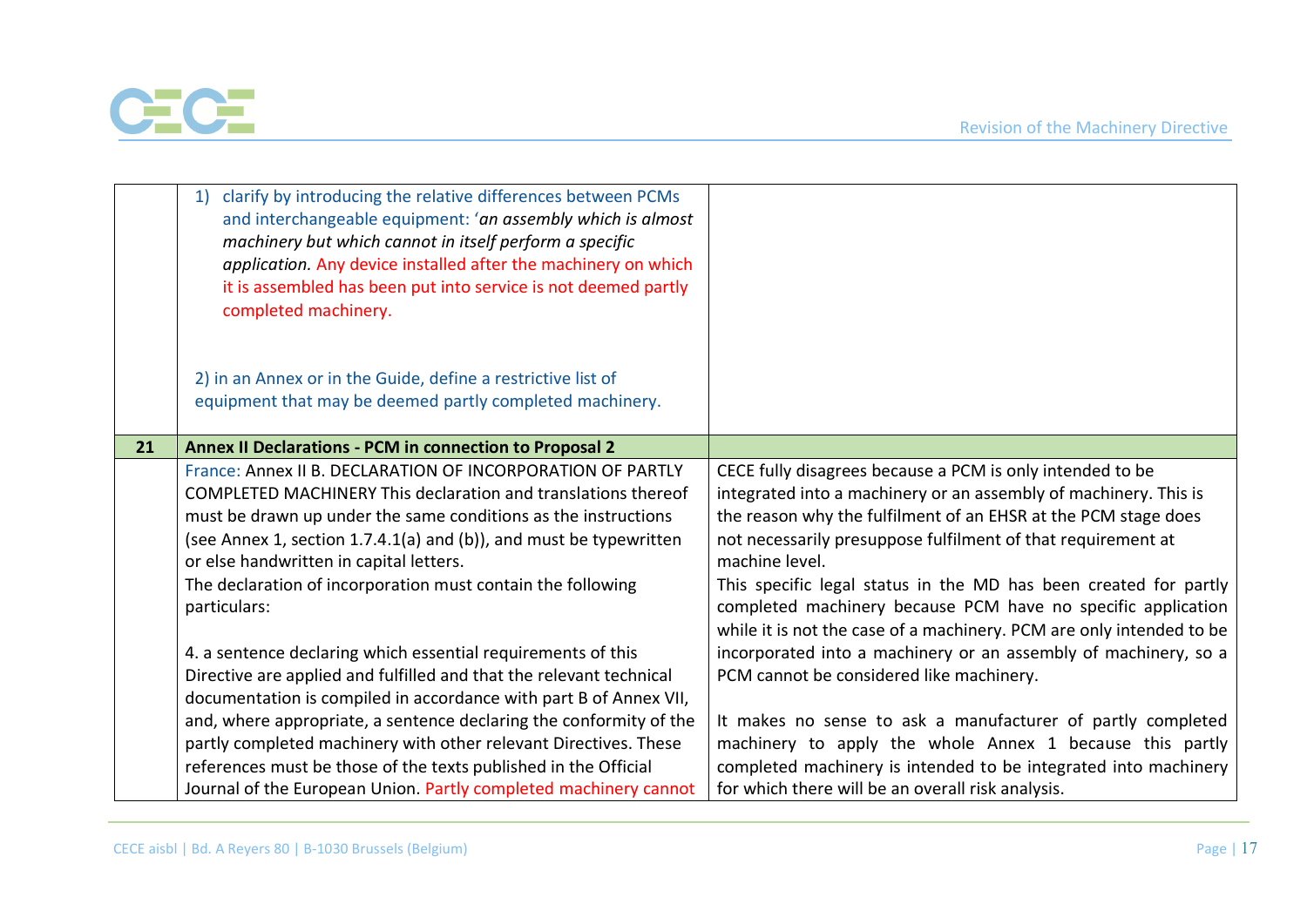

|    | claim to meet the requirements of this Directive without satisfying<br>any essential requirements;<br>KAN/NB: The following should be specified in the directive:<br>The manufacturer of partly completed machinery shall fulfil all the<br>applicable essential health and safety requirements.                                                                                                                                                                                                                                                                                                                                                                                                                                                                                                   | This does not mean that the manufacturer of a PCM will not<br>address any EHSR. Why a manufacturer of a conveyor intended to<br>be incorporated in an asphalt mixing plant shall address risks<br>related to means of access if he does not know how its conveyor<br>will be integrated in the plant? At the machine level stage, the<br>manufacturer (integrator of the PM) will analyse the risk of falling<br>and for example, depending on the height of the conveyor from<br>the ground, he will provide (or not) lateral means of access along<br>the conveyor. |
|----|----------------------------------------------------------------------------------------------------------------------------------------------------------------------------------------------------------------------------------------------------------------------------------------------------------------------------------------------------------------------------------------------------------------------------------------------------------------------------------------------------------------------------------------------------------------------------------------------------------------------------------------------------------------------------------------------------------------------------------------------------------------------------------------------------|-----------------------------------------------------------------------------------------------------------------------------------------------------------------------------------------------------------------------------------------------------------------------------------------------------------------------------------------------------------------------------------------------------------------------------------------------------------------------------------------------------------------------------------------------------------------------|
| 22 | <b>Article 2 Definitions - Assembly</b>                                                                                                                                                                                                                                                                                                                                                                                                                                                                                                                                                                                                                                                                                                                                                            |                                                                                                                                                                                                                                                                                                                                                                                                                                                                                                                                                                       |
|    | Proposal<br>Addition of a NEW definition in Art. 2: 'Assembly'<br>Stakeholders participating in the OPC most frequently mentioned<br>that the concept of assembly is complicated to understand. Some<br>proposals received:<br><b>Industry association (DE):</b> Article 2(a), fourth indent should be<br>deleted. This part of the definition has led to numerous discussions<br>in practice, to claims, to conformity assessments of complex<br>industrial plans and a CE mark for the complete system to install. In<br>Germany, the ministry responsible had published the BMAS<br>interpretative paper. Already in the first indent it becomes clear<br>that a machine is an entity of interconnected parts or devices and<br>this includes both individual parts of a machine as well as the | CECE does not see the need to change the wording for assemblies<br>in the Machinery Directive.<br>We are open to further discuss this point in the framework of<br>guidelines if necessary.                                                                                                                                                                                                                                                                                                                                                                           |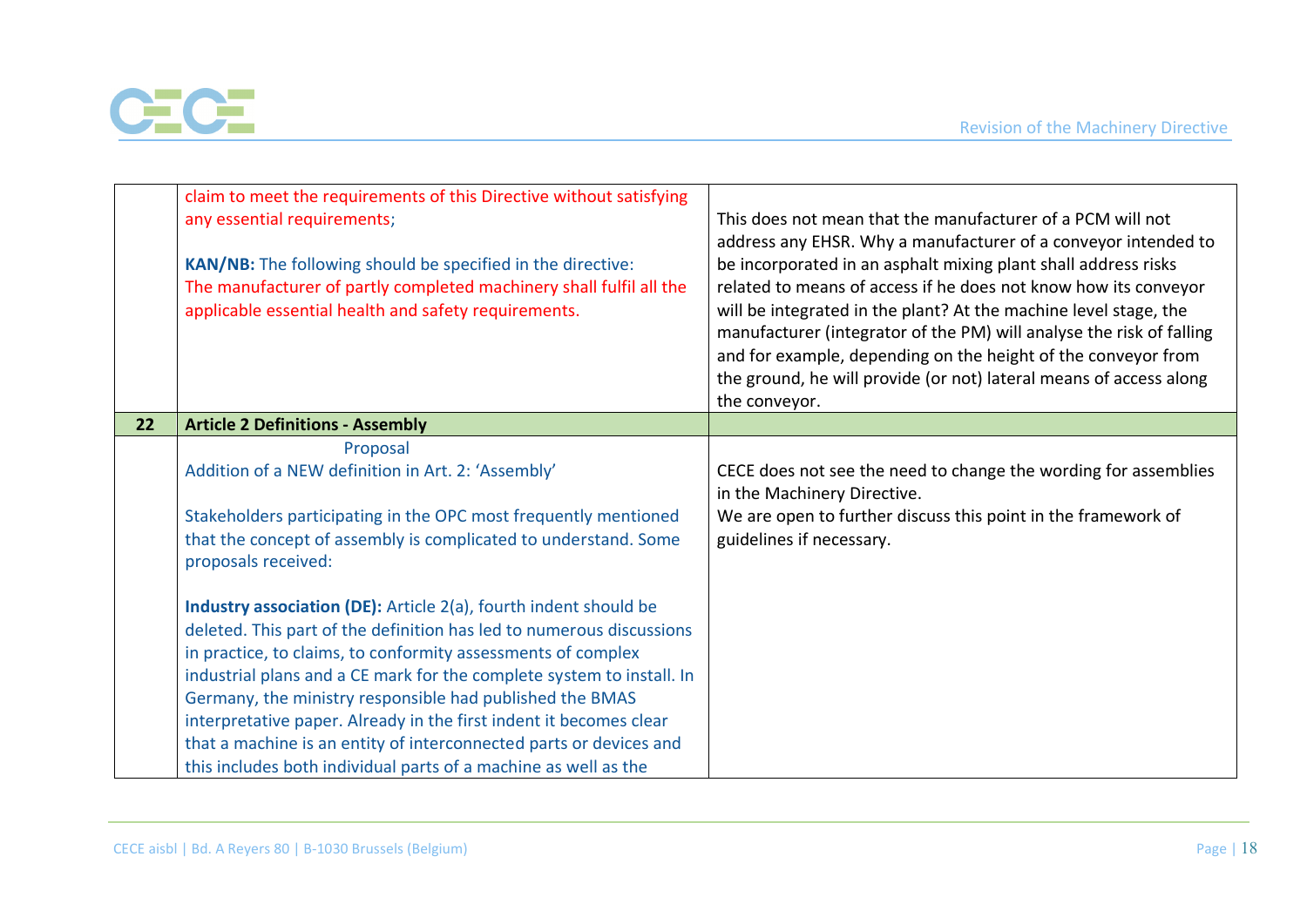

|    | assembly composed of several machines, if they are linked together     |                                                                 |
|----|------------------------------------------------------------------------|-----------------------------------------------------------------|
|    | in terms of safety.                                                    |                                                                 |
|    |                                                                        |                                                                 |
|    | Machinery safety consultant (NL): 'A unit consisting of components     |                                                                 |
|    | that have been fitted together to perform a specific function, and     |                                                                 |
|    | that can be disassembled without destruction'. Manufacturer (DE):      |                                                                 |
|    | If any machinery are interlinked as a unit from a safety point of      |                                                                 |
|    | view, it should be considered as an "assembly of machinery." This      |                                                                 |
|    | assembly of machinery is to be considered as new machine placed        |                                                                 |
|    | on the market. However, if several machinery with individual           |                                                                 |
|    | functions on a handling process are installed and can be used          |                                                                 |
|    | independently, they are rather to be considered as a "group of         |                                                                 |
|    | machinery". If an emergency stop affects this machinery when           |                                                                 |
|    | activated, and this is not required from a safety viewpoint, it is not |                                                                 |
|    | an "assembly of machinery" but a "group of machinery".                 |                                                                 |
|    |                                                                        |                                                                 |
|    | Machinery safety consultant (IT): "Assembly of machinery should        |                                                                 |
|    | specify if it applies also to temporary installation of machinery and  |                                                                 |
|    | control systems, potentially interchangeable and if - in this case - a |                                                                 |
|    | specific DoC of the assembly of machinery is required for every        |                                                                 |
|    | possible configuration. An example of this are hundreds of chain       |                                                                 |
|    | hoists combined with controllers, integrated for rigging installations |                                                                 |
|    | and controlled with a unique control device".                          |                                                                 |
| 23 | <b>Article 2 Definitions - Installer</b>                               |                                                                 |
|    | Proposal                                                               | In line with our previous comment under slide 22 - Assembly, we |
|    |                                                                        | do not see the need to add the concept of "Installer" in the    |
|    | Addition of a NEW definition in Art. 2: 'Installer'                    | Machinery Directive.                                            |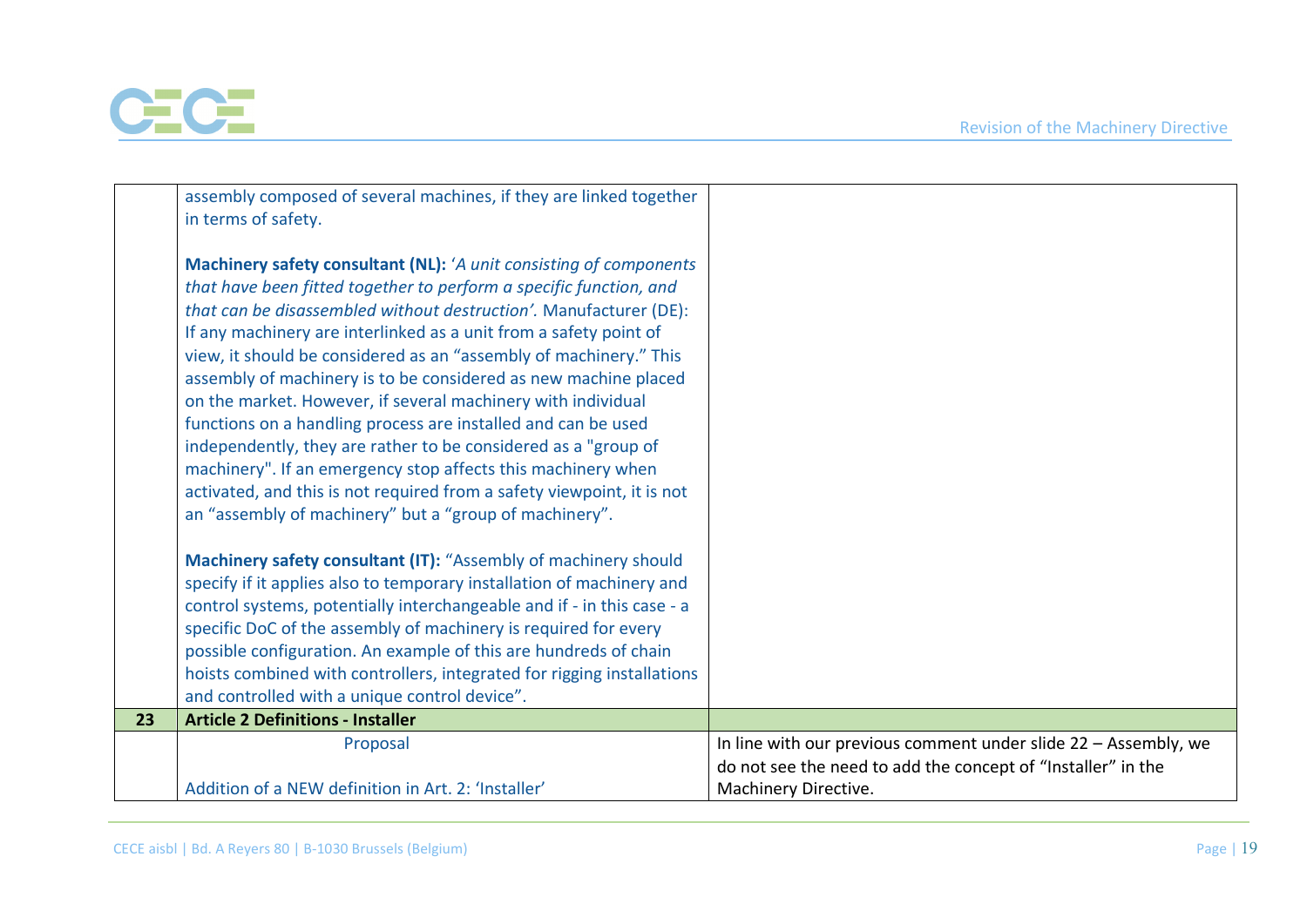

| Should the role of an installer can be added similarly as it is                                                                             |
|---------------------------------------------------------------------------------------------------------------------------------------------|
| arranged in the Lifts Directive? According to some, the Guide to the                                                                        |
| MD already covers the activity of an installer in 2 sections $(§36$                                                                         |
| Machinery supplied without connection components and §264                                                                                   |
| Assembly, installation and connection).                                                                                                     |
|                                                                                                                                             |
| Spain: suggested it would be useful to include the role of an                                                                               |
| installer. They face issues with the installation of assemblies such as                                                                     |
| slow speed lifts; they think the directive should extend certain                                                                            |
| obligations to installers, similarly to what is done in the lifts                                                                           |
| directive. Spain to provide concrete suggestion and data.                                                                                   |
|                                                                                                                                             |
| Proposal from a manufacturer: "No, an installer would have to                                                                               |
| follow the instruction of the OEM and all required instructions are                                                                         |
| sufficiently covered by the current MD. Spain faces issues with the                                                                         |
| installation of assemblies such as slow speed lifts; they think the                                                                         |
| directive should extend certain obligations to installers, similarly to                                                                     |
| what is done in the lifts directive. Special roles for installer leads to                                                                   |
| splitting of responsibility and finally to confusion. One additional                                                                        |
| remark to this question: Full adoption of the New Legislative                                                                               |
| Framework will help the alignment of definitions".                                                                                          |
|                                                                                                                                             |
| Proposal from workers and employers' representatives:                                                                                       |
| "Yes, but only for some limited cases, i.e. not just for an installer<br>who only places a complete machine on a floor and may just bolt it |
| down. However, where the installation is critical for safety, then                                                                          |
|                                                                                                                                             |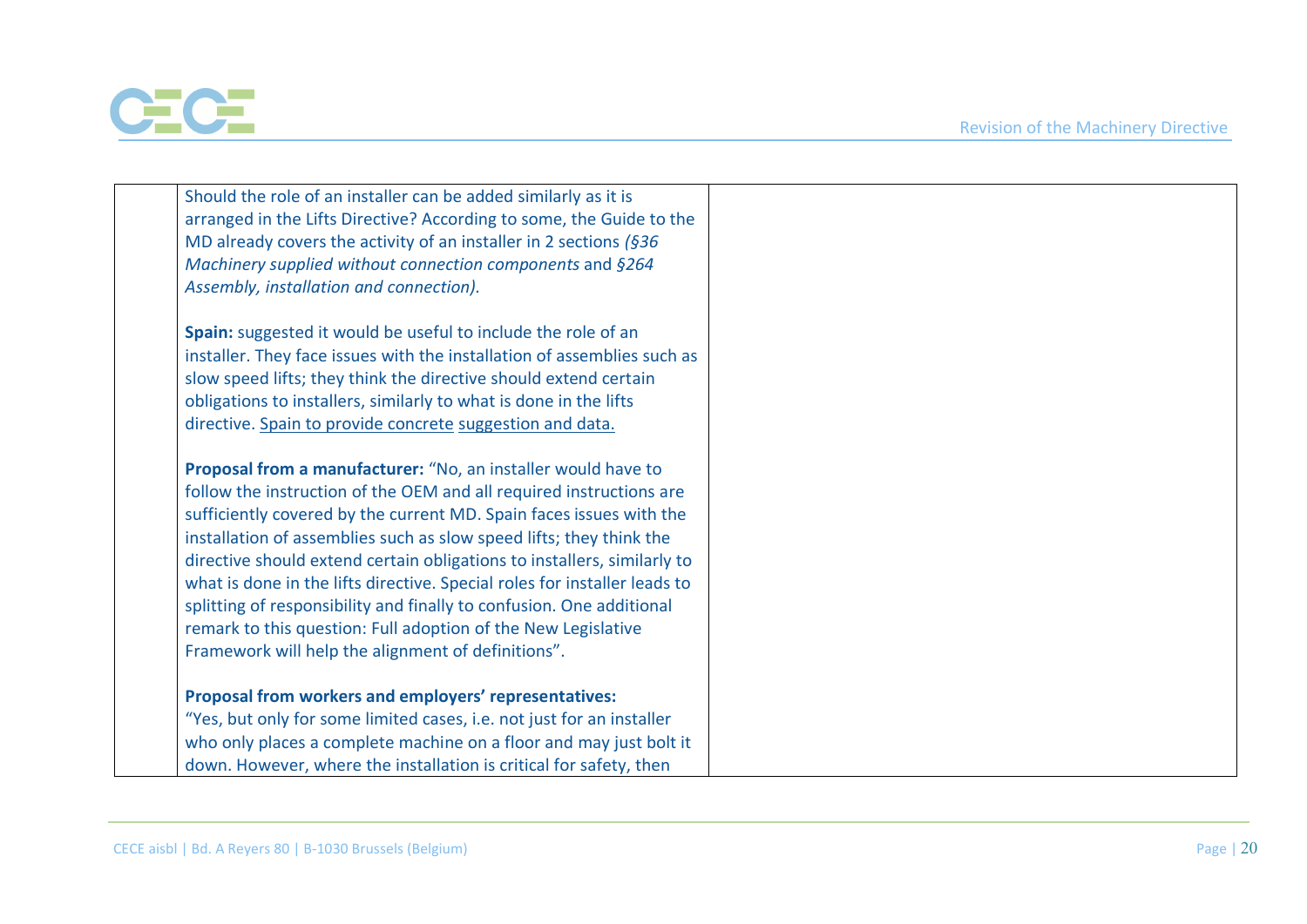

|    | this would make sense. In general, we consider this is only needed             |                                                                                                                                  |
|----|--------------------------------------------------------------------------------|----------------------------------------------------------------------------------------------------------------------------------|
|    | for a small sub-set of machinery such as platform lifts".                      |                                                                                                                                  |
|    |                                                                                |                                                                                                                                  |
|    | <b>COM:</b> Lifts Directive deals only with one type of product.               |                                                                                                                                  |
| 24 | <b>Article 2 Definitions - Safety function</b>                                 |                                                                                                                                  |
|    | Proposal - France Addition of a NEW definition in Art. 2: 'Safety<br>function' | CECE does not see the need and the added value in including a<br>definition for "safety function" under the Machinery Directive. |
|    | (x) 'safety function' means a function which has an active effect on           |                                                                                                                                  |
|    | the risk, such that its failure may immediately result in a heightened         |                                                                                                                                  |
|    | risk. A simple warning system does not perform a safety function               |                                                                                                                                  |
|    | under this definition;                                                         |                                                                                                                                  |
|    |                                                                                |                                                                                                                                  |
| 25 | Article 2 Definitions - Substantial modification                               |                                                                                                                                  |
|    | <b>Proposal</b>                                                                | CECE disagrees to add a definition of substantial modification in the                                                            |
|    | Addition of a NEW definition in Art. 2: 'Substantial modification'             | Machinery Directive.                                                                                                             |
|    | <b>Opinions</b>                                                                |                                                                                                                                  |
|    | Poland: YES - The inclusion of criteria relating to machinery in the           |                                                                                                                                  |
|    | Directive will make it possible to avoid differences of interpretation         |                                                                                                                                  |
|    | in this respect.                                                               |                                                                                                                                  |
|    |                                                                                |                                                                                                                                  |
|    | <b>Denmark:</b> There should be flexibility in managing this, because 1)       |                                                                                                                                  |
|    | the vast majority of these machines are being modified in                      |                                                                                                                                  |
|    | production companies and 2) these machines are in use (hence not               |                                                                                                                                  |
|    | placed on the market). It is very burdensome for a user undertaking            |                                                                                                                                  |
|    | to re-label the entire machine as it is not possible to make the               |                                                                                                                                  |
|    |                                                                                |                                                                                                                                  |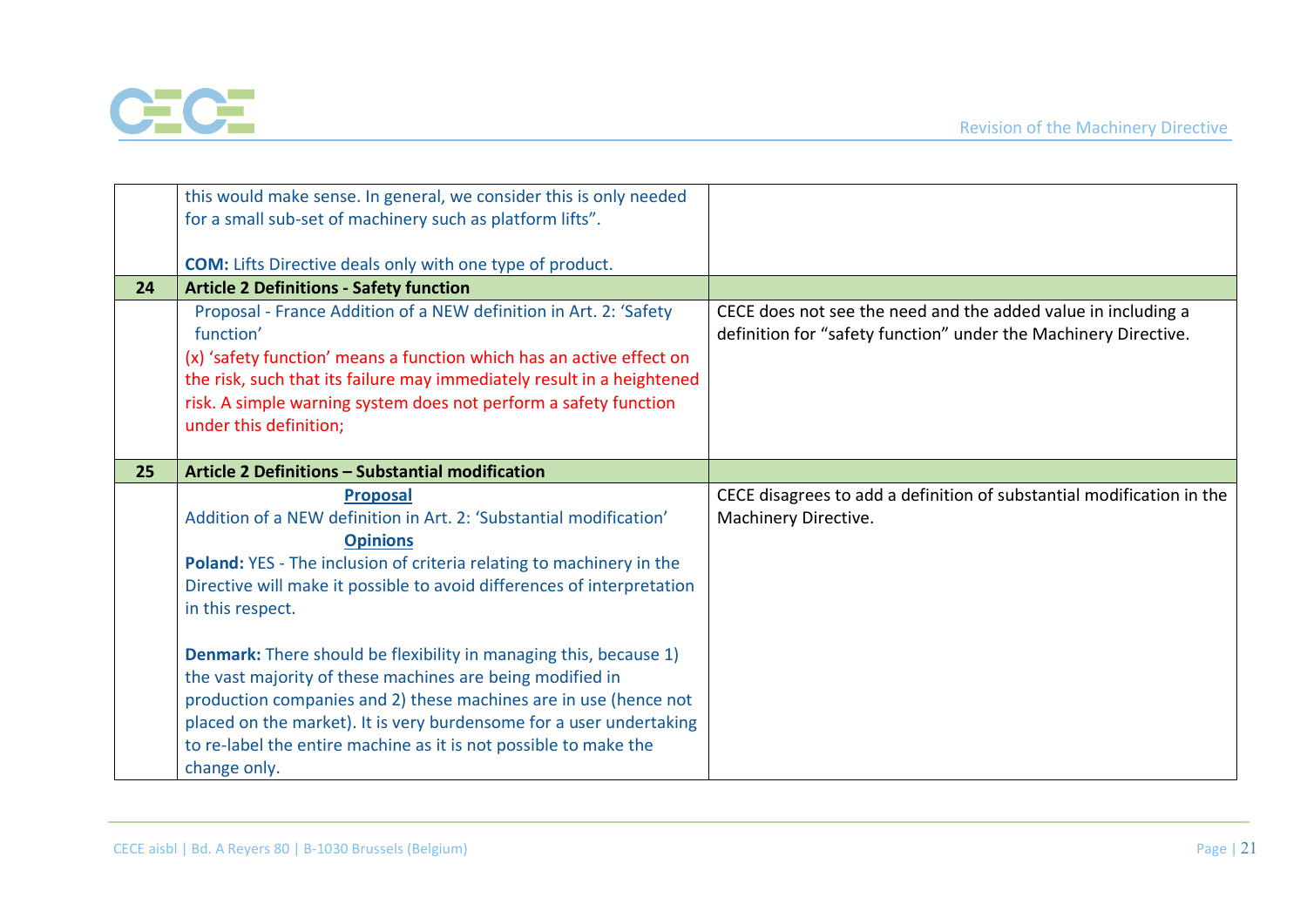

| Germany: This does not need to be regulated in the Directive or in<br>the guide. Since most of the changes are made to machines in use<br>and not in view of their placing on the market, the impact on the<br>European single market is therefore low. A list of possible items<br>could only be exemplary and would not be able to answer all the<br>questions. It seems preferable to provide an appropriate analysis of<br>the risks and risks arising from the change and of the measures to<br>be taken. It is sufficient for the individual Member States to make<br>their own interpretations. |
|--------------------------------------------------------------------------------------------------------------------------------------------------------------------------------------------------------------------------------------------------------------------------------------------------------------------------------------------------------------------------------------------------------------------------------------------------------------------------------------------------------------------------------------------------------------------------------------------------------|
| <b>France:</b> NO – France is not in favour of this option. There are no<br>operating criteria unless the rebuilding is considered to be a<br>substantial change. The Directive also applies in the case of re-<br>building: this concept corresponds to the intention to design a new<br>machinery for a shorter application. Each function of the machinery<br>is specified by the designer. For example, designing a machine for<br>spraying water on work by using the existing chassis of a dumper<br>truck.                                                                                      |
| <b>Switzerland:</b> the amendments should be made or included in the<br>Guide rather than in the Directive - If a change is made to a<br>machine, a risk assessment is required. If the risk assessment shows<br>that new or higher risks arise as a result of the change,<br>corresponding mitigating measures shall be ordered and taken and<br>the amended product shall be considered to be a new one.                                                                                                                                                                                             |

┬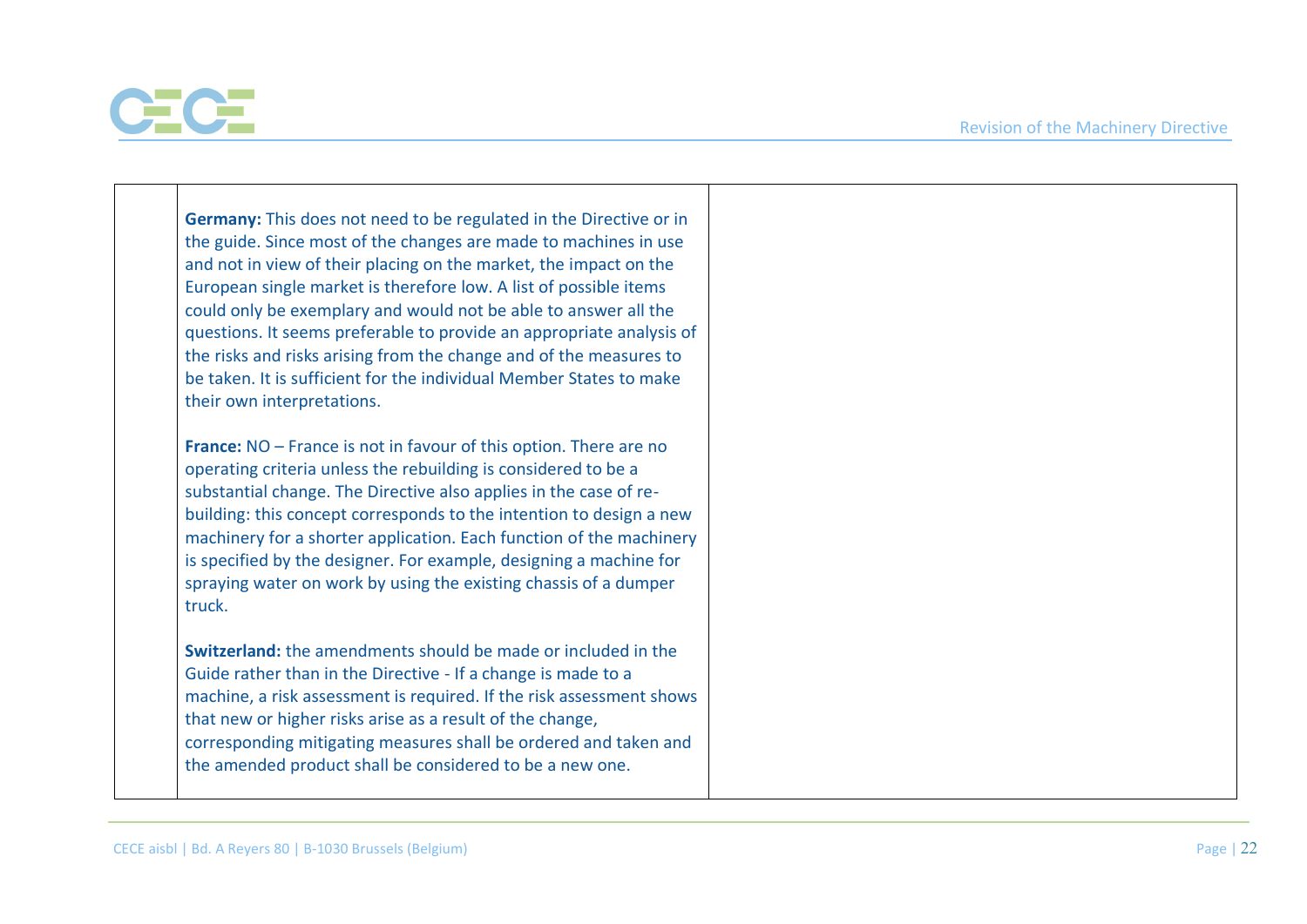

|    | Suggestions to solve this issue:<br>1) re-introduce the whole annex (at least the extract given<br>above) of the old version of MD guidelines which was very<br>helpful in terms of general principles AND<br>2) considering accidents data, as a first priority, define the<br>notion of "modification" which is a notion that belongs to the<br>user's legislation<br>Indeed, there are accidents occurring in the field because of<br>modifications of machinery which are done without any correct risk<br>assessment. This is typically the case for attachment fitted to a base<br>machinery by a user without any consideration of the instructions<br>given by OEMs of the base machinery and attachment. There are<br>frequent initiatives and discussions to deal with the adequation of<br>base machinery and attachment that illustrates that aspect which<br>takes its origin in the result of "bad" modifications coming from the<br>field.<br>This is why we strongly believe that it would be much more useful<br>for health and safety of workers to have a definition of a<br>"modification of a machine in service" in the legislation applicable<br>to the use of work equipment, i.e. the Directives 2009/104/EC of 16<br>September 2009 and the Health and Safety at Work Directive |                                                                                                                    |
|----|-----------------------------------------------------------------------------------------------------------------------------------------------------------------------------------------------------------------------------------------------------------------------------------------------------------------------------------------------------------------------------------------------------------------------------------------------------------------------------------------------------------------------------------------------------------------------------------------------------------------------------------------------------------------------------------------------------------------------------------------------------------------------------------------------------------------------------------------------------------------------------------------------------------------------------------------------------------------------------------------------------------------------------------------------------------------------------------------------------------------------------------------------------------------------------------------------------------------------------------------------------------------------------------------------------------|--------------------------------------------------------------------------------------------------------------------|
| 26 | framework 89/391/EEC<br>Article 2 Definitions - State of the art                                                                                                                                                                                                                                                                                                                                                                                                                                                                                                                                                                                                                                                                                                                                                                                                                                                                                                                                                                                                                                                                                                                                                                                                                                          |                                                                                                                    |
|    | <b>Proposal</b>                                                                                                                                                                                                                                                                                                                                                                                                                                                                                                                                                                                                                                                                                                                                                                                                                                                                                                                                                                                                                                                                                                                                                                                                                                                                                           | CECE does not support a definition of the state of the art in the                                                  |
|    | Addition of a NEW definition in Art. 2: 'State of the art'<br>The concept of "the state of the art" is crucial as it implies that<br>EHSRs are not absolute, hence a manufacturer must strive to                                                                                                                                                                                                                                                                                                                                                                                                                                                                                                                                                                                                                                                                                                                                                                                                                                                                                                                                                                                                                                                                                                          | Machinery Directive. We consider that the concept of "state of the<br>art" has a clear common-sense understanding. |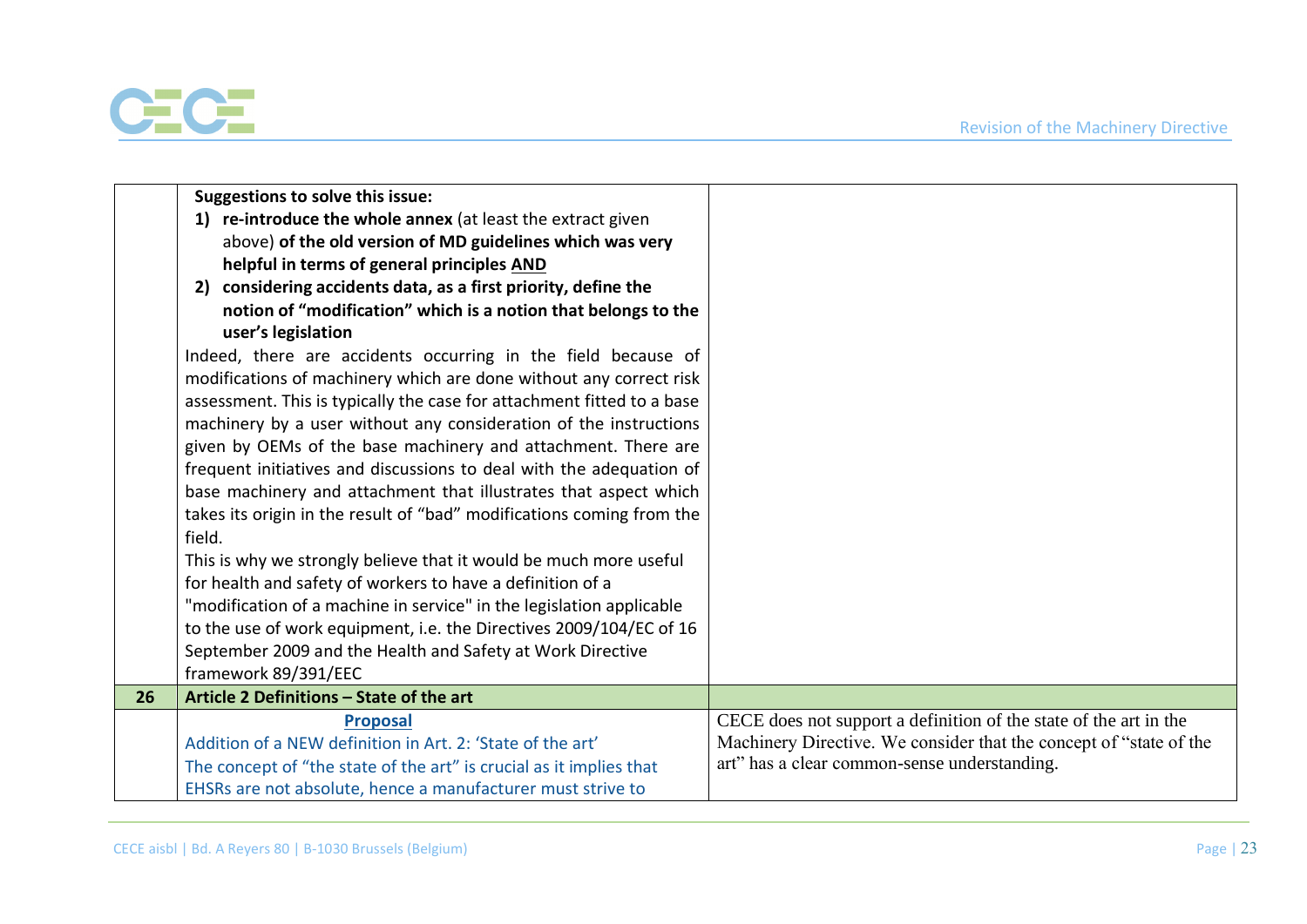

|    | achieve the EHSRs' objectives to the furthest extent possible<br>according to the current technical and economic status.<br>The technical solutions adopted to fulfil the EHSRs must employ the<br>most effective technical means that are available at the time for a<br>cost that is reasonable taking in account the total cost of the<br>category of machinery concerned, the seriousness of harm<br>machinery can entail and the risk reduction required to address it.<br>This also means "the state of the art" considered for the machinery<br>when it was built might no longer be valid in the future.<br>Does 'state of the art' require a definition / an "economic"<br>definition?                                                                                                                                             |                                             |
|----|---------------------------------------------------------------------------------------------------------------------------------------------------------------------------------------------------------------------------------------------------------------------------------------------------------------------------------------------------------------------------------------------------------------------------------------------------------------------------------------------------------------------------------------------------------------------------------------------------------------------------------------------------------------------------------------------------------------------------------------------------------------------------------------------------------------------------------------------|---------------------------------------------|
| 27 | <b>Article 2 Definitions - Specific application</b>                                                                                                                                                                                                                                                                                                                                                                                                                                                                                                                                                                                                                                                                                                                                                                                         |                                             |
|    | Proposal - France<br>Addition of a NEW definition in Art. 2: 'Specific application'<br>France: The current definition of application is set out in the guide<br>for the application of the Machinery Directive (comment 35 of the<br>Guide version 2.1 July 2017): machinery must be able for a specific<br>application as applying to the complete machine and its intended<br>use. Specific applications include, for example, the processing,<br>treatment, or packaging of materials, or the moving of materials,<br>objects or objects. It is a very broad definition of the machine which<br>treats it as its basic function; the concept is therefore identical to<br>that of quasi-machinery.<br>The French proposal gives a more restrictive definition which<br>introduces the concept of use defined by the manufacturer: fitted | Please refer to CECE comment under point 19 |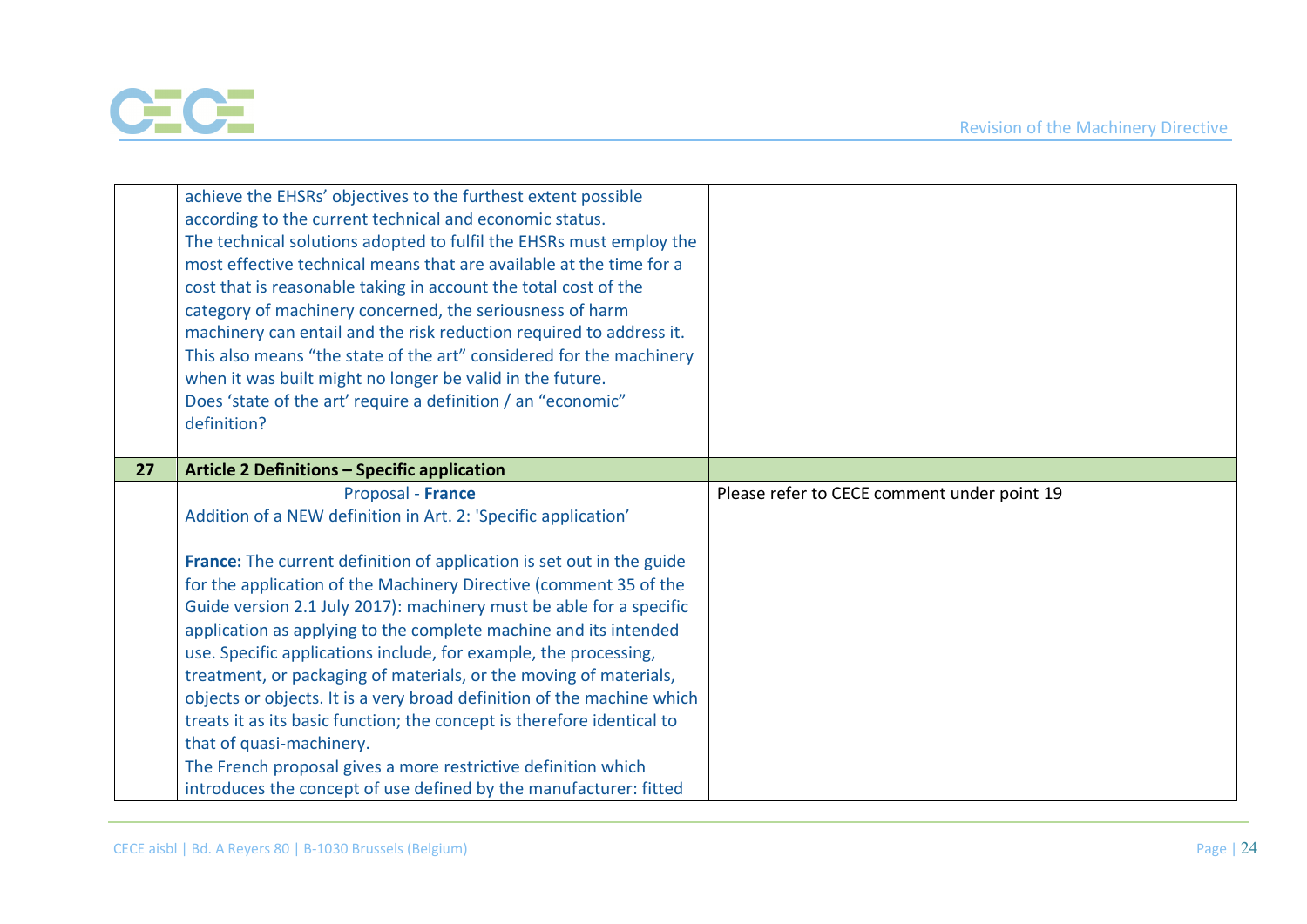

|    | or intended to be fitted with a drive system, other than directly<br>applied human or animal force, consisting of linked parts or<br>components of which at least one is mobile and which are jointly<br>and severally bound for its application defined for a purpose<br>defined by the manufacturer.                                                                                                                                                                                                                                                                                                                                                                                                             |                                                                                                                                                                                                                                                                                                                                                                                                                                                                                                                                                                        |
|----|--------------------------------------------------------------------------------------------------------------------------------------------------------------------------------------------------------------------------------------------------------------------------------------------------------------------------------------------------------------------------------------------------------------------------------------------------------------------------------------------------------------------------------------------------------------------------------------------------------------------------------------------------------------------------------------------------------------------|------------------------------------------------------------------------------------------------------------------------------------------------------------------------------------------------------------------------------------------------------------------------------------------------------------------------------------------------------------------------------------------------------------------------------------------------------------------------------------------------------------------------------------------------------------------------|
| 30 | Annex I - 1.1.6. Ergonomics                                                                                                                                                                                                                                                                                                                                                                                                                                                                                                                                                                                                                                                                                        |                                                                                                                                                                                                                                                                                                                                                                                                                                                                                                                                                                        |
|    | Proposal - ETUI<br>1.1.6. Ergonomics<br>Under the intended conditions of use, the discomfort, fatigue and<br>physical and psychological stress faced by the operator must be<br>reduced to the minimum possible, taking into account ergonomic,<br>human factors, and usability knowledge and principles such as:<br>- allowing for the variability of the operator's physical<br>dimensions, strength and stamina, $-$ providing enough space for<br>movements of the parts of the operator's body,<br>- avoiding a machine-determined work rate,<br>- avoiding monitoring that requires lengthy concentration,<br>- adapting the man/machinery interface to the foreseeable<br>characteristics of the operators, | CECE disagrees with the proposal and does not see the need for any<br>additions in this section.<br>Usability knowledge, as we understand it, and the relevant human<br>factors are already covered in the text of the MD under 1.1.6.<br>Concerning the 2 <sup>nd</sup> proposal, the feedback from users shall be<br>organized in such a way that we can capture in a consolidated way<br>the different areas of progress and their priorities at national or                                                                                                        |
|    | - involving users during machinery design and development.                                                                                                                                                                                                                                                                                                                                                                                                                                                                                                                                                                                                                                                         | European level. This feedback shall also be analysed by standard<br>makers who are close to engineering teams of manufacturers. This<br>is the reason why we believe that the European standardisation<br>process is the most relevant platform able to address this challenge.<br>And this is already a practice today, for example in the construction<br>machinery sector where users are regularly invited to take part to<br>the standardisation process, at national level, European level and<br>sometimes international level, in order to get their feedback, |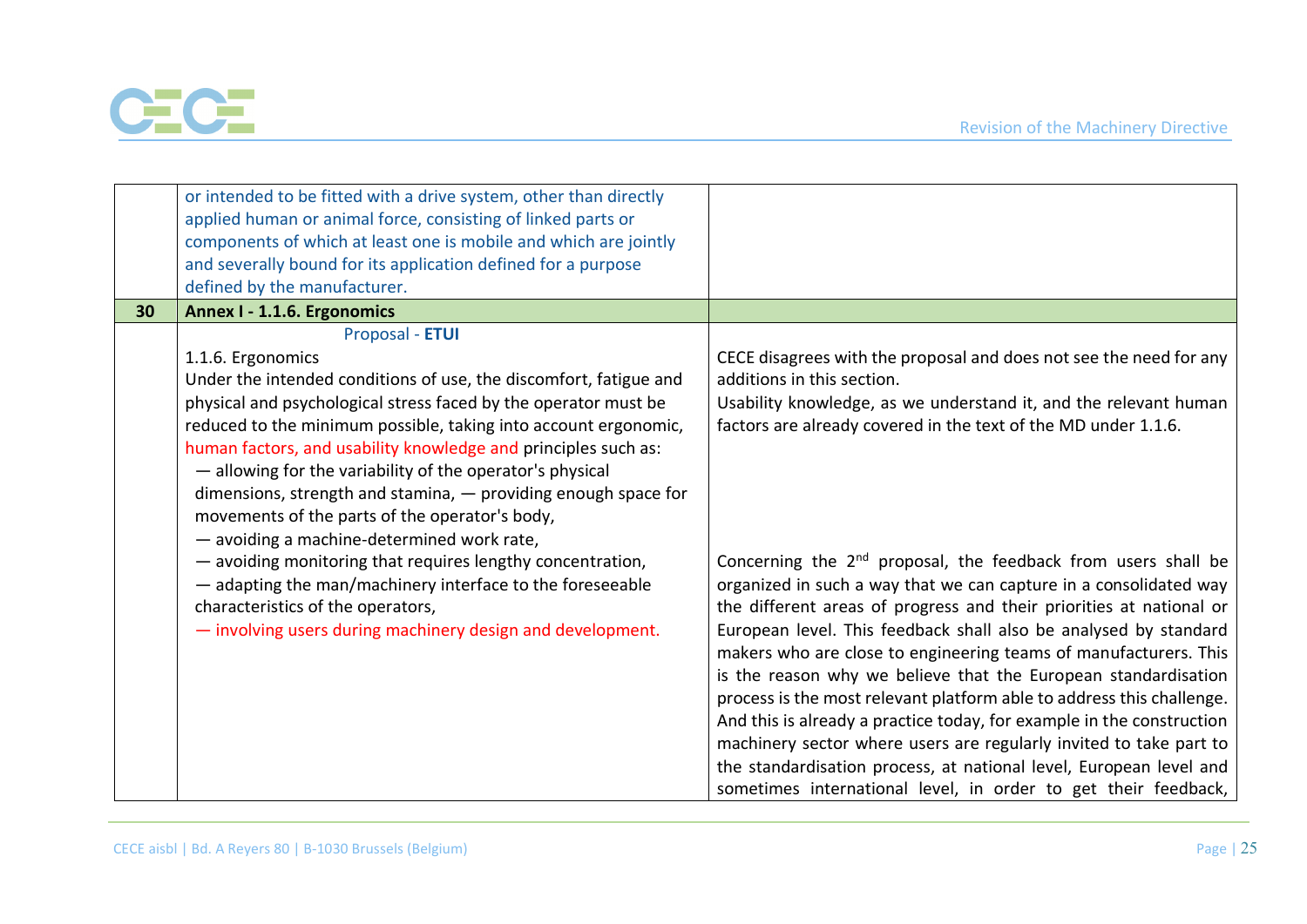

|    |                                                                     | because concrete safety issues coming from the field are always    |
|----|---------------------------------------------------------------------|--------------------------------------------------------------------|
|    |                                                                     | interesting to take into account.                                  |
|    |                                                                     | In addition, this feedback is also organized in each manufacturing |
|    |                                                                     | company in order who all wants to improve the development of       |
|    |                                                                     | their future machinery.                                            |
| 31 | Annex I - 1.1.2. Principles of safety integration                   |                                                                    |
|    | Proposal 1 - France                                                 | Please refer to our previous comment on slide 30.                  |
|    | 1.1.2. Principles of safety integration                             |                                                                    |
|    | (a) Machinery must be designed and constructed so that it is fitted |                                                                    |
|    | for its function, and can be operated, adjusted and maintained      |                                                                    |
|    | without putting persons at risk when these operations are carried   |                                                                    |
|    | out under the conditions foreseen but also taking into account any  |                                                                    |
|    | reasonably foreseeable misuse thereof.                              |                                                                    |
|    | The aim of measures taken must be to eliminate any risk             |                                                                    |
|    | throughout the foreseeable lifetime of the machinery including      |                                                                    |
|    | the phases of transport, assembly, dismantling, disabling and       |                                                                    |
|    | scrapping. ()                                                       |                                                                    |
|    | (e) Machinery must be supplied with all the special equipment and   |                                                                    |
|    | accessories essential to enable it to be adjusted, maintained and   |                                                                    |
|    | used safely.                                                        |                                                                    |
|    | (f) the machinery must be designed taking account of actual         |                                                                    |
|    | feedback from users on previous models or similar machinery.        |                                                                    |
|    |                                                                     |                                                                    |
|    |                                                                     |                                                                    |
|    | Proposal 2 - ETUI                                                   | Please refer to our previous comment on slide 30.                  |
|    | 1.1.2. Principles of safety integration                             |                                                                    |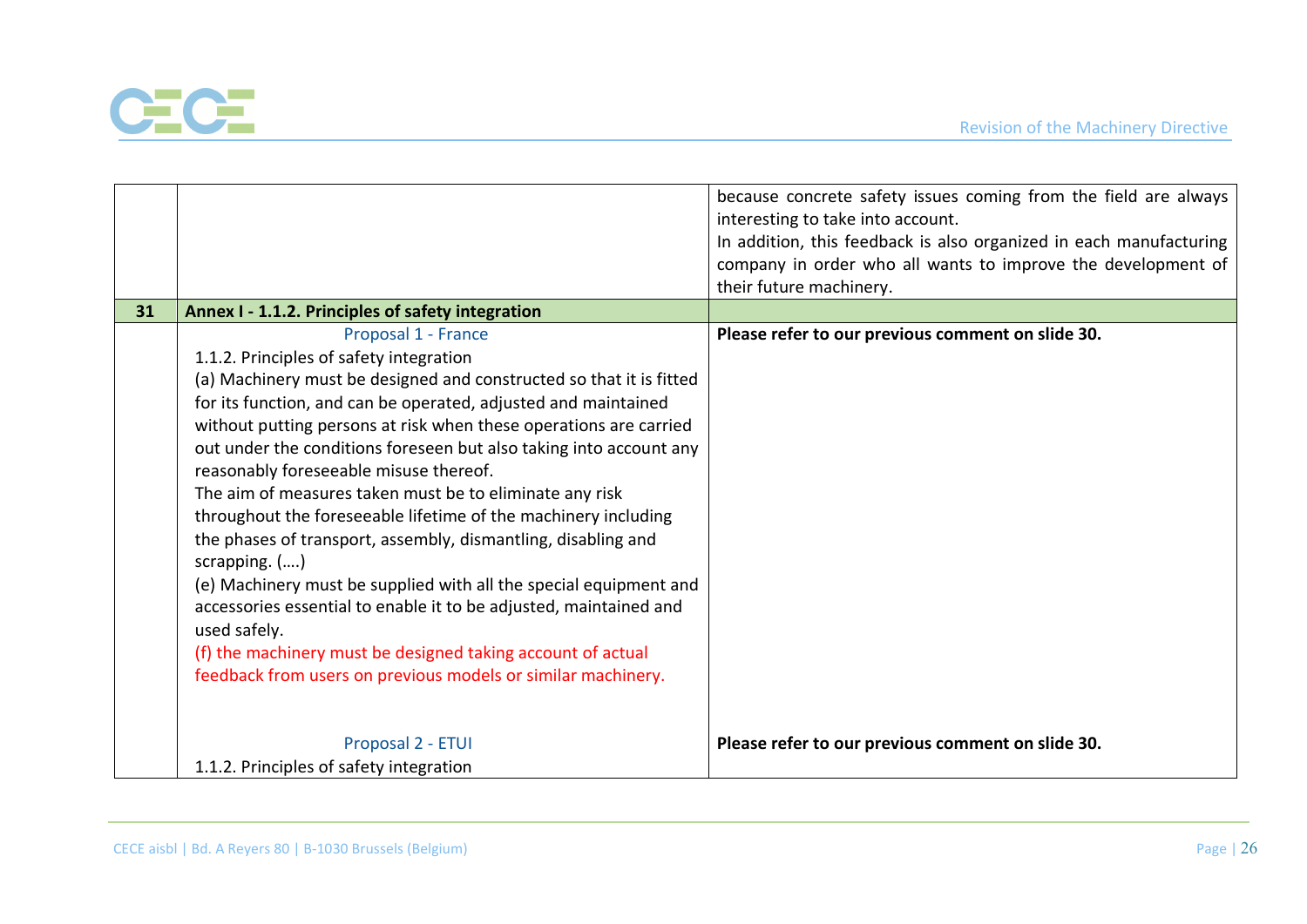

|    | (a) Machinery must be designed and constructed according to<br>human-centred principles so that it is fitted for its function, and<br>can be operated, adjusted and maintained without putting<br>persons at risk when these operations are carried out under the<br>conditions foreseen but also taking into account any reasonably<br>foreseeable misuse thereof.                                                                                                                                                                                                                                                                                                                                                       |                                                                                                                                                                                                                                                                                                                                                                                                                                                                                                                                                                                                                                     |
|----|---------------------------------------------------------------------------------------------------------------------------------------------------------------------------------------------------------------------------------------------------------------------------------------------------------------------------------------------------------------------------------------------------------------------------------------------------------------------------------------------------------------------------------------------------------------------------------------------------------------------------------------------------------------------------------------------------------------------------|-------------------------------------------------------------------------------------------------------------------------------------------------------------------------------------------------------------------------------------------------------------------------------------------------------------------------------------------------------------------------------------------------------------------------------------------------------------------------------------------------------------------------------------------------------------------------------------------------------------------------------------|
|    | The aim of measures taken must be to achieve productive, safe,<br>usable machinery, and to eliminate any risk throughout the<br>foreseeable lifetime of the machinery including the phases of<br>transport, assembly, dismantling, disabling and scrapping.                                                                                                                                                                                                                                                                                                                                                                                                                                                               |                                                                                                                                                                                                                                                                                                                                                                                                                                                                                                                                                                                                                                     |
| 32 | <b>Annex I - 1.5.10 Radiation</b>                                                                                                                                                                                                                                                                                                                                                                                                                                                                                                                                                                                                                                                                                         |                                                                                                                                                                                                                                                                                                                                                                                                                                                                                                                                                                                                                                     |
|    | Proposal - France<br>Update of EHSRs as per Directive No. 2013/35/EU of 26/06/13 on<br>the minimum health and safety requirements regarding the<br>exposure of workers to the risks arising from physical agents<br>(electromagnetic fields).<br>1.5.10 Radiation<br>"Each notice must contain, where applicable, at least the following<br>information: ()<br>(w) where the machinery is likely to emit functional electromagnetic<br>fields or low-frequency electromagnetic fields which may cause an<br>adverse or harmful effect on persons, in particular persons with<br>active or non-active implantable medical devices, information on<br>the level of electrical, magnetic or electromagnetic fields in a form | CECE does not support this inclusion. Directive 2013/35/EU on<br>electromagnetic fields is a jobsite Directive, where the employer is<br>responsible to implement the minimum health and safety<br>requirements regarding the exposure of workers to the risks arising<br>from physical agents. Furthermore, in the Machinery Directive<br>under Annex I point $1.7.3$ – Warning of residual risks, it is stated<br>that<br>Where risks remain despite the inherent safe design<br>measures, safeguarding and complementary protective<br>measures adopted, the necessary warnings, including<br>warning devices, must be provided. |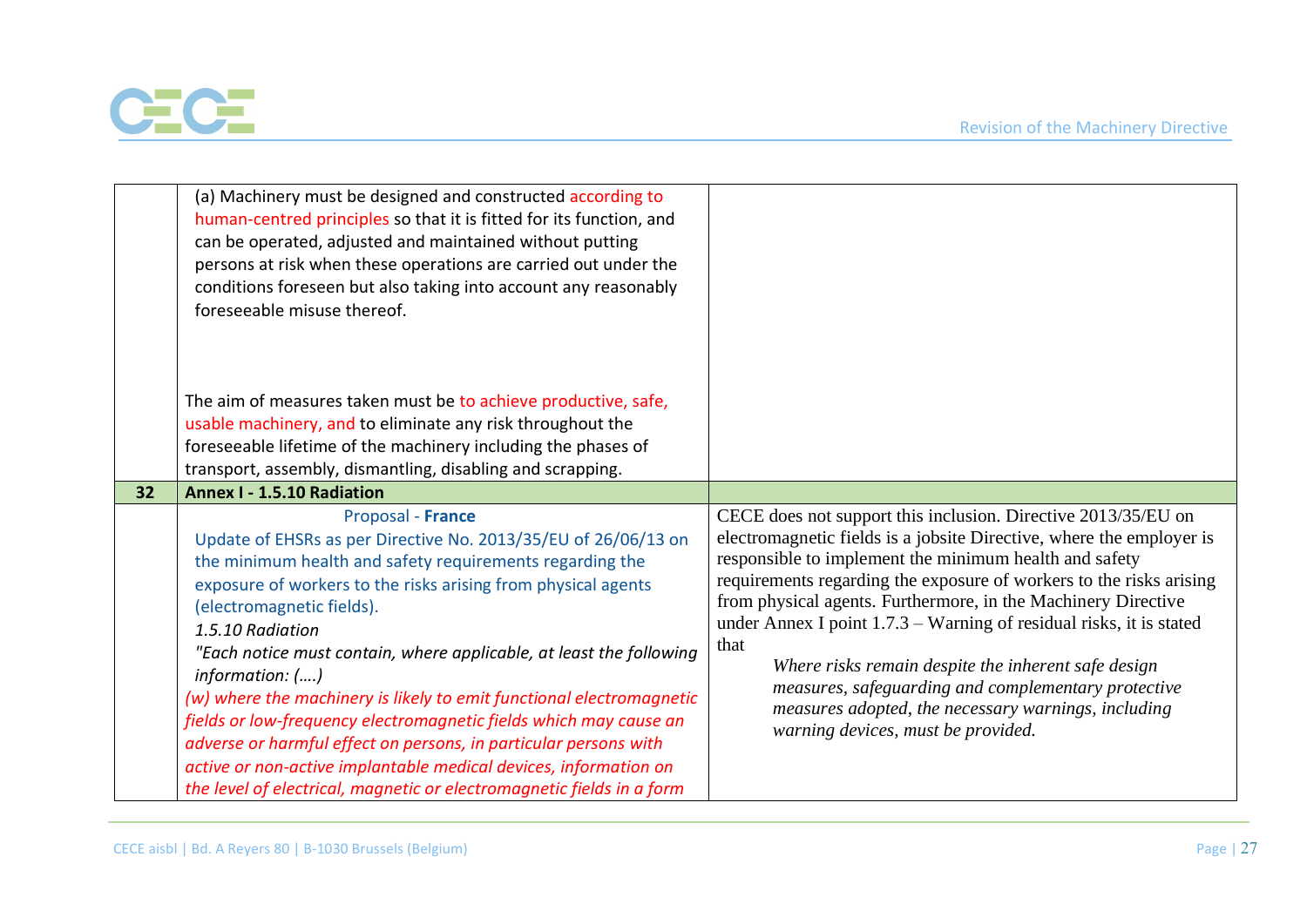

|    | to assist the user in conducting the risk assessment pursuant to<br>Directive 2013/35/EC.                                                                                                                                                                                                                                                                                                                                                                                                                                                                                                                                                                                                                                                                                                                                                                                                                                                                                                                                 |                                                                                                                                                                                                                                                                                                                                                                                                                                                                                                                                                                                                                                                                    |
|----|---------------------------------------------------------------------------------------------------------------------------------------------------------------------------------------------------------------------------------------------------------------------------------------------------------------------------------------------------------------------------------------------------------------------------------------------------------------------------------------------------------------------------------------------------------------------------------------------------------------------------------------------------------------------------------------------------------------------------------------------------------------------------------------------------------------------------------------------------------------------------------------------------------------------------------------------------------------------------------------------------------------------------|--------------------------------------------------------------------------------------------------------------------------------------------------------------------------------------------------------------------------------------------------------------------------------------------------------------------------------------------------------------------------------------------------------------------------------------------------------------------------------------------------------------------------------------------------------------------------------------------------------------------------------------------------------------------|
| 33 | Annex I - 1.7.4 Instructions - paper and/or digital (part 1)                                                                                                                                                                                                                                                                                                                                                                                                                                                                                                                                                                                                                                                                                                                                                                                                                                                                                                                                                              |                                                                                                                                                                                                                                                                                                                                                                                                                                                                                                                                                                                                                                                                    |
|    | Proposals<br>Always a printed user manual<br>Printed manual should be available on demand only<br>Access to a digital user manual (online or displayed by the<br>product)<br>A short printed Quick-Start Guide and an access to a more in-<br>$\mathcal{L}_{\rm{eff}}$<br>depth online user manual<br><b>Costs and Benefits</b><br>In case of digital format for instructions:<br><b>Manufacturers:</b><br>(+) economic operators would have lower paper, printing and<br>shipping costs in relation to the user manuals. These cost savings,<br>however, might be balanced out through the costs of developing<br>the relevant digital tools for the manuals and the maintenance of<br>the access. Positive environmental impact, reduced burden and<br>costs and facility to provide instruction updates.<br>(-) Main risk remaining is the availability of the online manual if a<br>manufacturer ceases to exist during the lifetime of the machinery,<br>and how to make sure the user manual available is the right | CECE reinforces its position of a flexible approach in the Machinery<br>Directive Guidelines. Each manufacturer has the responsibility to<br>choose which format of instructions is better for the machines they<br>are placing on the market.<br>The manufacturer shall take into account foreseeable<br>circumstances and conditions of use of the product when selecting<br>the format(s) in which instructions are presented. Level of<br>knowledge and accessibility of users with the format(s) shall be<br>taken into account. At the time of placing on the market,<br>instructions in hardcopy should, upon request, be made available<br>free of charge. |
|    | version.                                                                                                                                                                                                                                                                                                                                                                                                                                                                                                                                                                                                                                                                                                                                                                                                                                                                                                                                                                                                                  |                                                                                                                                                                                                                                                                                                                                                                                                                                                                                                                                                                                                                                                                    |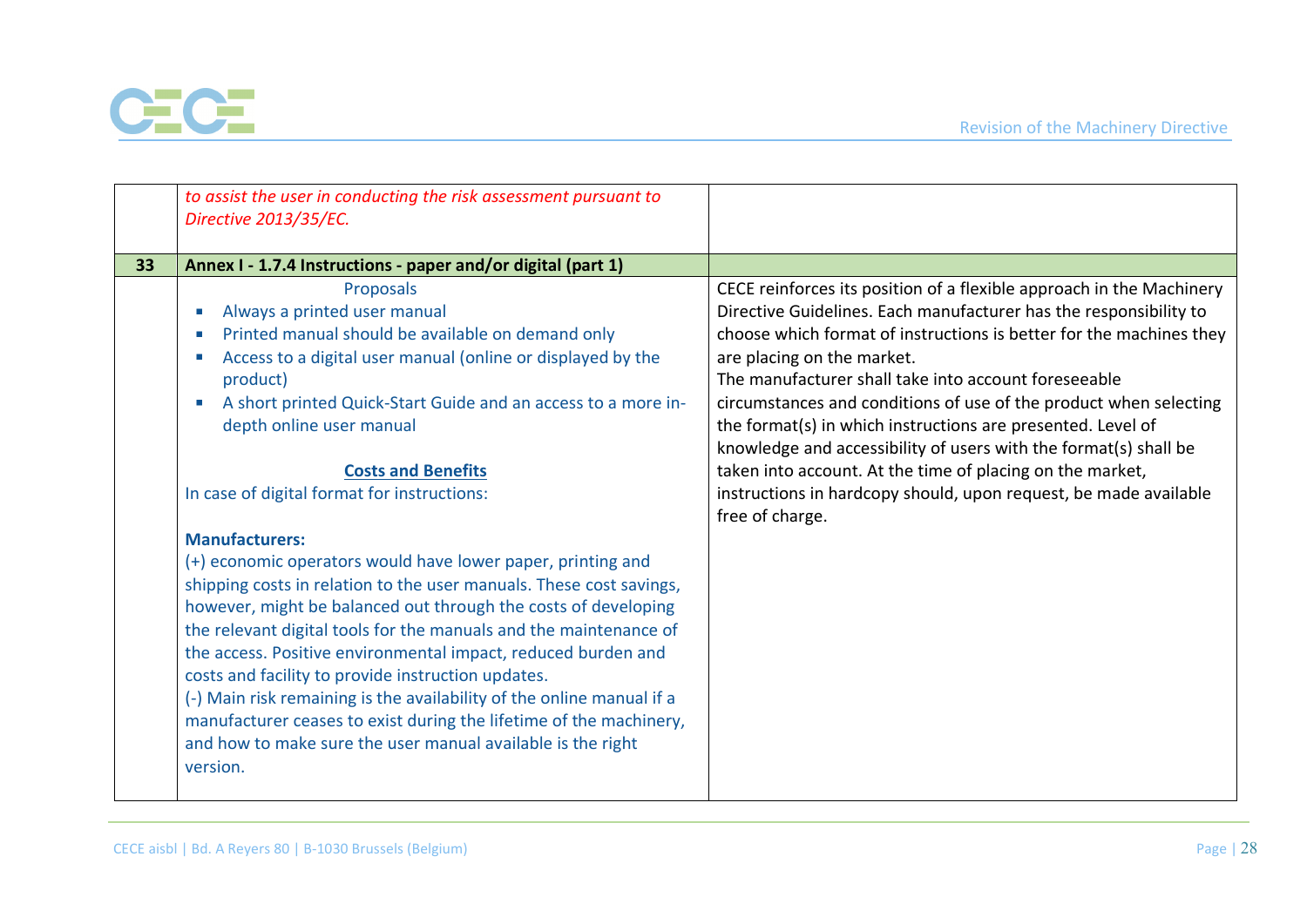

|    | <b>Users and workers:</b><br>(+) Digital versions of the manual might be easier to read such as<br>through the search function or the manufacturer's possibility to<br>enhance the format or provide additional information.<br>(-) Digital documentation would provide additional burden to<br>access the information, which could lead to less reading of the<br>manuals and thus increase the safety risks. Certain groups such as<br>less digitally savvy users or workers without internet access in<br>certain environments could have difficulty to access the manuals.<br>Allowing printed user manuals on demand would cover these risks.                                                                                                                                                        |                                               |
|----|-----------------------------------------------------------------------------------------------------------------------------------------------------------------------------------------------------------------------------------------------------------------------------------------------------------------------------------------------------------------------------------------------------------------------------------------------------------------------------------------------------------------------------------------------------------------------------------------------------------------------------------------------------------------------------------------------------------------------------------------------------------------------------------------------------------|-----------------------------------------------|
| 34 | Annex I - 1.7.4 Instructions - paper and/or digital (part 2)                                                                                                                                                                                                                                                                                                                                                                                                                                                                                                                                                                                                                                                                                                                                              |                                               |
|    | <b>Opinions</b><br>Czech Republic, Denmark, Finland, Netherlands, Poland, Portugal,<br>Romania, Slovenia: Short printed Quick-Start Guide + access to a<br>more in-depth online user manual.<br>Belgium, Cyprus: Access to a digital user manual (online or<br>displayed by the product). France, Poland and Sweden: Access to<br>manual on external device such as DVD/USB stick Germany: This<br>should be left open depending on the type of machinery and its<br>use. It must be ensured that a purchaser of a machine is provided<br>with the printed user manual of the last supply chain<br>(manufacturer, distributor) without additional effort. An obligation<br>should therefore be included so that a paper user manual shall be<br>supplied at the end user's request at no additional cost. | Please refer to the comment above on slide 33 |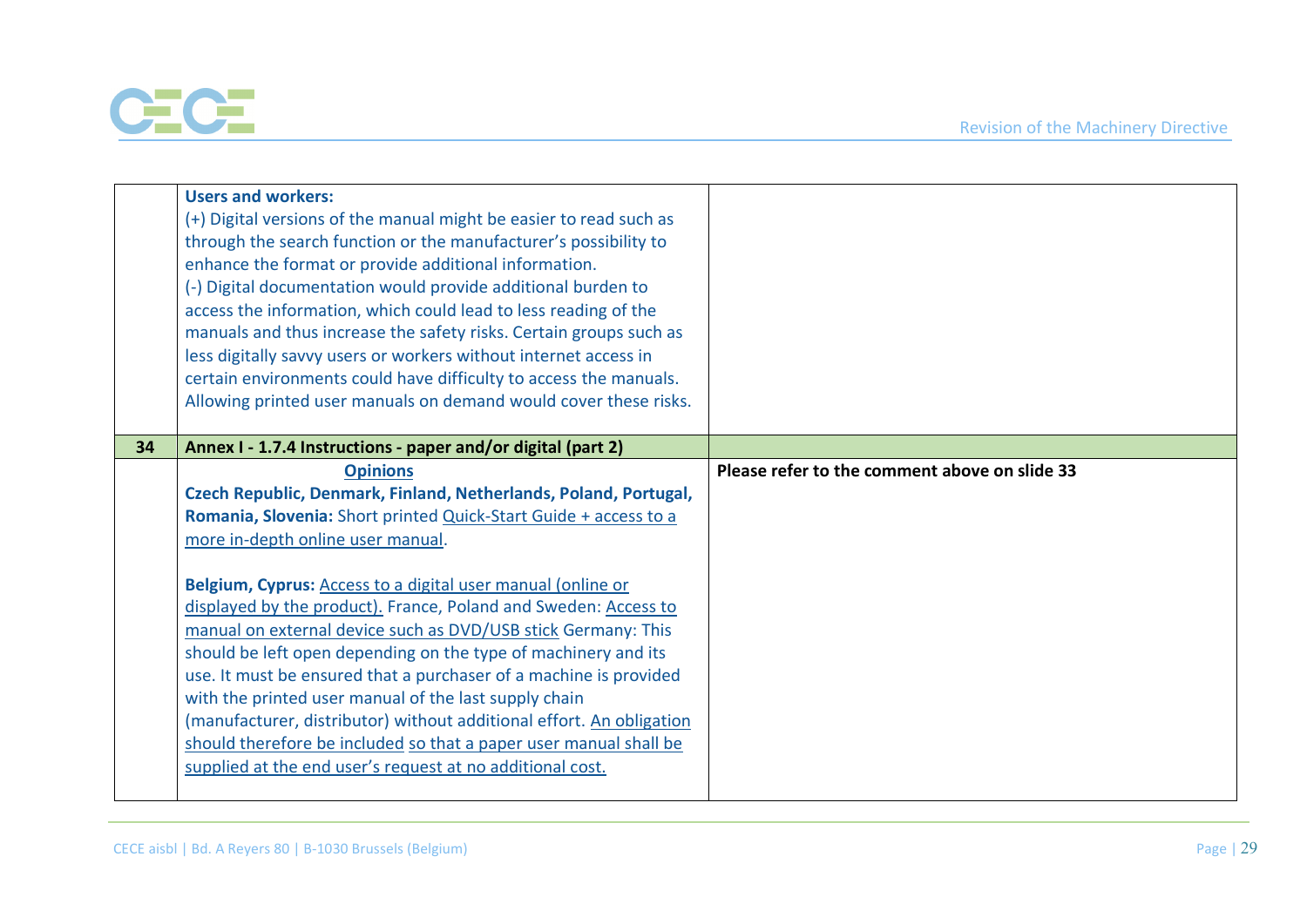

|    | Denmark: If a Quick Start Guide in paper form delivered with the                           |  |
|----|--------------------------------------------------------------------------------------------|--|
|    | machine is agreed, then the Quick Start Guide should as a minimum                          |  |
|    | contain the following information:                                                         |  |
|    |                                                                                            |  |
|    | The business name and full address of the manufacturer and of                              |  |
|    | his authorized representative;                                                             |  |
|    |                                                                                            |  |
|    | The designation of the machinery as marked on the machinery                                |  |
|    | itself;                                                                                    |  |
|    | A description of the intended use of the machinery;                                        |  |
|    | Warnings concerning ways in which the machinery must not be<br>$\mathcal{L}_{\mathcal{A}}$ |  |
|    | used that experience has shown might occur;                                                |  |
|    | Safety information (to be further specified in the guide);<br>a.                           |  |
|    | Instructions for transport, assembly and installation, depending                           |  |
|    | on a risk assessment;                                                                      |  |
|    |                                                                                            |  |
|    | Technical data (weight, power etc.);<br>u.                                                 |  |
|    | Noise and vibration information;<br><b>In</b>                                              |  |
|    | The contents of the EC declaration of conformity;<br><b>III</b>                            |  |
|    | Unique link to download access of the hole instruction manual,                             |  |
|    | if the manual is not supplied in electronic form together with                             |  |
|    | the machine;                                                                               |  |
|    | A paper version should always be available free of charge for                              |  |
|    | the consumers who request it.                                                              |  |
|    |                                                                                            |  |
|    | Switzerland: The form of the instructions must be user-specific.                           |  |
|    |                                                                                            |  |
|    | Useful to introduce more flexible forms of flexibility.                                    |  |
| 35 | <b>Annex I - Chemical risks Proposal - France</b>                                          |  |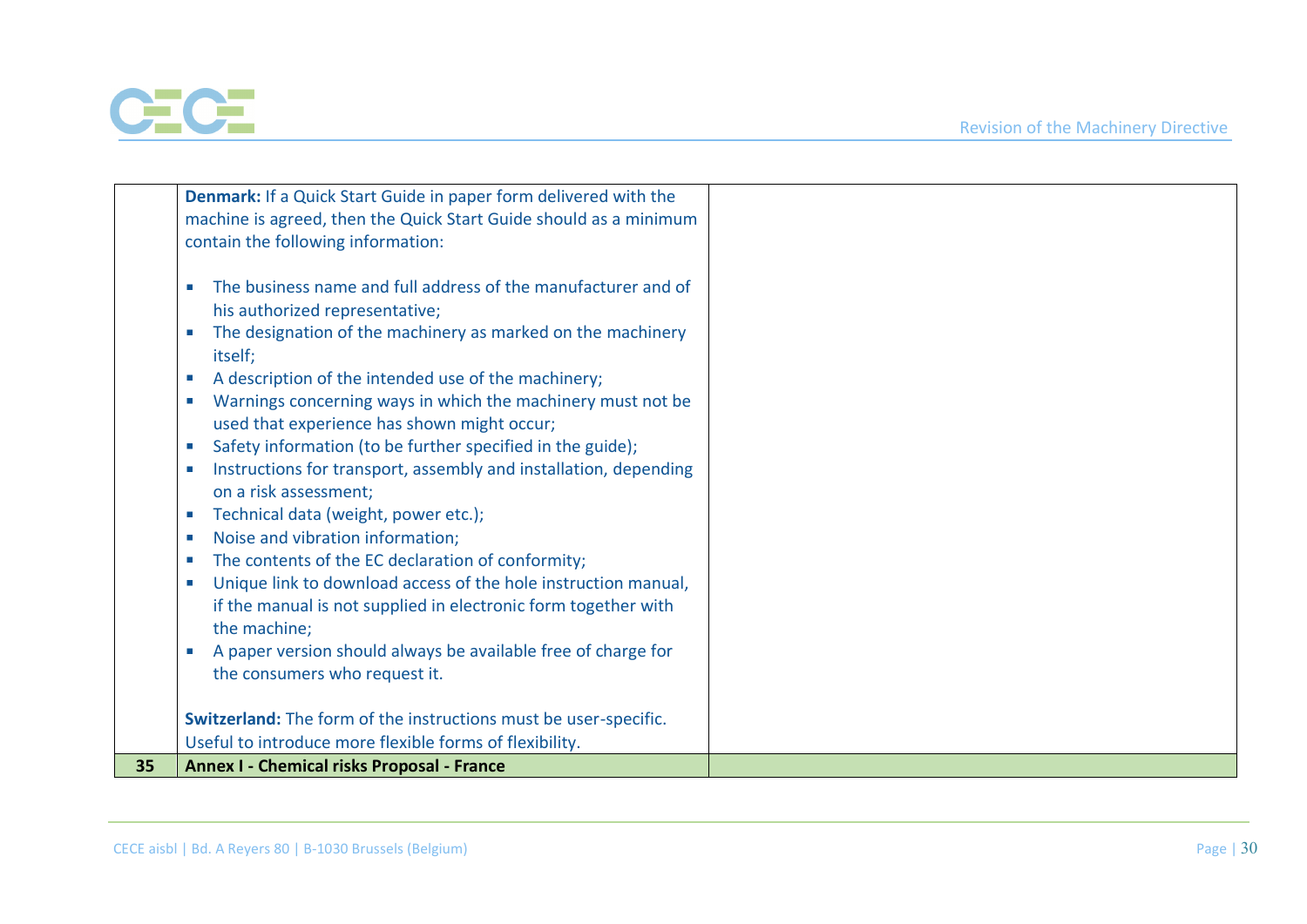

| 1.7.4.2 Content of the instructions<br>(r) the description of the adjustment and maintenance operations<br>that should be carried out by the user and the preventive<br>maintenance measures that should be observed taking account of<br>the restrictions and actual and foreseeable working conditions,<br>the description of the adjustment and maintenance operations<br>that the user must perform and the preventive measures that | CECE does not support the proposal. The amendment does not<br>introduce new aspects, see also §272 of the guide. Already today,<br>the manufacturer has to take the restrictions and the actual and<br>foreseeable working condition into account by describing the<br>adjustment and maintenance operations. Moreover, the<br>amendment makes things unclear. |
|------------------------------------------------------------------------------------------------------------------------------------------------------------------------------------------------------------------------------------------------------------------------------------------------------------------------------------------------------------------------------------------------------------------------------------------|----------------------------------------------------------------------------------------------------------------------------------------------------------------------------------------------------------------------------------------------------------------------------------------------------------------------------------------------------------------|
| must be observed"                                                                                                                                                                                                                                                                                                                                                                                                                        | This new requirement seems to be too broad and does not concern<br>only the machinery itself. Requirements for the devices should be<br>part of their respective legislation and not be part of the MD.                                                                                                                                                        |
| (s) instructions and operational methods designed to enable                                                                                                                                                                                                                                                                                                                                                                              |                                                                                                                                                                                                                                                                                                                                                                |
| adjustment and maintenance to be carried out safely, including                                                                                                                                                                                                                                                                                                                                                                           |                                                                                                                                                                                                                                                                                                                                                                |
| the protective measures that should be taken during these                                                                                                                                                                                                                                                                                                                                                                                |                                                                                                                                                                                                                                                                                                                                                                |
| operations.                                                                                                                                                                                                                                                                                                                                                                                                                              |                                                                                                                                                                                                                                                                                                                                                                |
| (w) the following information on emissions of hazardous                                                                                                                                                                                                                                                                                                                                                                                  |                                                                                                                                                                                                                                                                                                                                                                |
| substances from the machinery:                                                                                                                                                                                                                                                                                                                                                                                                           |                                                                                                                                                                                                                                                                                                                                                                |
| the characteristics of the capturing, filtration or discharge device                                                                                                                                                                                                                                                                                                                                                                     | CECE disagrees with the additions of item w). The risk is already                                                                                                                                                                                                                                                                                              |
| when not provided with the machinery, and the flow rate for the<br>emission of hazardous materials and substances from the                                                                                                                                                                                                                                                                                                               | covered by EHSR 1.5.13. The proposal tends to impose a<br>technology, which is not the purpose of Machinery Directive.                                                                                                                                                                                                                                         |
| machinery, or the concentration of hazardous materials or                                                                                                                                                                                                                                                                                                                                                                                | Technical solutions to a specific issue should be discussed in                                                                                                                                                                                                                                                                                                 |
| substances around the machinery, or the effectiveness of the                                                                                                                                                                                                                                                                                                                                                                             | standardisation committees.                                                                                                                                                                                                                                                                                                                                    |
| capturing or filtration device and the conditions to be observed to                                                                                                                                                                                                                                                                                                                                                                      |                                                                                                                                                                                                                                                                                                                                                                |
| maintain its effectiveness over time. These values are either                                                                                                                                                                                                                                                                                                                                                                            | Specifically, on portable machinery, the risk of exposure is also a                                                                                                                                                                                                                                                                                            |
| actually measured for the machinery in question or established                                                                                                                                                                                                                                                                                                                                                                           | duty for employers who have to take appropriate measures on                                                                                                                                                                                                                                                                                                    |
| based on measurements taken from machinery that is technically                                                                                                                                                                                                                                                                                                                                                                           | jobsites for the operators. This must be done by the provision of                                                                                                                                                                                                                                                                                              |
| comparable, which is representative of the machinery to be<br>produced.                                                                                                                                                                                                                                                                                                                                                                  | appropriate PPE, organisational measures (staff turnover) or the                                                                                                                                                                                                                                                                                               |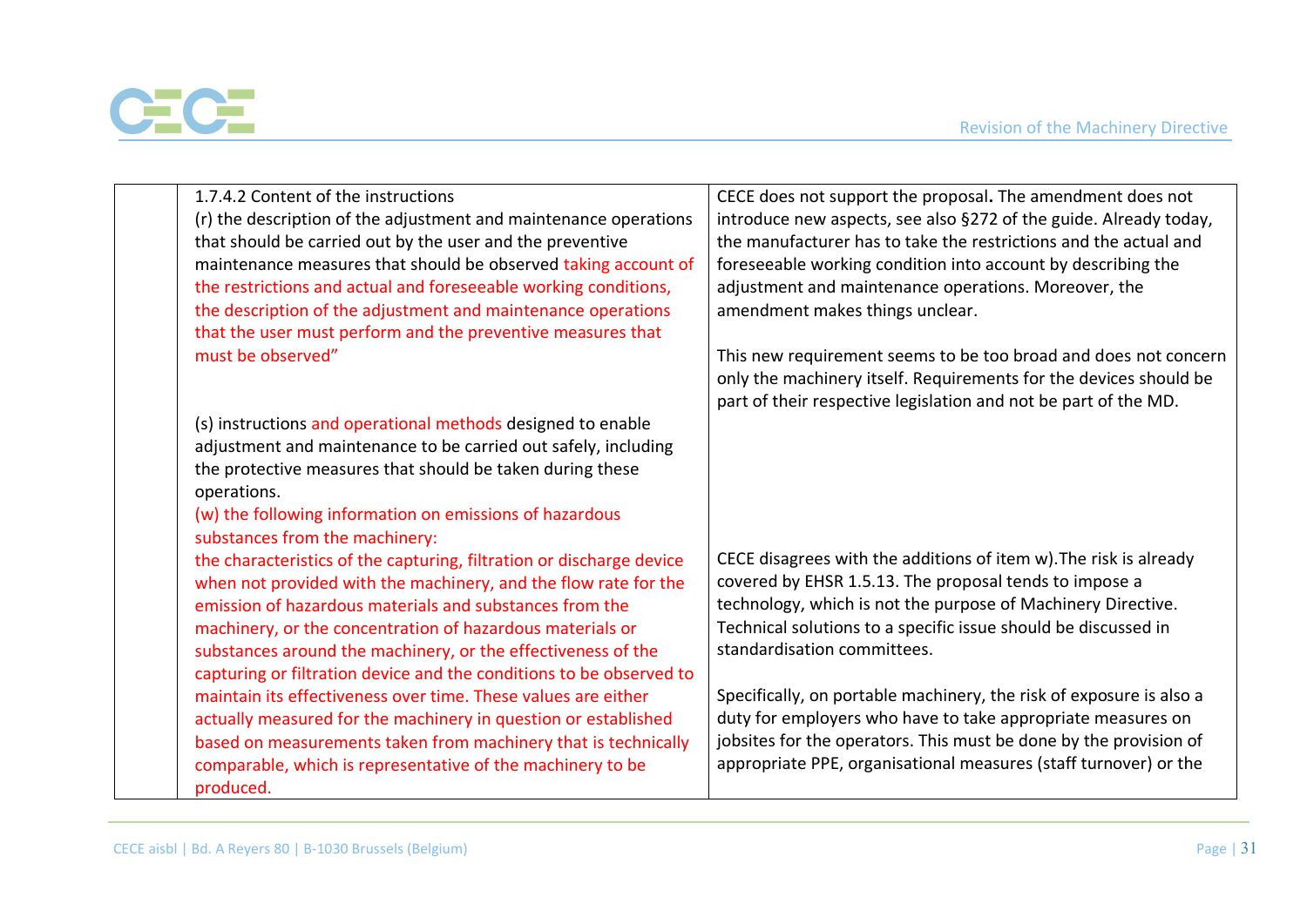

|    | 2.2 Portable hand-held and/or hand-guided machinery, 2.2.1.<br>General<br>Portable hand-held and/or hand-guided machinery must:  The<br>handles of portable machinery must be designed and constructed<br>in such a way as to make starting and stopping straightforward. The<br>portable machinery must have a device to capture emissions of<br>hazardous substances at the source, if required.<br>3.5.3. Emissions of hazardous substances<br>The second and third paragraphs of section 1.5.13 do not apply<br>where the main function of the machinery is the spraying of<br>products. However, the operator must be protected against the risk<br>of exposure to such hazardous emissions.<br>Mobile machinery designed for spraying or likely to be used for<br>spraying chemicals must be equipped with filter cabins. | provision of additional equipment intended to reduce this<br>exposure (e.g. water spraying/sprinkling equipment).<br>On mobile machinery, there is only an annex dealing with hazards<br>due to mobility of machinery. The MD shall provide the Essential<br>Health and Safety requirements while remaining technology<br>neutral. |
|----|---------------------------------------------------------------------------------------------------------------------------------------------------------------------------------------------------------------------------------------------------------------------------------------------------------------------------------------------------------------------------------------------------------------------------------------------------------------------------------------------------------------------------------------------------------------------------------------------------------------------------------------------------------------------------------------------------------------------------------------------------------------------------------------------------------------------------------|------------------------------------------------------------------------------------------------------------------------------------------------------------------------------------------------------------------------------------------------------------------------------------------------------------------------------------|
| 37 | <b>Annex I - Electrical risks - Overhead power lines</b>                                                                                                                                                                                                                                                                                                                                                                                                                                                                                                                                                                                                                                                                                                                                                                        |                                                                                                                                                                                                                                                                                                                                    |
|    | Proposal - France:<br><b>Additional EHSR</b><br>3.5.4 Overhead power lines                                                                                                                                                                                                                                                                                                                                                                                                                                                                                                                                                                                                                                                                                                                                                      | CECE disagrees with that addition because this risk is already<br>covered in a more general way in clause 1.1.7 Operating positions<br>where it is stated:                                                                                                                                                                         |
|    | Mobile machinery is designed and manufactured so as to prevent<br>the risk of contact with live overhead power lines or the risk of<br>electrical arcing between any part of the machinery or an operator<br>driving the machinery and an energized overhead power line under<br>normal operating conditions and foreseeable misuse.                                                                                                                                                                                                                                                                                                                                                                                                                                                                                            | 1.1.7 Operating positions<br>If the machinery is intended to be used in a hazardous environment<br>presenting risks to the health and safety of the operator or if the<br>machinery itself gives rise to a hazardous environment, adequate                                                                                         |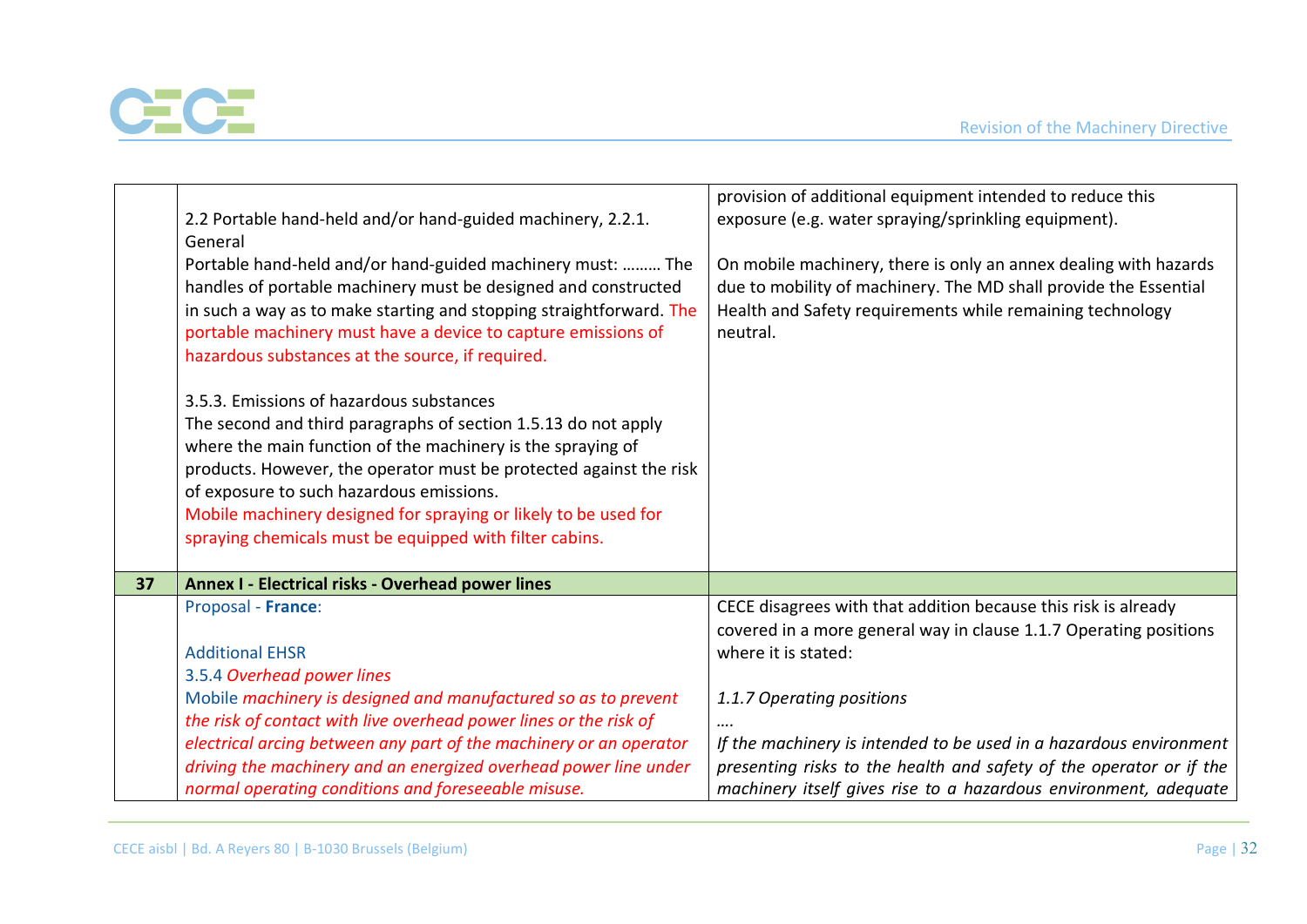



|    | When the risk of contact cannot be fully avoided, the machinery<br>shall be designed and constructed so as to prevent any electrical<br>hazards in the event of contact with an energized power line.<br>Mobile machinery especially designed to perform work under power | means must be provided to ensure that the operator has good<br>working conditions and is protected against any foreseeable<br>hazards.                                                                                                                                                                                                                                                                                                 |
|----|---------------------------------------------------------------------------------------------------------------------------------------------------------------------------------------------------------------------------------------------------------------------------|----------------------------------------------------------------------------------------------------------------------------------------------------------------------------------------------------------------------------------------------------------------------------------------------------------------------------------------------------------------------------------------------------------------------------------------|
|    | shall be designed and manufactured so as to prevent any electrical<br>hazards in the event of contact with an energized power line under<br>normal operating conditions and foreseeable misuse.                                                                           | Such risks may include, for example, exposure to hot and cold<br>atmospheres, to risks due to noise, radiation, humidity, adverse<br>weather conditions or atmospheres polluted by hazardous<br>substances. This section also covers the risk of electric shock due to<br>overhead lines in the operating area. The manufacturer must<br>therefore take account of the intended and foreseeable conditions<br>of use of the machinery. |
| 38 | Annex I - 3.2.1. Driving position & 3.2.2 Seating                                                                                                                                                                                                                         |                                                                                                                                                                                                                                                                                                                                                                                                                                        |
|    | Proposal - France                                                                                                                                                                                                                                                         |                                                                                                                                                                                                                                                                                                                                                                                                                                        |
|    | 3.2.1. Driving position                                                                                                                                                                                                                                                   | Proposal on 3.2.1 Driving position                                                                                                                                                                                                                                                                                                                                                                                                     |
|    | Visibility from the driving position must be such that the driver can,                                                                                                                                                                                                    | CECE disagrees with the French proposal. The manufacturer                                                                                                                                                                                                                                                                                                                                                                              |
|    | in complete safety for himself and the exposed persons, operate the                                                                                                                                                                                                       | already takes into consideration during its risk assessment the risk                                                                                                                                                                                                                                                                                                                                                                   |
|    | machinery and its tools in their foreseeable conditions of use.<br>Where necessary, appropriate devices must be provided to remedy<br>hazards due to inadequate direct vision.<br>Machinery on which the driver is transported must be designed and                       | of driver ejection from the driving position on a case by case basis.<br>Moreover, it is technologically challenging to include a restraint<br>system for "non-seated" operators and increases the risk for the<br>evacuation in case there is not a ROPS.                                                                                                                                                                             |
|    | constructed in such a way that there is no risk of driver ejection                                                                                                                                                                                                        |                                                                                                                                                                                                                                                                                                                                                                                                                                        |
|    | from the driving position and there is no risk to the driver from<br>inadvertent contact with the wheels and tracks.                                                                                                                                                      | Proposal on 3.2.2 Seating<br>We agree with the replacement of "their seats" by "the<br>machinery".                                                                                                                                                                                                                                                                                                                                     |
|    | 3.2.2 Seating                                                                                                                                                                                                                                                             | We disagree with the inclusion of "and in the protective structure".                                                                                                                                                                                                                                                                                                                                                                   |
|    | Where there is a risk that operators or other persons transported by<br>the machinery may be crushed between parts of the machinery and                                                                                                                                   | We believe the inclusion is redundant because when there is a                                                                                                                                                                                                                                                                                                                                                                          |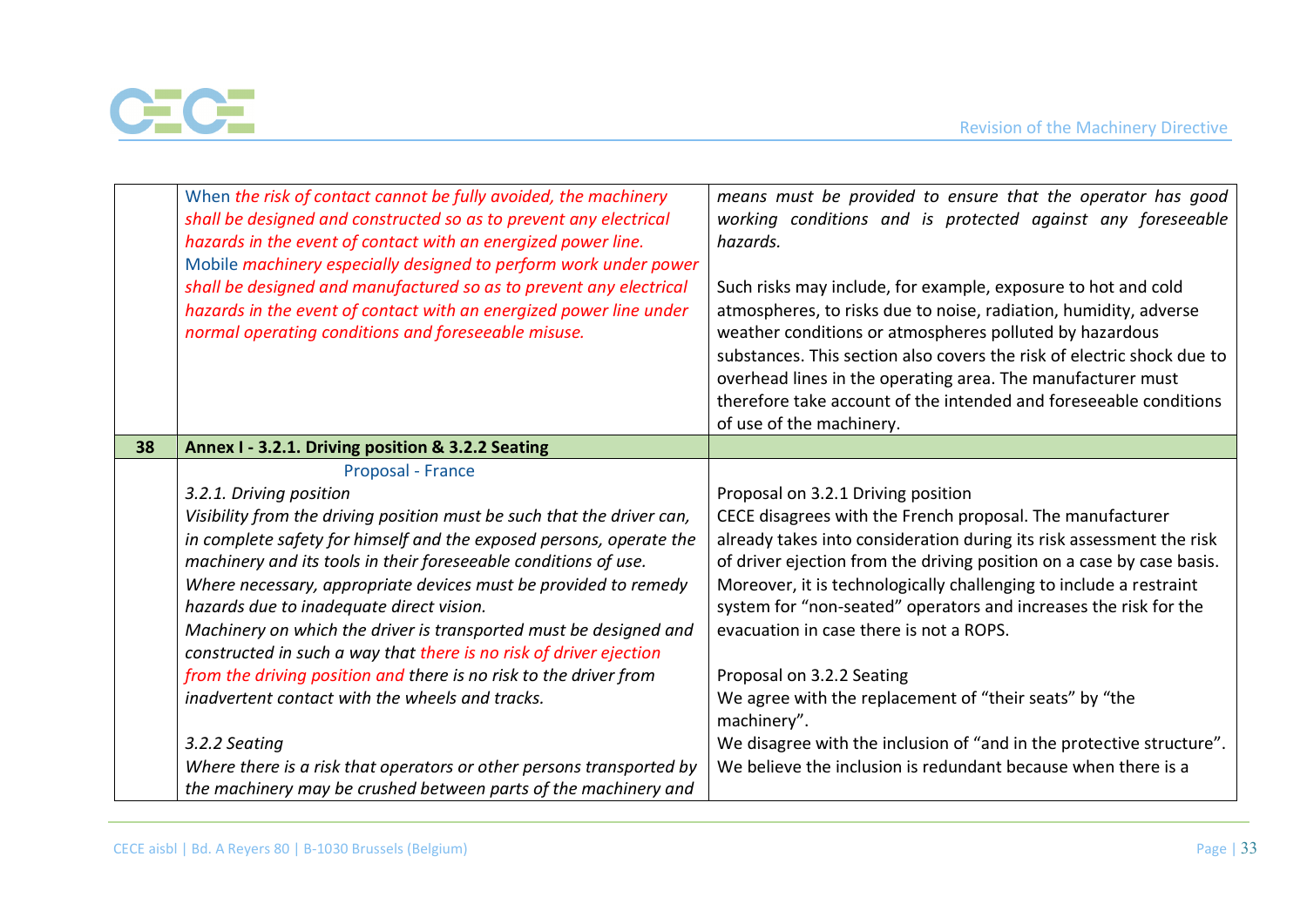

|    | the ground should the machinery roll or tip over, in particular for   | restraint system in place keeping the person in the seat, it is    |
|----|-----------------------------------------------------------------------|--------------------------------------------------------------------|
|    | machinery equipped with a protective structure referred to in         | implied that the person is in a protective structure.              |
|    | section 3.4.3 or 3.4.4, the machinery their seats-must be designed or | We suggest substituting it for "deflection-limiting volume", as    |
|    | equipped with a restraint system so as to keep the persons in their   | already mentioned in 3.4.3 and 3.4.4.                              |
|    | seats and in the protective structure, without restricting movements  |                                                                    |
|    | necessary for operations or movements relative to the structure       |                                                                    |
|    | caused by the suspension of the seats. Such restraint systems should  | A restraint system disabling the movement of a machine when not    |
|    | not be fitted if they increase the risk.                              | active, would hamper the operation of the machine due to a high    |
|    |                                                                       | risk of detection errors.                                          |
|    |                                                                       | In cars such systems are not present either despite higher numbers |
|    | It must not be possible for the machinery to move if the restraint    | of accidents. An alternative is to show an alarm message, if the   |
|    | system is not active.                                                 | operator did not wear the belt instead of forcing the machine to   |
|    |                                                                       | stop. The proposed text is design-restrictive and does not reflect |
|    |                                                                       | the established State of the Art                                   |
|    |                                                                       | This topic should be considered in the framework of the            |
|    |                                                                       | standardisation process. Preventing a machine from moving in       |
|    |                                                                       | case a restraint system is not active should be analysed by a risk |
|    |                                                                       | assessment on a case by case basis in the development of product   |
|    |                                                                       | specific harmonised standards.                                     |
| 42 | Annex IV (part 1) Proposal - France                                   |                                                                    |
|    | Removing the self-assessment procedure based on harmonized            | CECE disagrees with the French proposal for the following reasons: |
|    | standards for Annex IV type of machinery, for which conformity        | Annex IV of the Directive sets out a strict list of categories of  |
|    | assessments remain difficult to do.                                   | machinery which may be subject to a conformity assessment          |
|    |                                                                       | procedure involving a Notified Body (EC type-examination or full   |
|    | 3. Where the machinery is referred to in Annex IV and                 | quality assurance) or to self-assessment by the manufacturer when  |
|    | manufactured in accordance with the harmonised standards              | they are manufactured in accordance with harmonised standards      |
|    | referred to in Article 7(2), and provided that those standards cover  | which cover all the relevant EHSR.                                 |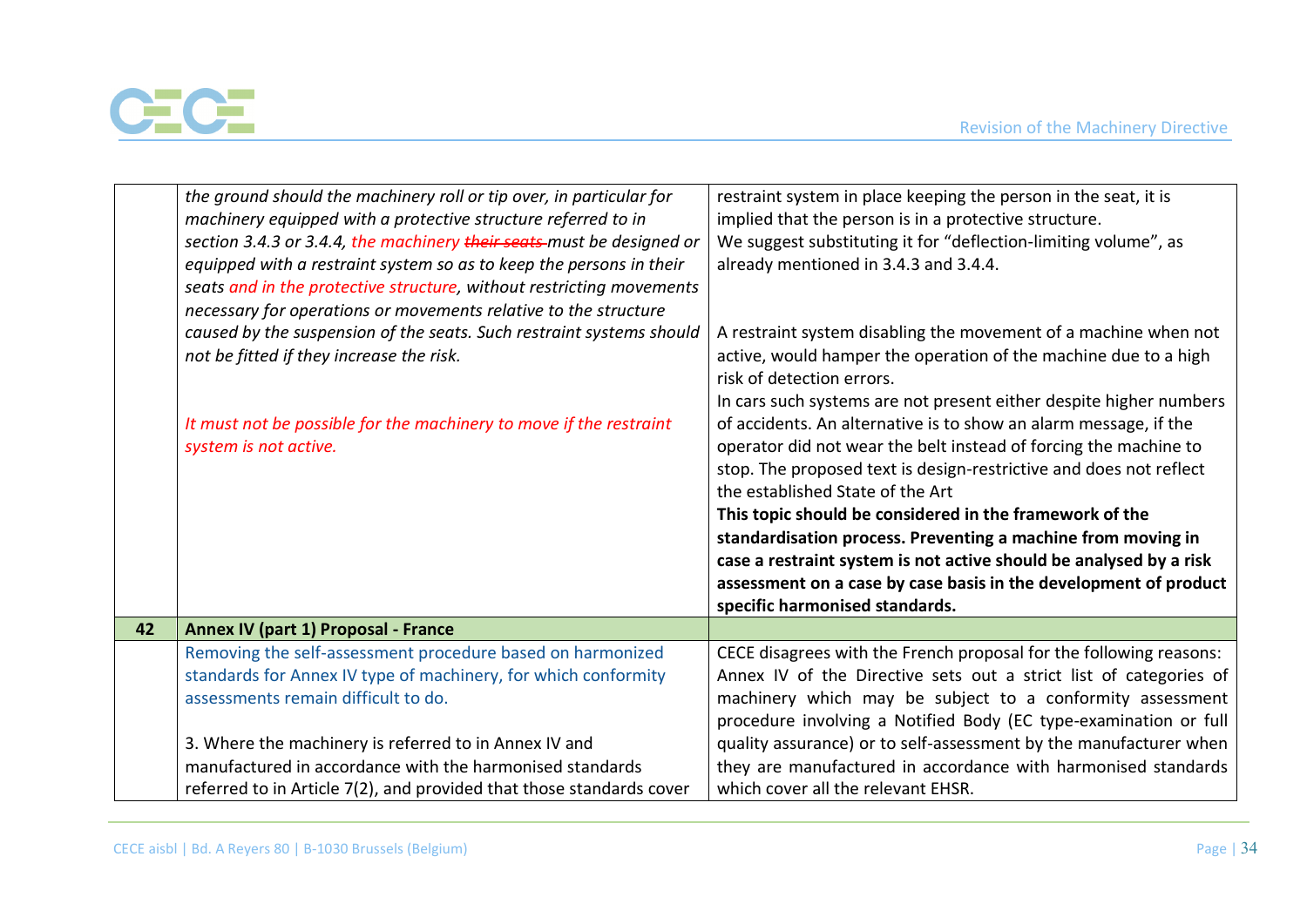

|    | all of the relevant essential health and safety requirements, the<br>manufacturer or his authorised representative shall apply one of<br>the following procedures:<br>(a) the procedure for assessment of conformity with internal<br>checks on the manufacture of machinery, provided for in Annex<br>₩ <sup>+</sup><br>(b) the EC type-examination procedure provided for in Annex IX,<br>plus the internal checks on the manufacture of machinery<br>provided for in Annex VIII, point 3;<br>(c) the full quality assurance procedure provided for in Annex X." | There is no evidence that the safety level is compromised by the use<br>of self-assessment. All the stakeholders have been applying this<br>approach for more than 20 years without any specific concern and<br>the removal of this possibility would have a significant impact on<br>costs for the manufacturers and the users. |
|----|--------------------------------------------------------------------------------------------------------------------------------------------------------------------------------------------------------------------------------------------------------------------------------------------------------------------------------------------------------------------------------------------------------------------------------------------------------------------------------------------------------------------------------------------------------------------|----------------------------------------------------------------------------------------------------------------------------------------------------------------------------------------------------------------------------------------------------------------------------------------------------------------------------------|
| 43 | <b>Annex IV (part 2)</b>                                                                                                                                                                                                                                                                                                                                                                                                                                                                                                                                           |                                                                                                                                                                                                                                                                                                                                  |
|    | <b>Update Annex IV</b><br><b>France:</b><br>Add some machinery to Annex IV. In this context, there is<br>i)<br>some farming machinery to propose (chippers, spreaders<br>and balers in particular).<br>Add a new point to the machinery of Annex IV: "24.<br>Combination or assembly of machinery containing at least<br>one item of machinery from points 1 to 23, if the<br>composed assembly does not eliminate the risky<br>component associated with this machinery (for example<br>manual loading or unloading)."                                            | CECE believes that any additions to the list of machinery under<br>Annex IV should be justified, including accident data linked with<br>the residual risk of the specific machine.                                                                                                                                               |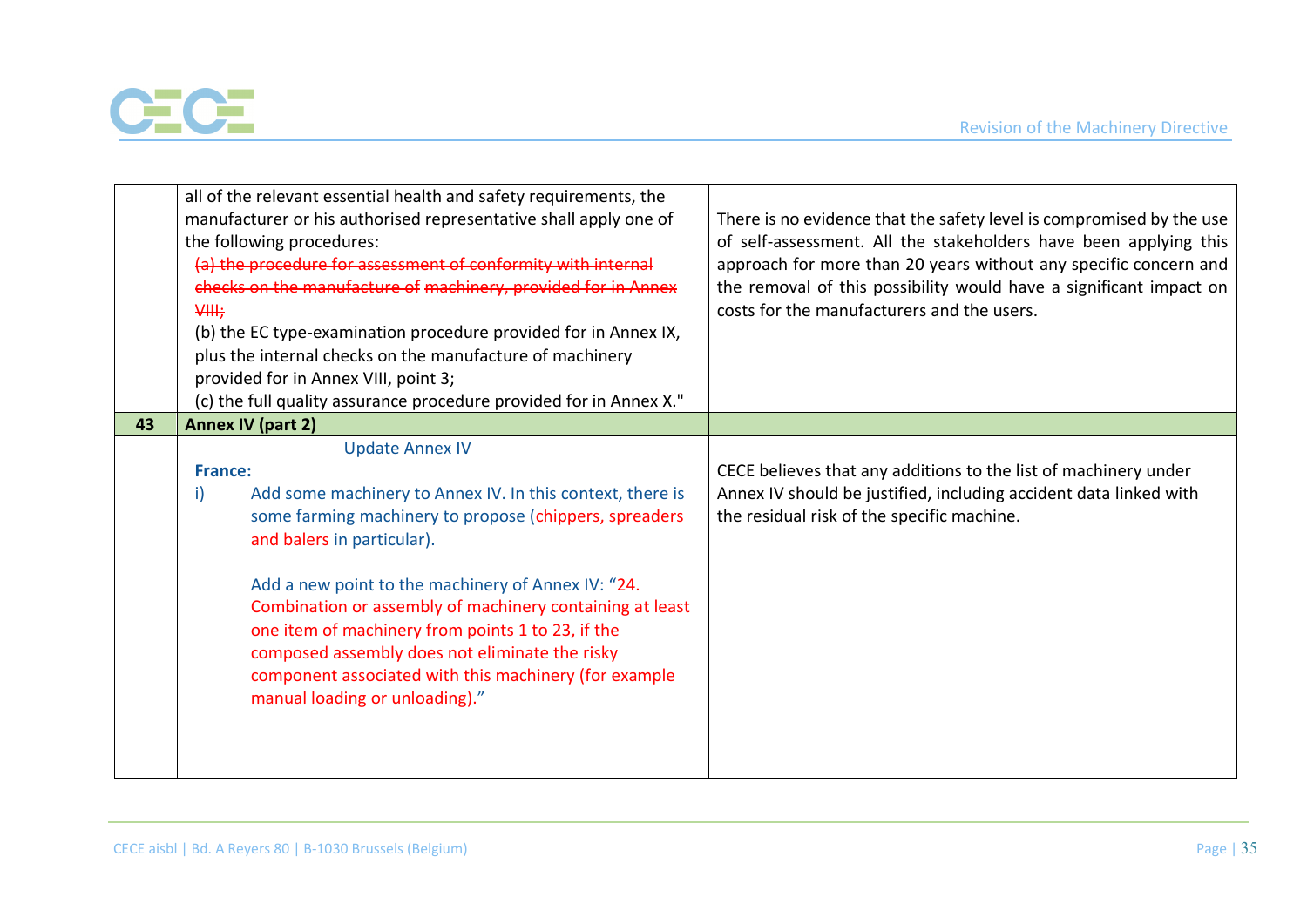

|    | Establish cross-cutting machinery categories with certain<br>$\mathsf{ii}$<br>risks and propose that a European group be set up (see                                                                                            |                                                                                                                                                                                                                                                                                                                                                                                  |
|----|---------------------------------------------------------------------------------------------------------------------------------------------------------------------------------------------------------------------------------|----------------------------------------------------------------------------------------------------------------------------------------------------------------------------------------------------------------------------------------------------------------------------------------------------------------------------------------------------------------------------------|
|    | next slide).                                                                                                                                                                                                                    |                                                                                                                                                                                                                                                                                                                                                                                  |
|    | MD NB (VG8 Vehicles servicing lifts VG9 Lifting persons device):                                                                                                                                                                |                                                                                                                                                                                                                                                                                                                                                                                  |
|    | i) Add Escalators and moving walks. These are machines with similar or<br>greater high risk factor and potential for danger than comparable other<br>machines, such as stairlifts for disabled persons. They have unrestricted, |                                                                                                                                                                                                                                                                                                                                                                                  |
|    | public access and are intended to be used by unskilled                                                                                                                                                                          |                                                                                                                                                                                                                                                                                                                                                                                  |
|    | persons/laypersons without instructed personnel. They have crushing                                                                                                                                                             |                                                                                                                                                                                                                                                                                                                                                                                  |
|    | and shearing points. There are high risks in case of failure of the controls.                                                                                                                                                   |                                                                                                                                                                                                                                                                                                                                                                                  |
|    |                                                                                                                                                                                                                                 |                                                                                                                                                                                                                                                                                                                                                                                  |
|    | ii) Add Cranes with a load moment >150 kNm. In Germany in 2016 there                                                                                                                                                            |                                                                                                                                                                                                                                                                                                                                                                                  |
|    | were 1180 accidents at work with cranes, winches, loading arms on                                                                                                                                                               |                                                                                                                                                                                                                                                                                                                                                                                  |
|    | carrier vehicles. With loads on cranes this hazard potential there were                                                                                                                                                         |                                                                                                                                                                                                                                                                                                                                                                                  |
|    | also a four-digit number of accidents.                                                                                                                                                                                          |                                                                                                                                                                                                                                                                                                                                                                                  |
| 44 | Annex IV (part 3)                                                                                                                                                                                                               |                                                                                                                                                                                                                                                                                                                                                                                  |
|    | Proposal from France - Option ii)                                                                                                                                                                                               |                                                                                                                                                                                                                                                                                                                                                                                  |
|    | 1. Machinery for cutting and working wood or meat. (replaces                                                                                                                                                                    |                                                                                                                                                                                                                                                                                                                                                                                  |
|    | points 1 to 8)                                                                                                                                                                                                                  |                                                                                                                                                                                                                                                                                                                                                                                  |
|    | 2. Machinery with a risk of crushing/compression related to manual                                                                                                                                                              | <b>Item 2 and 6.</b> CECE disagrees with this proposal because the                                                                                                                                                                                                                                                                                                               |
|    |                                                                                                                                                                                                                                 |                                                                                                                                                                                                                                                                                                                                                                                  |
|    |                                                                                                                                                                                                                                 |                                                                                                                                                                                                                                                                                                                                                                                  |
|    |                                                                                                                                                                                                                                 |                                                                                                                                                                                                                                                                                                                                                                                  |
|    |                                                                                                                                                                                                                                 |                                                                                                                                                                                                                                                                                                                                                                                  |
|    |                                                                                                                                                                                                                                 |                                                                                                                                                                                                                                                                                                                                                                                  |
|    |                                                                                                                                                                                                                                 |                                                                                                                                                                                                                                                                                                                                                                                  |
|    | loading/unloading. (replaces p. 9 to 11 and 13)<br>3. Machinery for underground working of the following types:<br>(identical to point 12) 3.1. locomotives and brake-vans;<br>3.2. hydraulic-powered roof supports.            | wording is so wide that it may concern some of machines that<br>were not initially targeted by the French proposal. This list must be<br>machine type oriented and not formulated as a list of risks. On<br>item 6, "Vehicle servicing lifts" seemed to be more precise<br>compared to the new formulation which may be relevant for a lot<br>of lifting machinery (e.g. cranes) |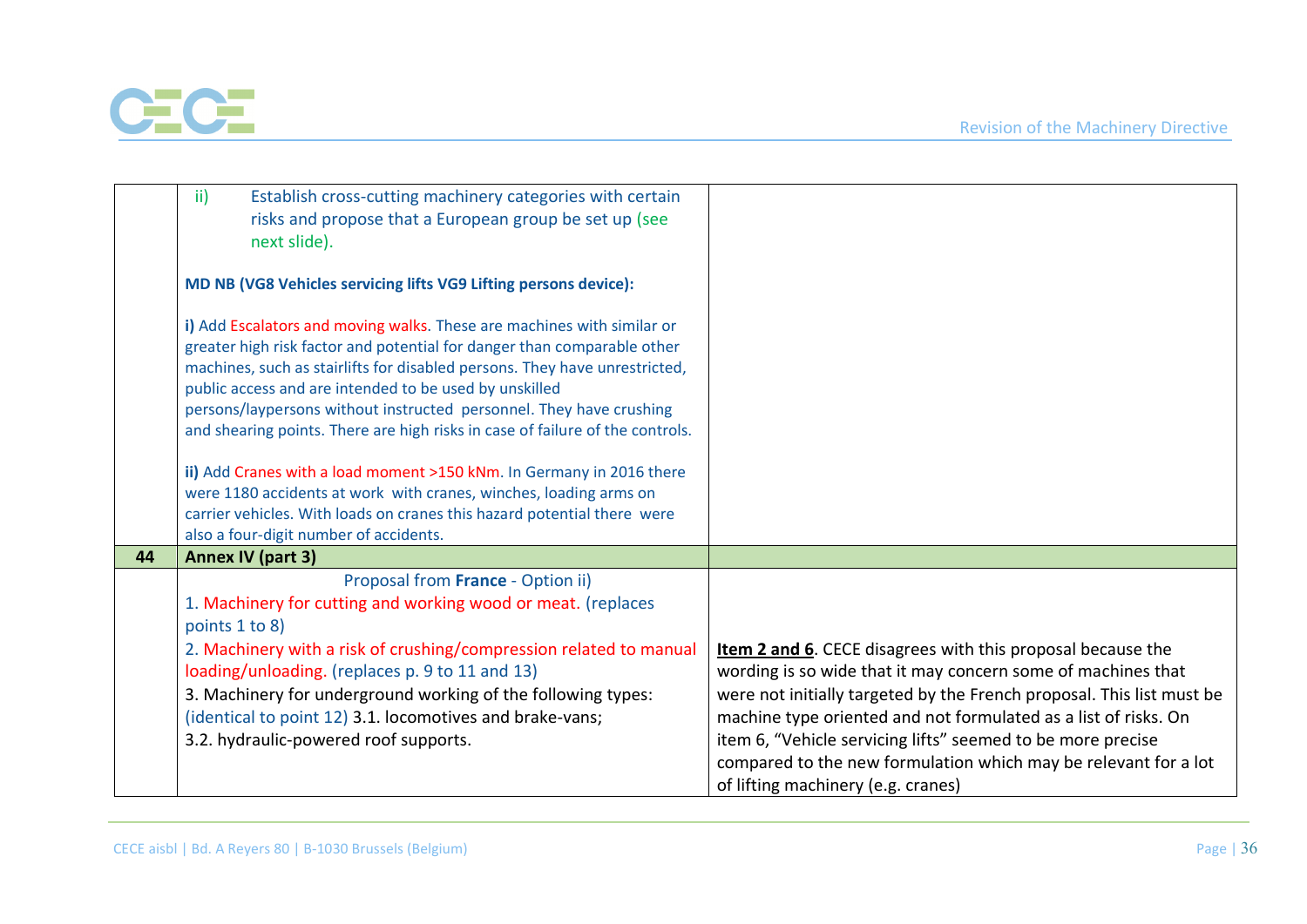

|    | 4. Removable mechanical transmission devices including their<br>guards. (identical to point 14) 5. Guards for removable mechanical<br>transmission devices. (identical to point 15)<br>6. Machinery used to perform operations under a load or a vehicle.<br>(replaces point 16)<br>7. Machinery for the lifting of persons or of persons and goods<br>involving a hazard of falling from a vertical height of more than<br>three metres (identical to point 17)<br>8. Portable cartridge-operated fixing and other impact machinery.<br>(identical to point 18)<br>9. Protective devices designed to detect the presence of persons.<br>(identical to point 19)<br>10. Power-operated interlocking movable guards designed to be<br>used as safeguards in machinery referred to in section 2. (identical<br>to point 20)<br>11. Logic units to ensure safety functions. (identical to point 21) 12.<br>Roll-over protective structures (ROPS). (identical to point 22)<br>13. Falling-object protective structures (FOPS). (identical to point<br>22)<br>14. Mobile machinery or machinery on carrying vehicles. | <b>Item 14.</b> CECE fully disagrees with the adding of mobile machinery<br>or machinery on carrying vehicles. Such matter has not been raised<br>until now, including during the public consultation. We believe<br>there is no justification, including accident data, to raise suddenly<br>this item and propose to amend the MD to include mobile<br>machinery under Annex IV.<br>We remain available to discuss this issue once France provides<br>further clarification on their proposal. |
|----|-------------------------------------------------------------------------------------------------------------------------------------------------------------------------------------------------------------------------------------------------------------------------------------------------------------------------------------------------------------------------------------------------------------------------------------------------------------------------------------------------------------------------------------------------------------------------------------------------------------------------------------------------------------------------------------------------------------------------------------------------------------------------------------------------------------------------------------------------------------------------------------------------------------------------------------------------------------------------------------------------------------------------------------------------------------------------------------------------------------------|--------------------------------------------------------------------------------------------------------------------------------------------------------------------------------------------------------------------------------------------------------------------------------------------------------------------------------------------------------------------------------------------------------------------------------------------------------------------------------------------------|
| 45 | <b>Annex IV (part 4)</b>                                                                                                                                                                                                                                                                                                                                                                                                                                                                                                                                                                                                                                                                                                                                                                                                                                                                                                                                                                                                                                                                                          |                                                                                                                                                                                                                                                                                                                                                                                                                                                                                                  |
|    | <b>Proposal from Finland</b><br>- Category I: could be placed on the market under the current<br>manufacturer's internal control procedure.<br>- Category II: would contain machines with higher risks and e.g.<br>machines requiring type approval procedure and                                                                                                                                                                                                                                                                                                                                                                                                                                                                                                                                                                                                                                                                                                                                                                                                                                                 | CECE disagrees with the proposal. We do not see any safety benefit<br>from the categorization and the manufacturers is the responsible<br>for the safety of the machinery based on the conformity<br>assessment options under the MD article 12.                                                                                                                                                                                                                                                 |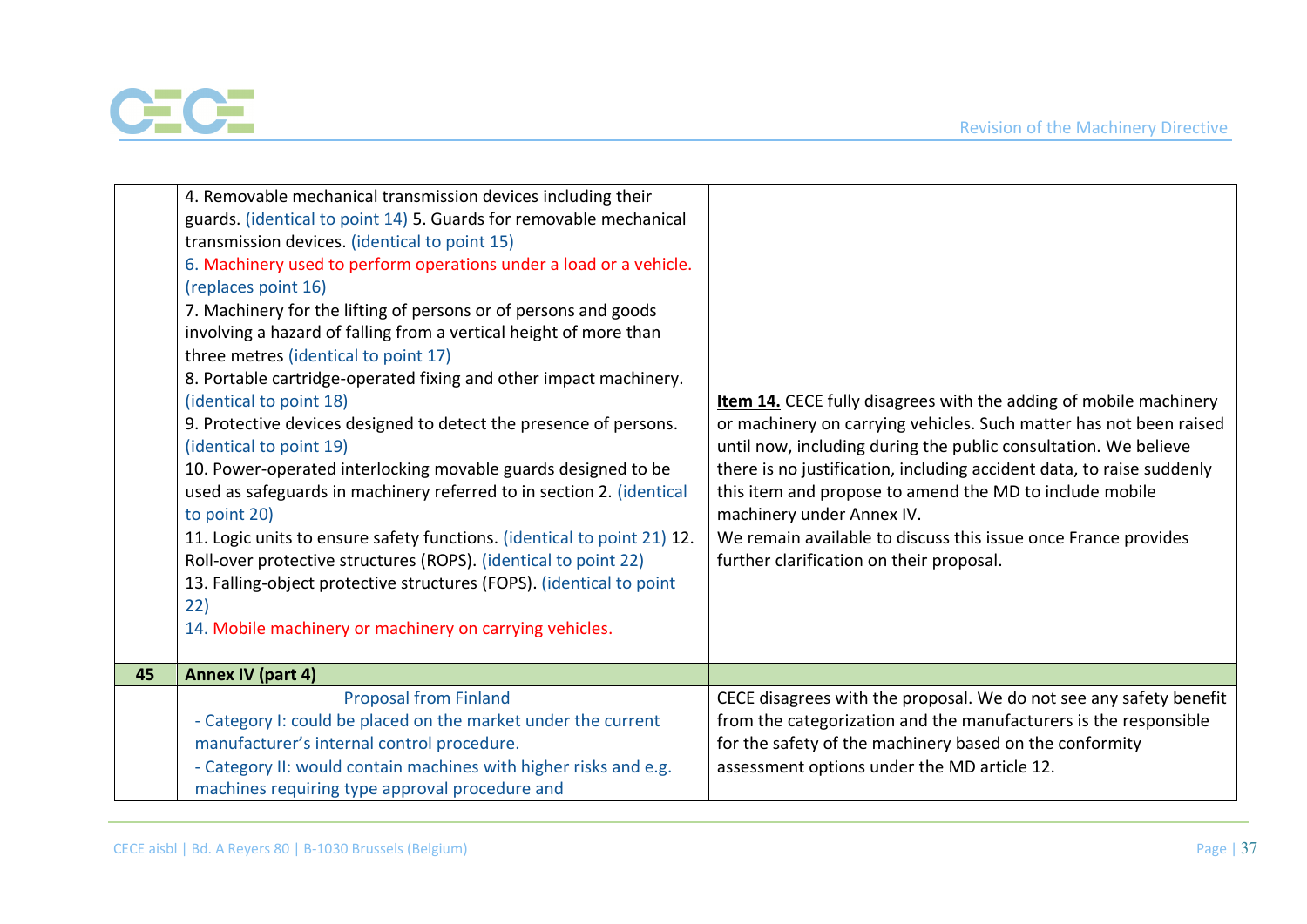

|    | - Category III: having highest risk and belonging to scope of type<br>examination should have in addition also obligation of the<br>manufacturing quality assurance.<br>It might not be necessary to have 3 categories, 2 might be enough.<br>In general, there is no need for use of third parties before placing<br>on the market to such type of machinery to which type examination<br>would not improve safety. A great deal of machinery types should<br>be possible to be placed on the market without type examination                                          |                                                                                                                                                                                                                    |
|----|-------------------------------------------------------------------------------------------------------------------------------------------------------------------------------------------------------------------------------------------------------------------------------------------------------------------------------------------------------------------------------------------------------------------------------------------------------------------------------------------------------------------------------------------------------------------------|--------------------------------------------------------------------------------------------------------------------------------------------------------------------------------------------------------------------|
| 47 | <b>Annex V</b>                                                                                                                                                                                                                                                                                                                                                                                                                                                                                                                                                          |                                                                                                                                                                                                                    |
|    | Proposal - NB (VG8 Vehicles servicing lifts & VG9 Lifting persons<br>device) Amend 17 g):<br>(g) electric safety devices in the form of safety switches containing                                                                                                                                                                                                                                                                                                                                                                                                      | CECE does not support the proposal. Because we believe that such<br>type of hardware and software are already included under the<br>Machinery Directive Annex $V - 4 -$ Logic units to ensure safety<br>functions. |
| 48 | electronic components, functional safety equipment including<br>hardware and software.<br>Reasoning: To meet EHSR considering the fast moving technical<br>developments in the fields of functional safety and security there is<br>a need for the extension and modification of the non-exhaustive list<br>of safety components to include safety-related machine control<br>engineering equipment, functional safety equipment including<br>hardware and software (includes mobile and desktop applications<br>or web applications).<br><b>Annexes VII &amp; VIII</b> | See also CECE comment under point/slide 10                                                                                                                                                                         |